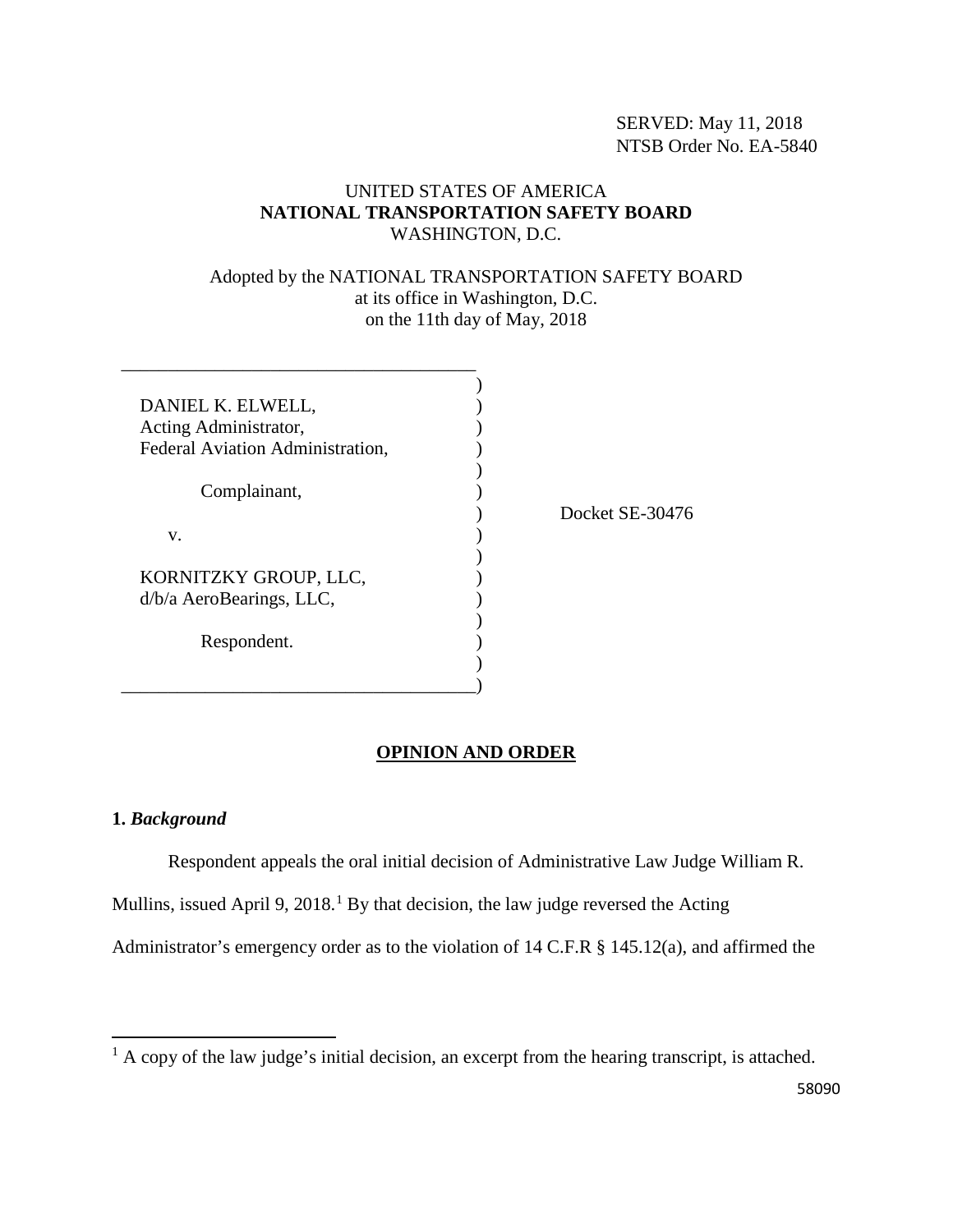Acting Administrator's emergency order as to 14 C.F.R  $\S$ § 43.13(a), 145.[2](#page-1-0)01(b), (c)(1) and (2).<sup>2</sup>

The law judge reduced the sanction from revocation of respondent's repair station certificate to

an indefinite suspension of that certificate until such time as respondent complies with directions

provided to respondent by the FAA's principal maintenance inspector. Respondent and the

Acting Administrator timely cross-appealed. For the reasons set forth below, we reverse the law

judge's findings on the intentional falsification violation (14 C.F.R § 145.12(a)), affirm the

findings on the other violations, reverse the sanction of suspension of the repair station certificate

<span id="page-1-0"></span> $^{2}$  14 C.F.R. § 145.12(a) provides:

 $\overline{\phantom{a}}$ 

No person may make or cause to be made:

- (1) Any fraudulent or intentionally false entry in:
	- (i) Any application for a repair station certificate or rating (including in any document used in support of that application); or
	- (ii) Any record or report that is made, kept, or used to show compliance with any requirement under this part;
- (2) Any reproduction, for fraudulent purpose, of any application (including any document used in support of that application), record, or report under this part; or
- (3) Any alteration, for fraudulent purpose, of any application (including any document used in support of that application), record, or report under this part.
- 14 C.F.R § 43.13(a) provides: "Each person performing maintenance, alteration, or preventive maintenance on an aircraft, engine, propeller, or appliance shall use the methods, techniques, and practices prescribed in the current manufacturer's maintenance manual or Instructions for Continued Airworthiness prepared by its manufacturer, or other methods, techniques, and practices acceptable to the Administrator, except as noted in § 43.16. He shall use the tools, equipment, and test apparatus necessary to assure completion of the work in accordance with accepted industry practices. If special equipment or test apparatus is recommended by the manufacturer involved, he must use that equipment or apparatus or its equivalent acceptable to the Administrator."
- 14 C.F.R. § 145.201(b) provides: "A certificated repair station may not maintain or alter any article for which it is not rated, and may not maintain or alter any article for which it is rated if it requires special technical data, equipment, or facilities that are not available to it."
- 14 C.F.R. §§ 145.201(c)(1) and (2) provide:

A certificated repair station may not approve for return to service

- (1) Any article unless the maintenance, preventive maintenance, or alteration was performed in accordance with the applicable approved technical data or data acceptable to the FAA.
- (2) Any article after a major repair or major alteration unless the major repair or major alteration was performed in accordance with applicable approved technical data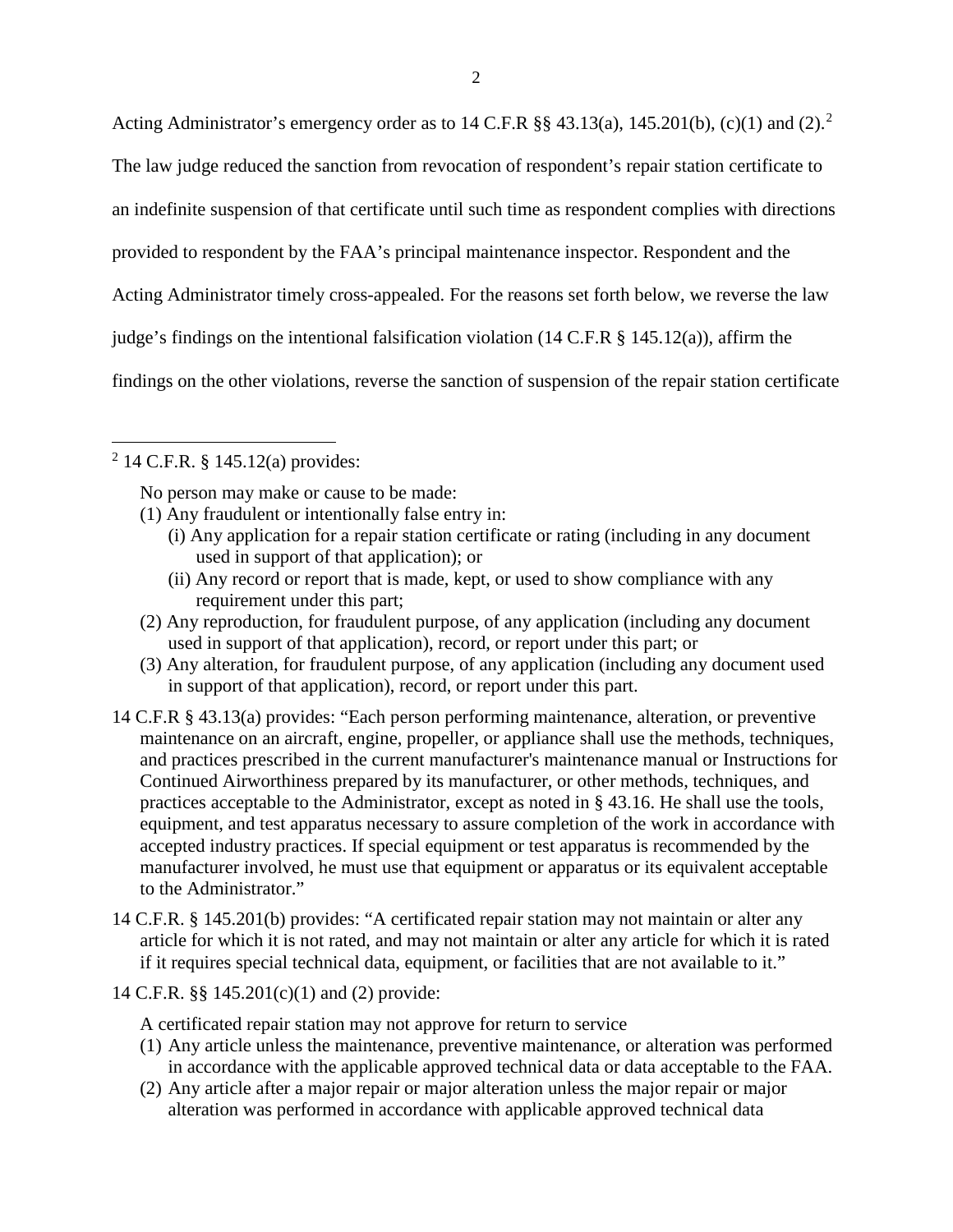pending compliance with the Acting Administrator's directions, and reinstate the revocation of respondent's repair station certificate.

# *A. Relevant Facts*

Respondent held a Federal Aviation Administration (FAA) repair station certificate issued in August 2011, which initially authorized respondent to inspect and clean turbine engine bearings. Respondent offered testimony it had conducted research and developed technical data and specialized equipment and procedures for servicing bearings which went beyond the procedures authorized by the original equipment manufacturer (OEM) guidance. Respondent worked with the FAA's then-assigned Principal Maintenance Inspectors (PMI), Chuck Kuckendall and later Gary Watson, to obtain additional ratings. Between 2011 and 2012, respondent applied for and received additional ratings which permitted respondent to perform more services beyond simply inspecting and cleaning turbine engine bearings.<sup>[3](#page-2-0)</sup> The respondent offered services involving additional procedures including disassembling bearings, cleaning and polishing rolling elements, and reassembling bearings and certifying them for return to service.

In December 2015, PMI Gary Watson and other representatives from the FAA conducted a 3-day inspection of respondent. On December 14, 2015, he sent respondent a letter summarizing 11 areas of discussion and review during the inspection:

- Review of all repair station work orders for the past two years.
- [Detail] review of the acceptable / approved data by which your repair station performs work.
- Polishing of the anti-friction media with the individual bearings.
- Re-sizing of the bearing balls and rollers and how you do not perform this task on the bearing balls as you do not have approved data by which to perform this task. You provided a letter to us at the time of inspection, stating the above.
- The process and approved vendor for silver plating certain bearing cages.

l

<span id="page-2-0"></span><sup>3</sup> Exh. A-2; Tr. 526 and 743.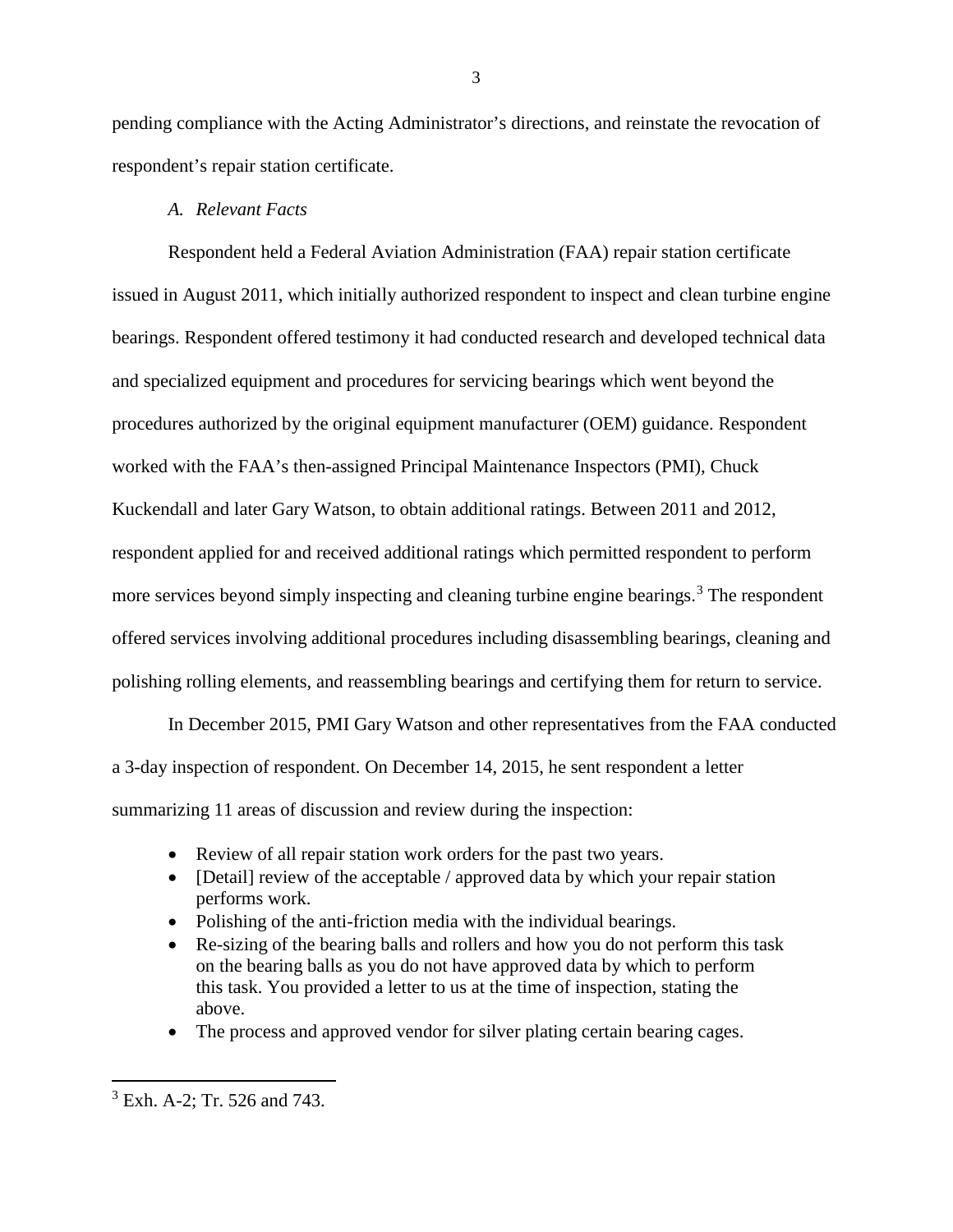- The use of donor bearings (used parts). We discussed the traceability of these bearings and the process by which they are used.
- List of contract maintenance functions.
- The condition of the housing and equipment.
- Tooling calibration and equivalency.
- We reviewed all training records for two years and assured all personnel were trained as required.
- Proposed changes and additions to your Operation Specifications.

The letter concluded, "This is to inform you that this office did not find any discrepancies or anomalies during this inspection. We appreciate your cooperation and the professionalism you afforded us."[4](#page-3-0)

In fall 2016, the FAA assigned Darren Pittacora to be the PMI for respondent's repair station.[5](#page-3-1) On March 24, 2017, Inspector Pittacora sent respondent a letter in which he advised respondent that an investigation had revealed the FAA had "incorrectly issued" one of respondent's ratings in July 2012, in part because the proposed repair data provided at the time by respondent had not been forwarded by the Flight Standards District Office (FSDO) to the appropriate FAA office for review and approval.

This letter followed two hotline complaints, in November 2016, which prompted the FSDO to forward the data provided by respondent in 2012 to the FAA Engine Certification Office (ECO). The ECO subsequently found that while the data could be used in the development of a repair procedure for bearings, it was not specific enough to be approved data for the repair of turbine engine bearings. The March 2017 letter advised respondent that it had 10 days to submit to re-inspection under 49 U.S.C. § 44709 or face enforcement action to suspend its repair station certificate. [6](#page-3-2)

<span id="page-3-1"></span> $5$  Tr. 183.

 $\overline{\phantom{a}}$ 

<span id="page-3-0"></span> $^{4}$  Exh. R-11.

<span id="page-3-2"></span> $6$  Exh. R-12.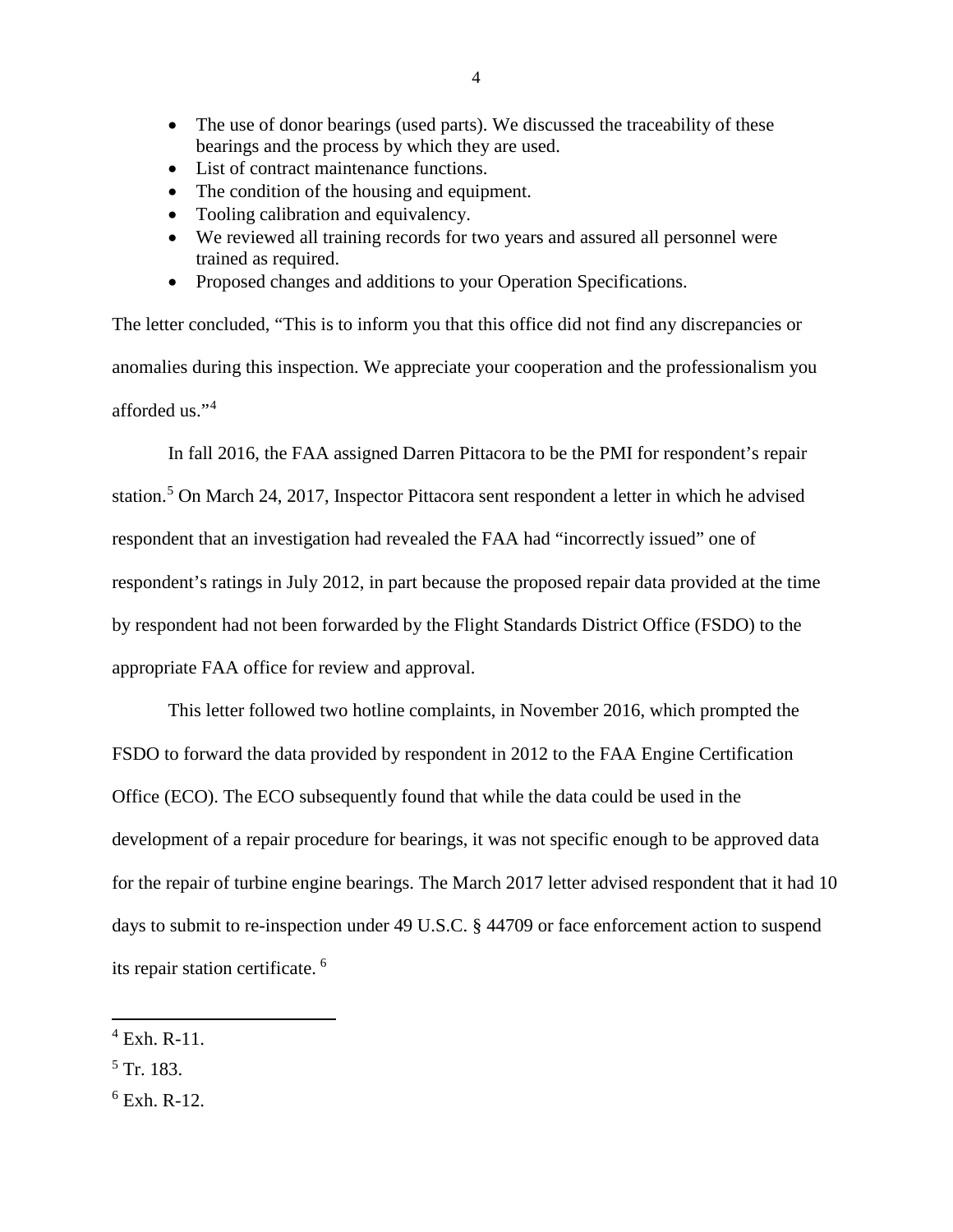The re-inspection was conducted May 9 and 10, 2017. On March 1, 2018, the FAA advised respondent that the re-inspection was unsatisfactory based on nine enumerated findings related to the work performed by respondent, which the FAA found exceeded the scope of work permitted by the OEM or the applicable U.S. military technical manuals (mil specs), or for which respondent was not able to produce approved data for the repairs.<sup>[7](#page-4-0)</sup> The same day, the FAA issued the subject emergency order of revocation.

## *B. Procedural Background*

The Acting Administrator issued an Emergency Order of Revocation on March 1, 2018. The emergency order, which was refiled as the complaint in this case on March 13, 2018, alleged respondent violated 14 C.F.R § 145.12(a), 14 C.F.R §§ 43.13(a), and 145.201(b), (c)(1) and (2) based on 95 enumerated allegations related to work performed based on four work orders and documented on associated Authorized Release Certificates (FAA Form 8130-3) dated January 23, 2017, May 19, 2017, and two from May 12, 2017.

Respondent filed a petition for review on March 16, 2018, followed by an amended answer on March 28, 2018. The proceedings were conducted in accordance with the expedited procedures applicable to emergency cases under 49 U.S.C. §§ 44709 and 46105(c).

Upon proper notice to the parties, the law judge conducted a 4-day hearing beginning April 3, 2018 and issued an initial oral decision on April 9, 2018. The Acting Administrator proffered four witnesses: Inspector Darren Pittacora, Gilbert Queitzsch, Inspector Chuck Kuykendall, and Inspector Gary Watson. Respondent proffered two witnesses: Emanuel Branzai and Zev Galel.

l

<span id="page-4-0"></span> $7$  Exh. R-13.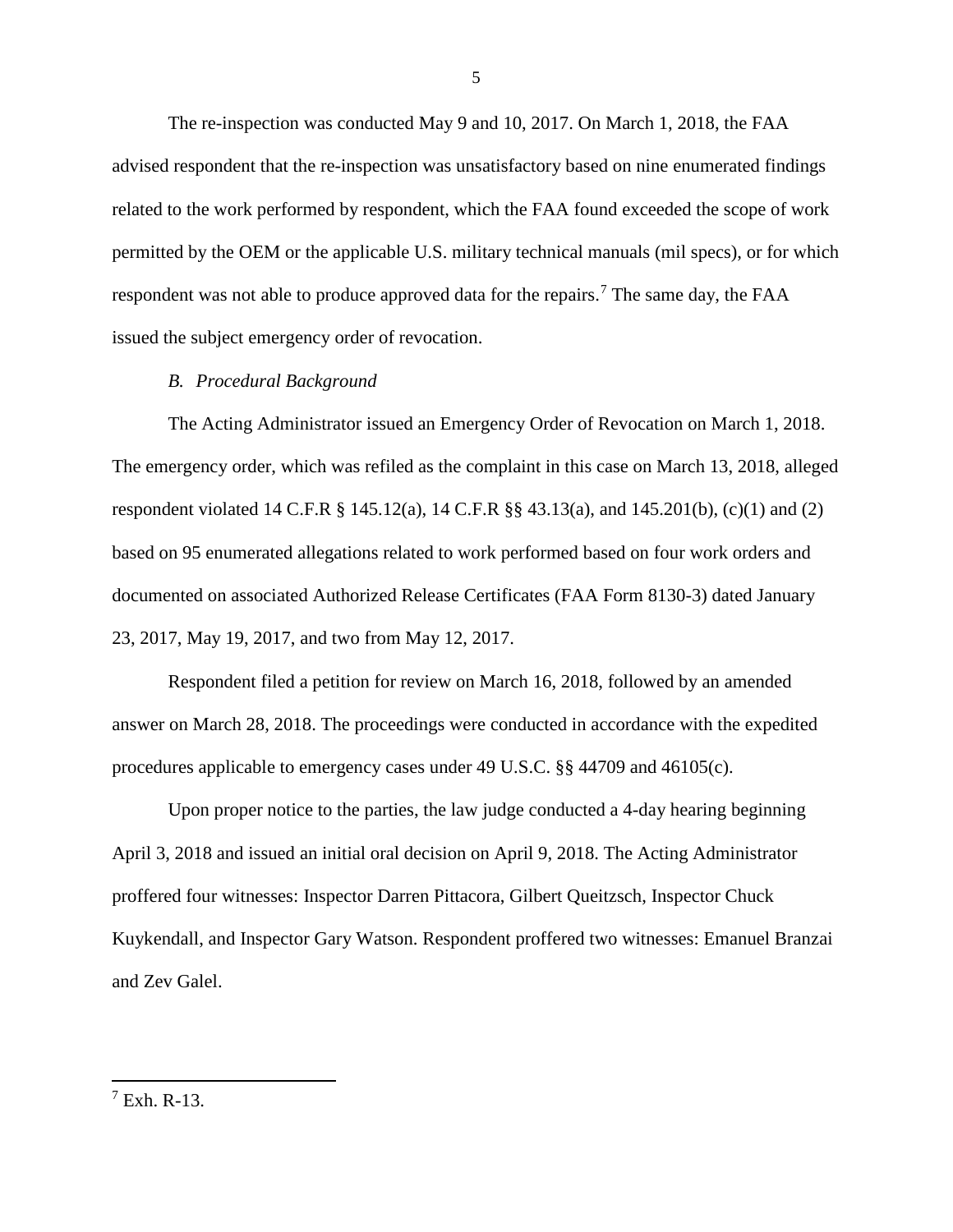Inspectors Kuykendall and Watson testified generally as to their prior interactions with respondent during the time they were the assigned PMIs. The work orders at issue here were prepared after Inspectors Kuykendall and Watson were no longer assigned to respondent. Moreover, the alleged violations do not relate to the original process of certifying respondent as a repair station or the issuance of any of the advanced ratings. Therefore, the testimony of the two former inspectors will not be described in detail.

Dr. Queitzsch and Mr. Branzai each testified as experts on behalf of the Acting Administrator and respondent, respectively. For the reasons set out below, we do not focus on the technical aspects of the repairs being performed by respondent, but rather on whether they complied with the procedural requirements of the cited regulations, specifically the requirement to have relevant data available. Therefore, the expert testimony offered by the parties will not be described in detail.

Inspector Pittacora testified extensively on the limitations of respondent's authorizations to perform repair services, as well as the details of the various OEM maintenance procedures applicable to each of the types of bearings which were the subject of the four work orders.<sup>[8](#page-5-0)</sup> In particular, he testified that the OEM manuals for the bearings in question did not authorize respondent to disassemble bearings.<sup>[9](#page-5-1)</sup> He also testified that respondent's 8130-3 certifications were false in that they did not fully describe the work that had been performed. However, on cross examination, Inspector Pittacora admitted that the entries on the 8130-3 certifications were

l

<span id="page-5-0"></span><sup>8</sup> See generally, Tr. 17-242.

<span id="page-5-1"></span> $9$  Tr. 177.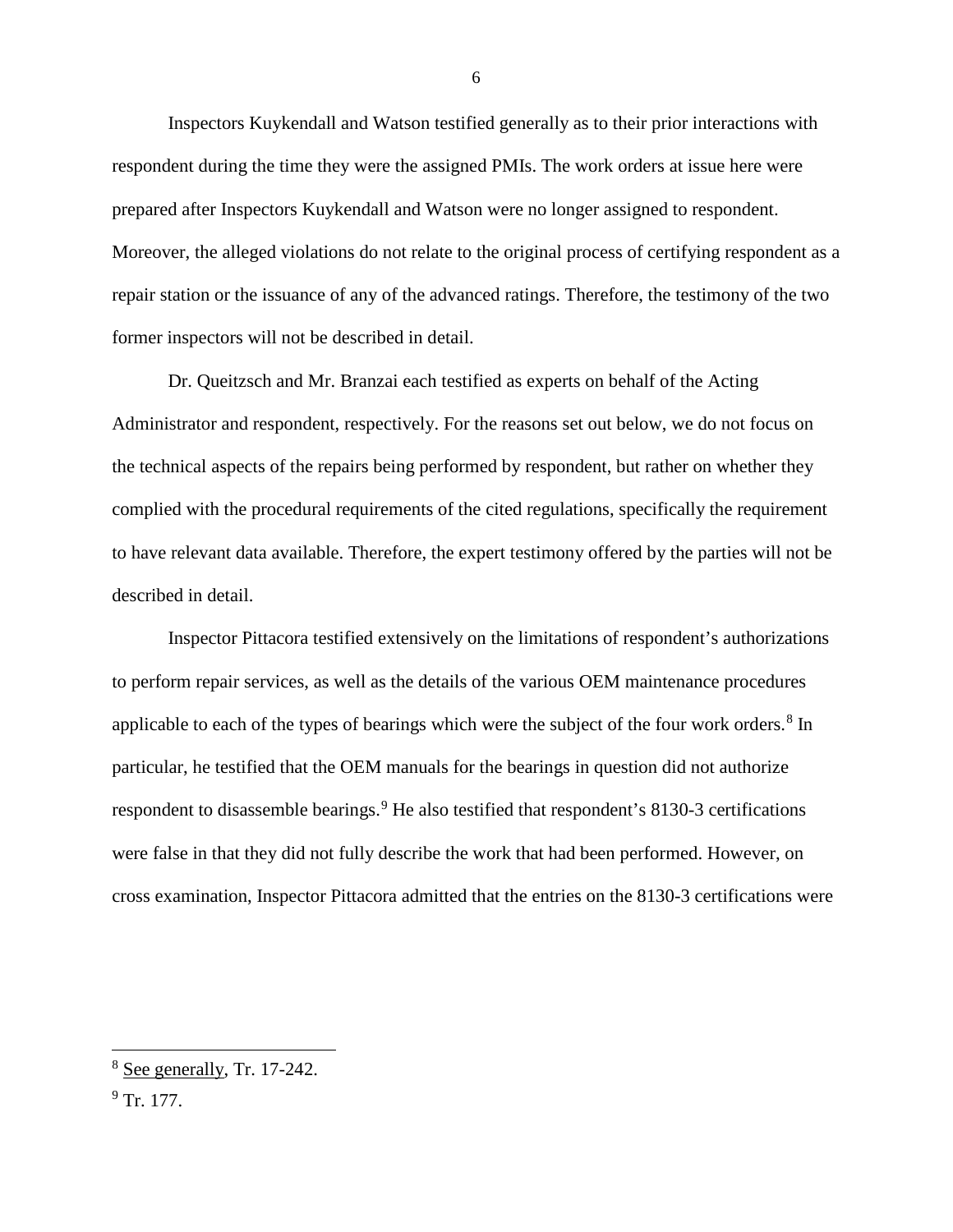not in fact false, but that he believed them to be incomplete in that they omitted some information.<sup>[10](#page-6-0)</sup>

Mr. Galel testified that he formed AeroBearings in 2010 with Mike Kornitzky.<sup>[11](#page-6-1)</sup> After initial certification to inspect bearings, they worked together to develop new processes and equipment for performing advanced work on bearings, such as surface preparation or polishing and repairs, based in large part on mil specs TO 44B-1-102 and TO 44B-1-122 for antifriction bearings. $^{12}$  $^{12}$  $^{12}$ 

The research which led to the development of the new equipment and procedures was stored on a computer belonging to Mr. Kornitzky. Mr Kornitzky passed away two years ago.<sup>[13](#page-6-3)</sup> Following his death, Mr. Galel was unable to determine the password for the computer, and thus was unable to access the technical data.<sup>[14](#page-6-4)</sup> Mr. Kornitzky's sister eventually donated the inaccessible computer to charity.[15](#page-6-5)

Mr. Galel testified extensively on how respondent's various pieces of equipment operate and the different OEM manuals and mil specs they follow in performing inspections and repairs. He explained that the data which was lost when Mr. Kornitzky died related to the design of the specialized machines they developed, such as "how to operate it, what speeds" and contended that "the equipment has been designed. It's made. It's set to operate in a certain way, to operate

l

<span id="page-6-5"></span> $15$  Tr. 621.

<span id="page-6-0"></span> $10$  Tr. 419-420.

<span id="page-6-1"></span> $11$  Tr. 526.

<span id="page-6-2"></span> $12$  Tr. 526-530, 564-565; Exhs. 10 and 32.

<span id="page-6-3"></span> $13$  Tr. 527.

<span id="page-6-4"></span><sup>&</sup>lt;sup>14</sup> Tr. 554.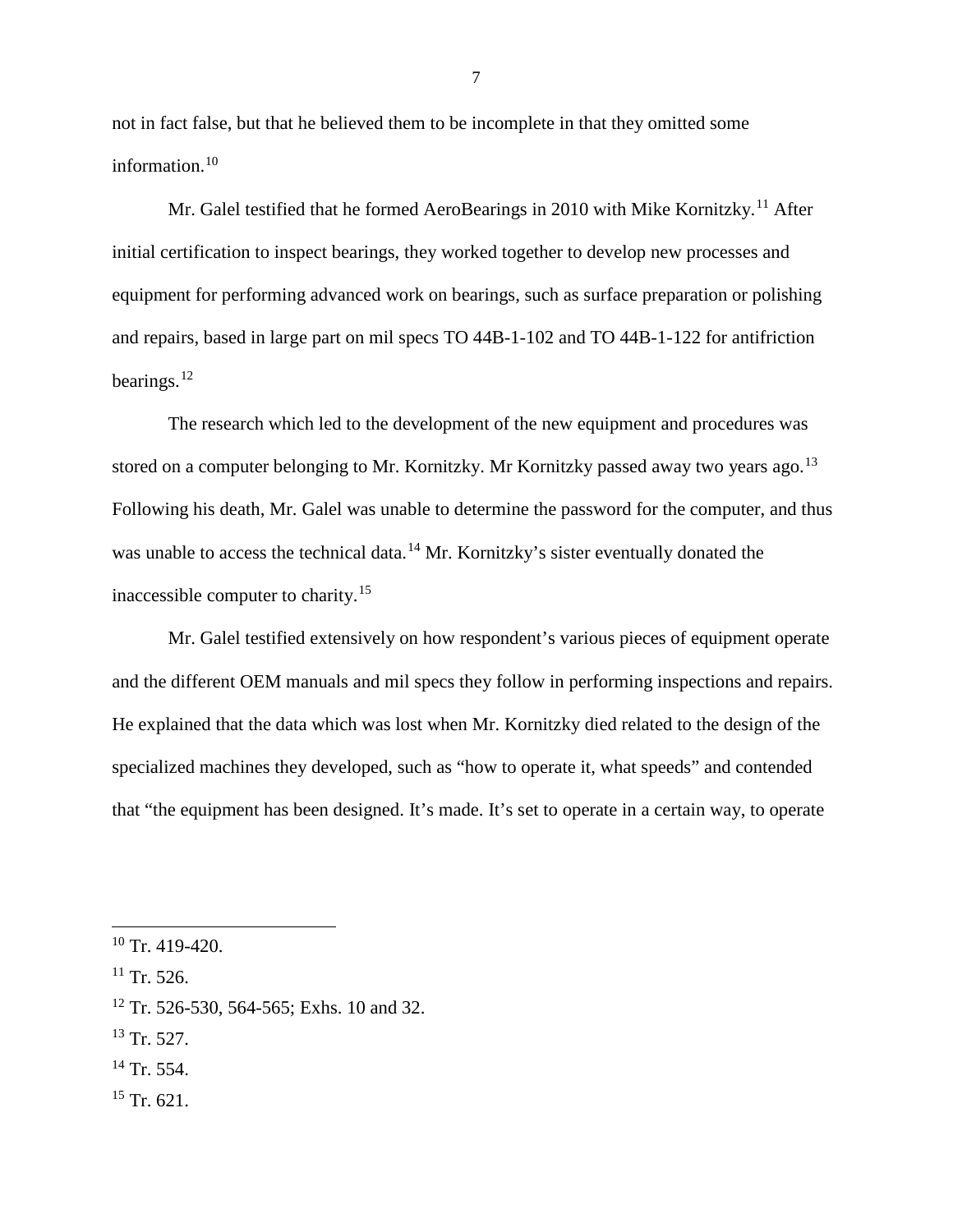in parameters that have been set. That data is still important, but we don't have it."[16](#page-7-0) He testified that the development data led to the new procedures, such as the parameters of the abrasive used and the amount of time the machine would be operated. Even without the data, Mr. Galel testified that respondent conducts "occasional, periodic confirmation that the machine is still doing what it's supposed to do" and that he can ensure the equipment "continues to operate consistently" by "measuring the outcome of what [the] equipment produces."[17](#page-7-1)

Regarding the 8130-3 certifications which are at issue here, Mr. Galel testified that respondent was certifying that the final inspection the work performed--that is of the final cleaned, polished and reassembled bearings--was done in accordance with the inspection sections of the relevant OEM manuals.[18](#page-7-2) As to the work done before final inspection and certification, Mr. Galel testified that the relevant OEM manuals authorize use of equivalent tools equipment and consumables, and therefore, respondent is authorized to use the specialized equipment and procedures they developed. He further testified that to the extent the specialized procedures contradict the OEM manuals, for example in disassembly of bearings, respondent's Limited Specialized Services rating authorizes it to use its own specialized procedures and mil specs.<sup>[19](#page-7-3)</sup> The applicable mil specs do provide methods by which bearings may be disassembled, cleaned and reassembled.[20](#page-7-4)

 $\overline{a}$ 

- <span id="page-7-2"></span> $18$  Tr. 577-578.
- <span id="page-7-3"></span> $19$  Tr. 604-608.
- <span id="page-7-4"></span> $20$  Exh. 10.

<span id="page-7-0"></span> $16$  Tr. 623-624.

<span id="page-7-1"></span> $17$  Tr. 555, 626.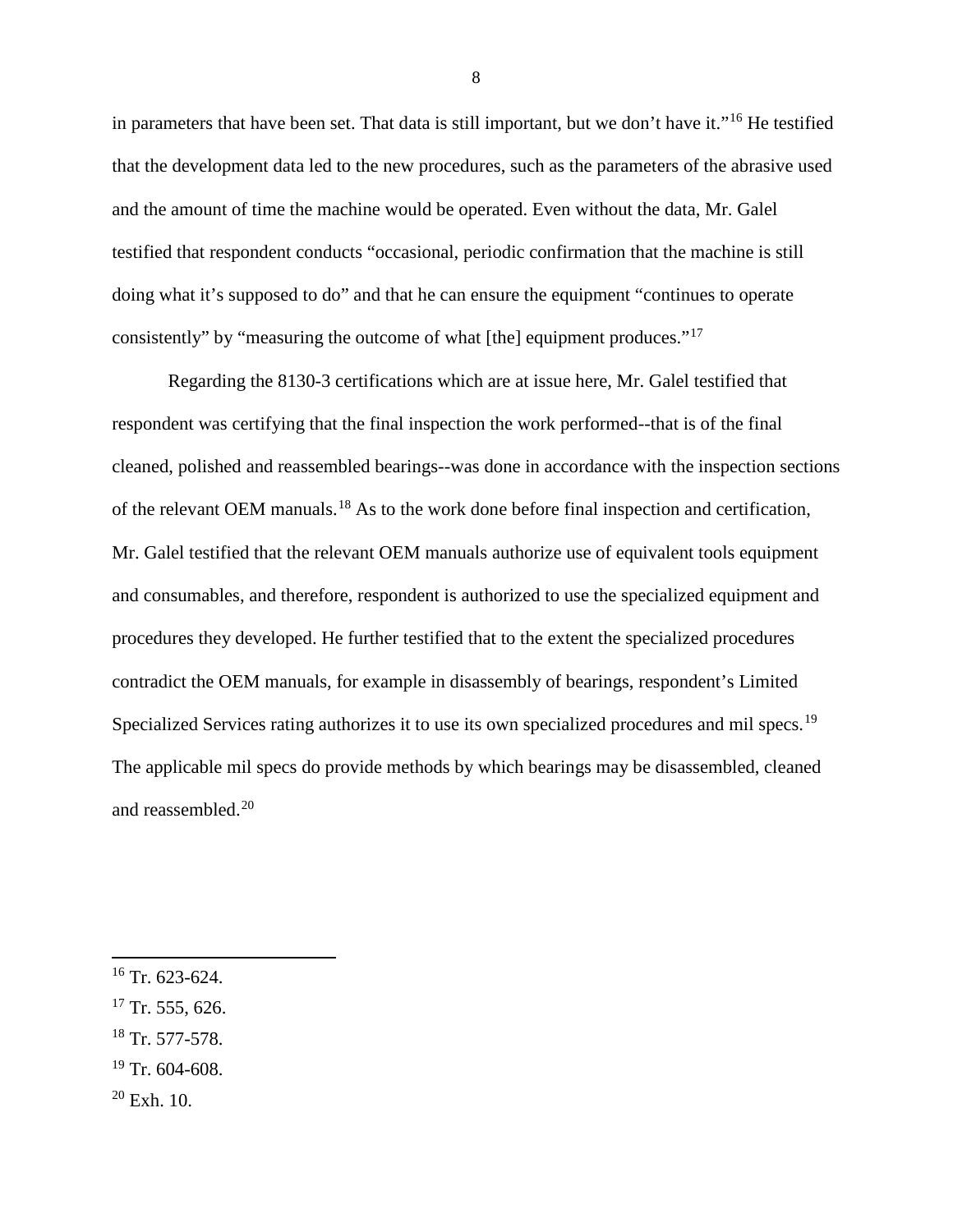## *C. Law Judge's Oral Initial Decision*

At the conclusion of the hearing, the law judge summarized the testimony and evidence received. The law judge concluded the Acting Administrator failed to establish by a preponderance of credible evidence that respondent intentionally made false entries on Authorized Release Certificates, dated January 23, 2017; May 19, 2017; and two dated May 12, 2017, resulting from four work orders. However, the law judge concluded that the Acting Administrator established that respondent failed to demonstrate that the procedures used by the repair station were acceptable to the Acting Administrator, available to respondent's employees performing the repairs, and that those repairs were performed in accordance with the technical data that supported the certification of the repairs. Additionally, the law judge found that respondent failed to meet its burden of proof for the affirmative defenses included in the Amended Answer to the Acting Administrator's complaint.<sup>[21](#page-8-0)</sup> He based his determinations on the documents admitted into evidence and his limited credibility findings, which were more favorable to the respondent's witnesses and found the two key witnesses for the Acting Administrator to be biased.<sup>[22](#page-8-1)</sup> In making his determinations, the law judge considered the demeanor of the witnesses and noted that respondent's primary witness was "very knowledgeable."<sup>[23](#page-8-2)</sup> The law judge reduced the Administrator's emergency order of revocation,

<span id="page-8-2"></span><sup>23</sup> Id. at 822.

l

<span id="page-8-0"></span><sup>21</sup> Oral Initial Decision at 825. Respondent's Amended Answer listed several affirmative defenses (reasonable reliance on the Acting Administrator's actions, abuse of process, stale complaint, and laches). Respondent, however, specifically argued his affirmative defense of dismissal because the complaint is stale. The law judge correctly noted the burden of proof shifts to respondent to prove its affirmative defenses and specifically found that burden had not been met, except that the law judge expressly addressed the claim of a stale complaint. See the Decision section below. Id. at 827.

<span id="page-8-1"></span> $22$  Id. at 821-822.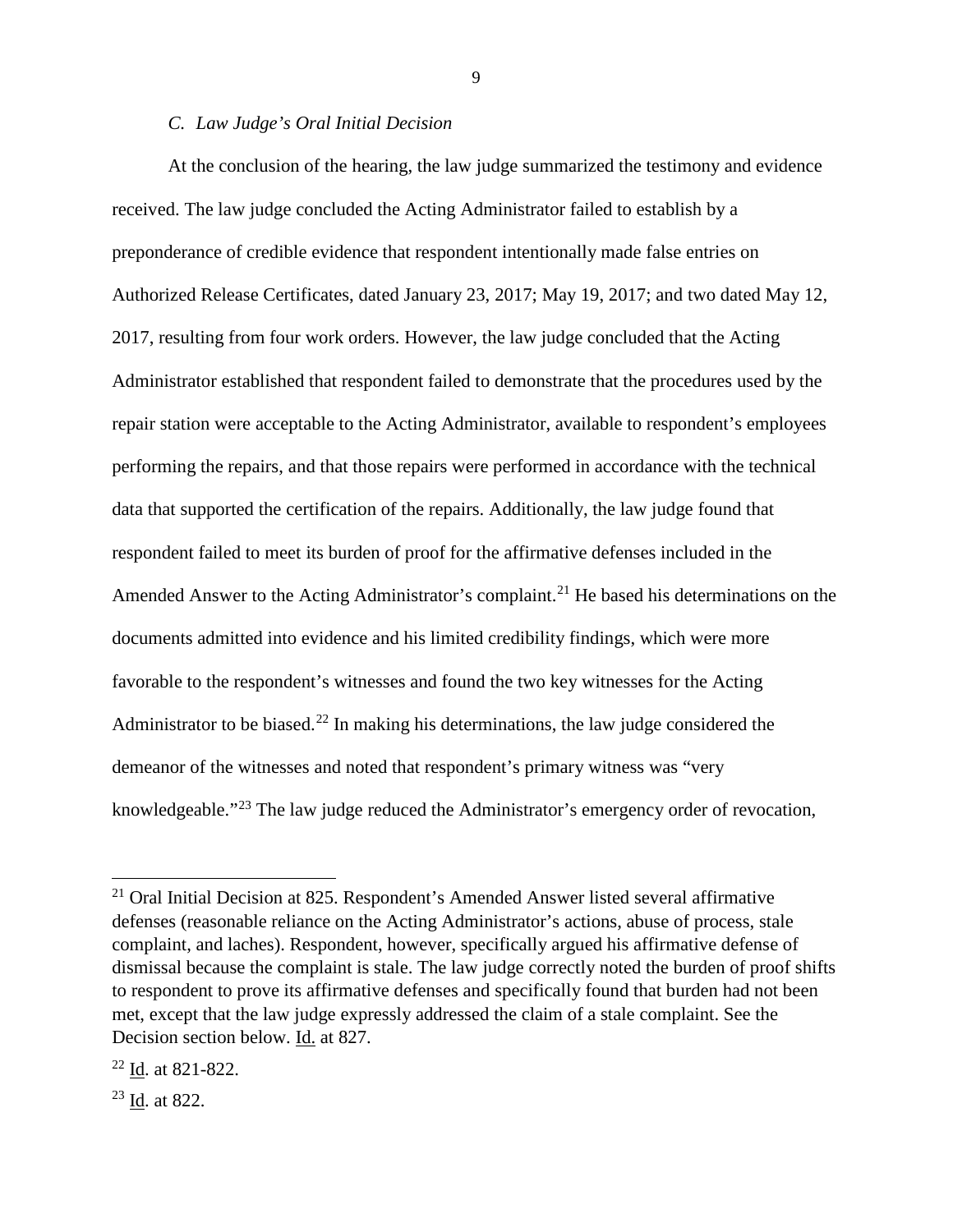finding that respondent committed only violations of 14 C.F.R.  $\S$  43.13(a),  $\S$  145.201(b), (c)(1) and (c)(2); thus ordering respondent's repair station certificate be suspended pending its compliance with the Acting Administrator's directions.[24](#page-9-0)

## *D. Issues on Appeal*

Respondent argues the law judge erred in denying its motion to dismiss the Acting Administrator's complaint because the complaint was time-barred under the Board's stale complaint rule.[25](#page-9-1) Respondent also argues that the Acting Administrator failed to prove respondent was required to provide the information the Acting Administrator sought in order to determine if the repair station's procedures were acceptable and performed according to the technical data submitted, which supported respondent's advanced Specialized Services rating. Finally, respondent argues that an indefinite suspension is an inappropriate sanction. The Acting Administrator argues the law judge committed error when he failed to uphold the charge of intentional falsification and when he reduced the sanction from revocation to suspension.

## *2. Decision*

While we give deference to our law judge's rulings on certain issues, such as credibility determinations,[26](#page-9-2) the case is reviewed *de novo*. [27](#page-9-3)

 $\overline{\phantom{a}}$ 

<span id="page-9-0"></span><sup>24</sup> Id. at 825.

<span id="page-9-1"></span><sup>25</sup> 49 C.F.R. § 821.33.

<span id="page-9-2"></span><sup>&</sup>lt;sup>26</sup> Administrator v. Porco, NTSB Order No. EA-5591 at 13 (2011), aff'd sub nom., Porco v. Huerta, 472 Fed.Appx. 2 (D.C. Cir. 2012) (per curiam).

<span id="page-9-3"></span><sup>&</sup>lt;sup>27</sup> Administrator v. Smith, NTSB Order No. EA-5646 at 8 (2013); Administrator v. Frohmuth and Dworak, NTSB Order No. EA-3816 at 2 n.5 (1993); Administrator v. Wolf, NTSB Order No. EA-3450 (1991); Administrator v. Schneider, 1 N.T.S.B. 1550 (1972) (in making factual findings, the Board is not bound by the law judge's findings).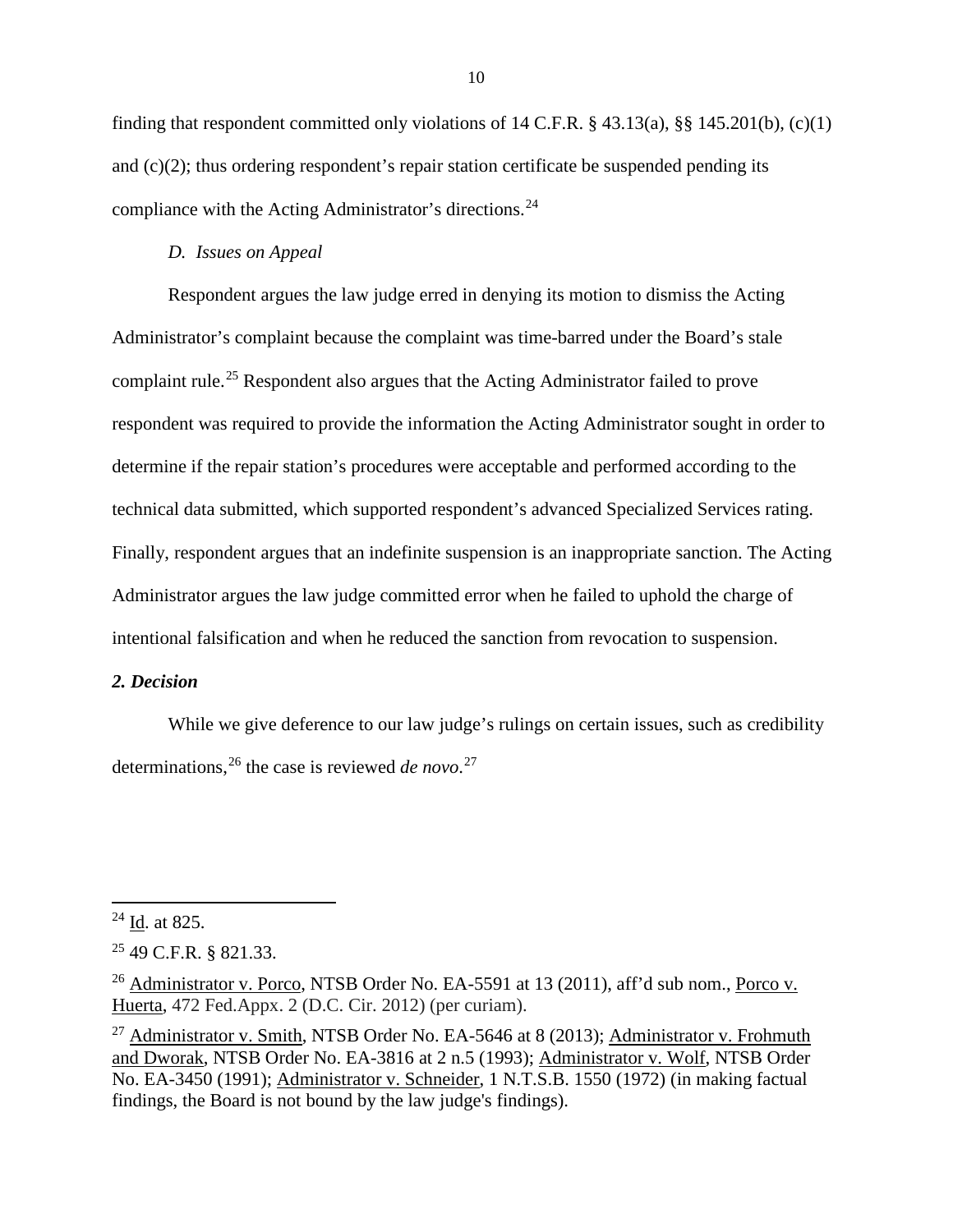## *A. Stale Complaint Rule*

Respondent argues the law judge erred in denying its motion to dismiss the Acting Administrator's complaint under the Board's stale complaint rule.

The stale complaint rule provides for dismissal of a complaint that "states allegations of offenses which occurred more than 6 months prior to the Administrator's advising the respondent as to reasons for proposed [enforcement] action," with an exception: "where the complaint alleges lack of qualification of the respondent, the law judge shall first determine whether an issue of lack of qualification would be presented if all of the allegations, stale and timely, are assumed to be true. If so, the law judge shall deny the respondent's motion" to dismiss the complaint.[28](#page-10-0)

The Federal Aviation Regulations prohibit intentional falsification of information on any document or record required to be kept, made or used to show regulatory compliance.<sup>[29](#page-10-1)</sup> If information has been intentionally falsified, the repair station's certificate may be suspended or revoked.<sup>[30](#page-10-2)</sup> The Board will carefully scrutinize a complaint to determine whether it, with "specificity [that] must be apparent on [its] face," permits "the law judge to conclude that respondent lacks the qualification necessary to hold a certificate, when assuming the truth of the allegations," for purposes of the stale complaint rule. $31$ 

l

<span id="page-10-0"></span><sup>28</sup> 49 C.F.R. § 821.33.

<span id="page-10-1"></span> $29$  14 C.F.R. § 145.12(a)(1)(ii).

<span id="page-10-2"></span> $30$  14 C.F.R. § 145.12(a).

<span id="page-10-3"></span><sup>&</sup>lt;sup>31</sup> Administrator v. Ducote, NTSB Order No. EA-5664 at 22 (2013), Huerta v. Ducote and NTSB, 792 F.3d 144 (D.C. Cir. 2015), Administrator v. Ducote, NTSB Order No. EA-5830 (2017) ; see Administrator v. Armstrong, NTSB Order No. EA-5629 (2012), pet. for recon. denied, NTSB Order No. EA-5660 (2013).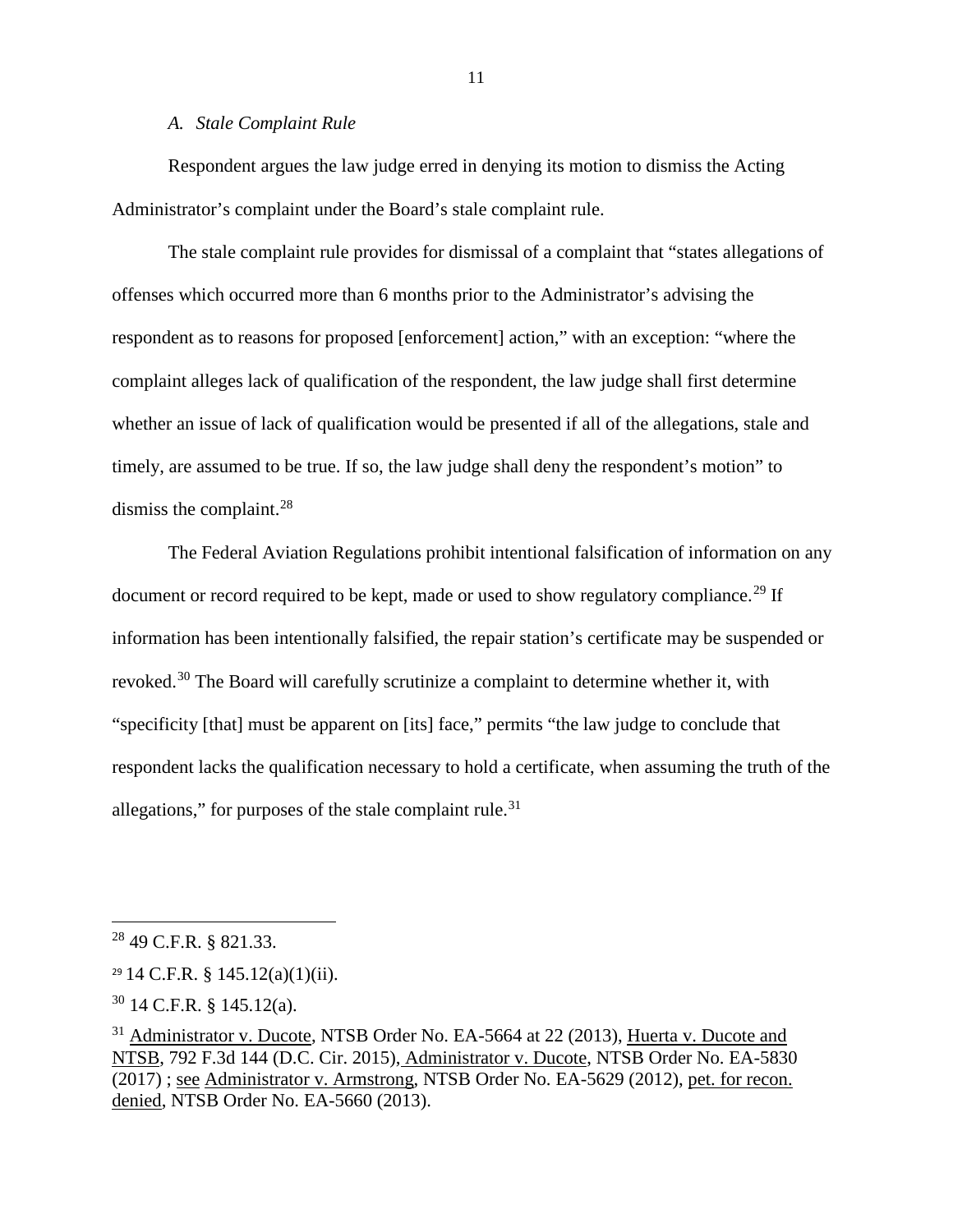Respondent argues that because the law judge held that the Acting Administrator did not prove its charge of falsification of records, the remaining charges are stale because the bases of the charges were known more than six months prior to the Acting Administrator's revocation action. According to respondent, the Acting Administrator used the falsification charge to bootstrap the charges into a timely action. Additionally, respondent asserts that Administrator v. Brea requires that to show good cause for delayed charges, the Acting Administrator must demonstrate "reasonable prosecutorial diligence is exercised after [the Administrator's] receipt of information concerning the act(s) or omission(s) which may be indicative of such a violation."[32](#page-11-0) The latest work order at issue is dated May 19, 2017. The Acting Administrator collected the work orders on June 9, 2017. The emergency order of revocation was issued nearly nine months later, on March 1, 2018. Because the falsification charge was dismissed and the Acting Administrator has not shown good cause for its delay in bringing the remaining charges, Respondent asserts that these remaining charges are stale and also must be dismissed.

The respondent neglects a crucial piece of the analysis, however. When determining if the complaint is stale, the law judge must determine, when assuming that the allegations are true as charged, whether respondent lacked the qualification needed to hold a repair station certificate. Acting Administrator's complaint alleged respondent intentionally falsified the maintenance entries on four FAA Form 8130-3s, which identifies the work performed by the repair station. Specifically, Block 12 of the Form 8130-3 indicates that the bearings were overhauled according to the OEM's inspection procedure, but the Acting Administrator asserts that the overhaul work in fact was apposite the inspection procedure. Further, respondent disassembled bearings although the Acting Administrator argues that disassembly is prohibited.

<span id="page-11-0"></span> <sup>32</sup> Administrator v. Brea, NTSB Order EA-3657 at 3 (1992).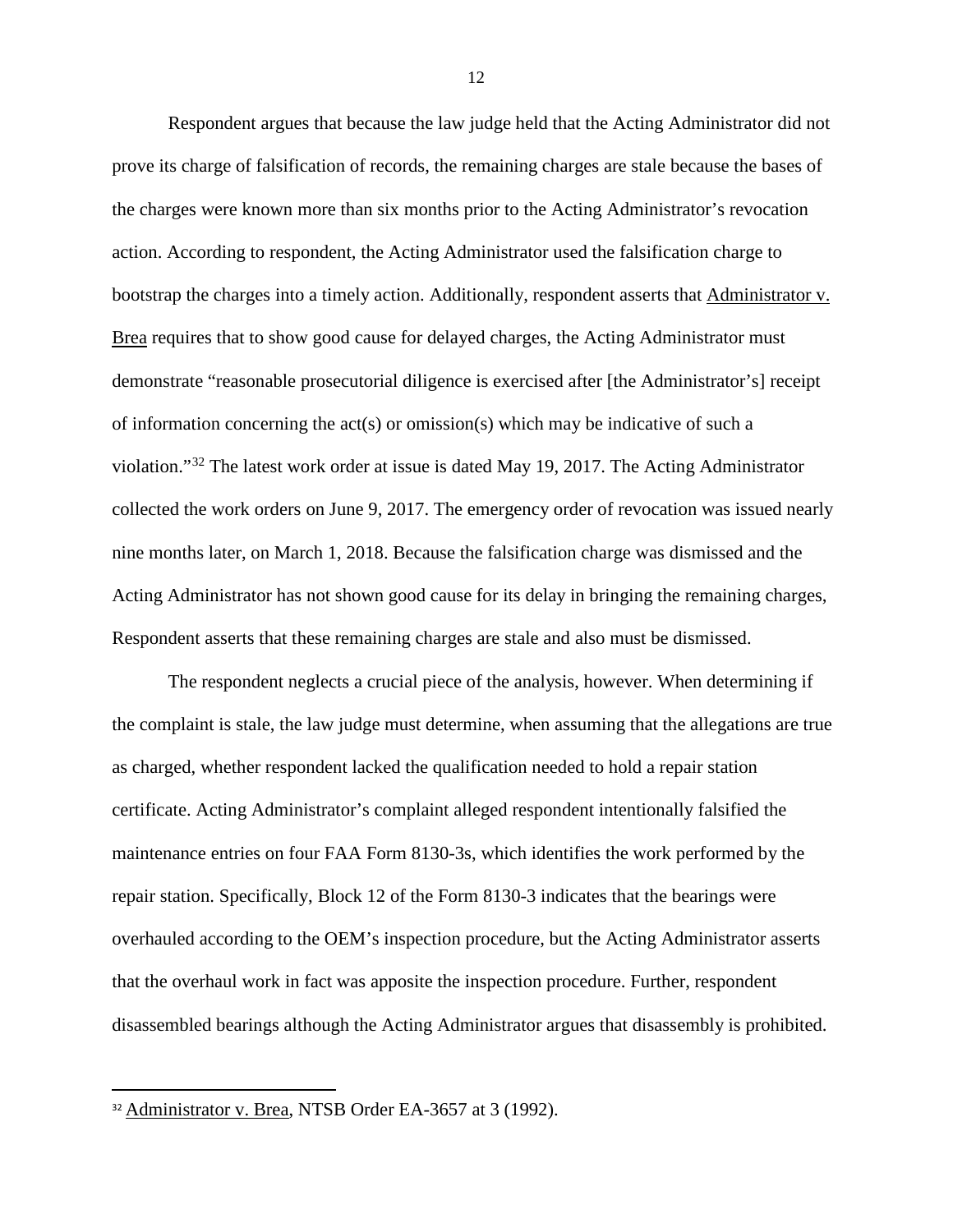The Acting Administrator presents at least four additional entries on the Form 8130-3 that it argues are false. Thus, the law judge properly determined the complaint alleged a lack of qualification, assuming the truth of the allegations for purposes of the stale complaint rule. The additional charges were not bootstrapped to the falsification charge, and therefore, they should not be dismissed under the rule's six-month limitation.

## *B. Intentional Falsification*

The Board adheres to the three-prong test of Hart v. McLucas in determining whether falsification occurred. To prevail on an intentional falsification claim, "the Administrator must prove the respondent (1) made a false representation, (2) in reference to a material fact, and (3) had knowledge of its falsity."[33](#page-12-0)

## *a. Prongs 1 and 2 – Falsity and Materiality*

The law judge found no false entries (and thus, did not address materiality) because he concluded, "[Inspector] Pittacora finally admitted on cross-examination that the entries on these forms was not false. He thought it was incomplete, but that's not intentional falsification. So, the intentional falsification issue went out the -- well, was no longer for my consideration after his testimony that he thought it was incomplete."<sup>34</sup>

The law judge erred under the Board's precedent in making this determination. The Board has stated consistently that mechanics and repair stations must maintain "scrupulously accurate" records for both the benefit of the FAA as well as the safety of the public.<sup>35</sup> In 2016,

 $\overline{a}$ 

<span id="page-12-0"></span><sup>33</sup> Hart v. McLucas, 535 F.2d 516, 520 (9th Cir. 1976).

<span id="page-12-1"></span><sup>&</sup>lt;sup>34</sup> See Oral Initial Decision at 816.

<span id="page-12-2"></span><sup>35</sup> See Administrator v. Lawson, NTSB Order No. EA-5772 (2106); Administrator v. Brauchler, NTSB Order No. EA-5594 (2011); Administrator v. Partington, NTSB Order No. EA-5453 (2009); Administrator v. Nunes, NTSB Order No. EA-4567 (1997); Administrator v. Guerin,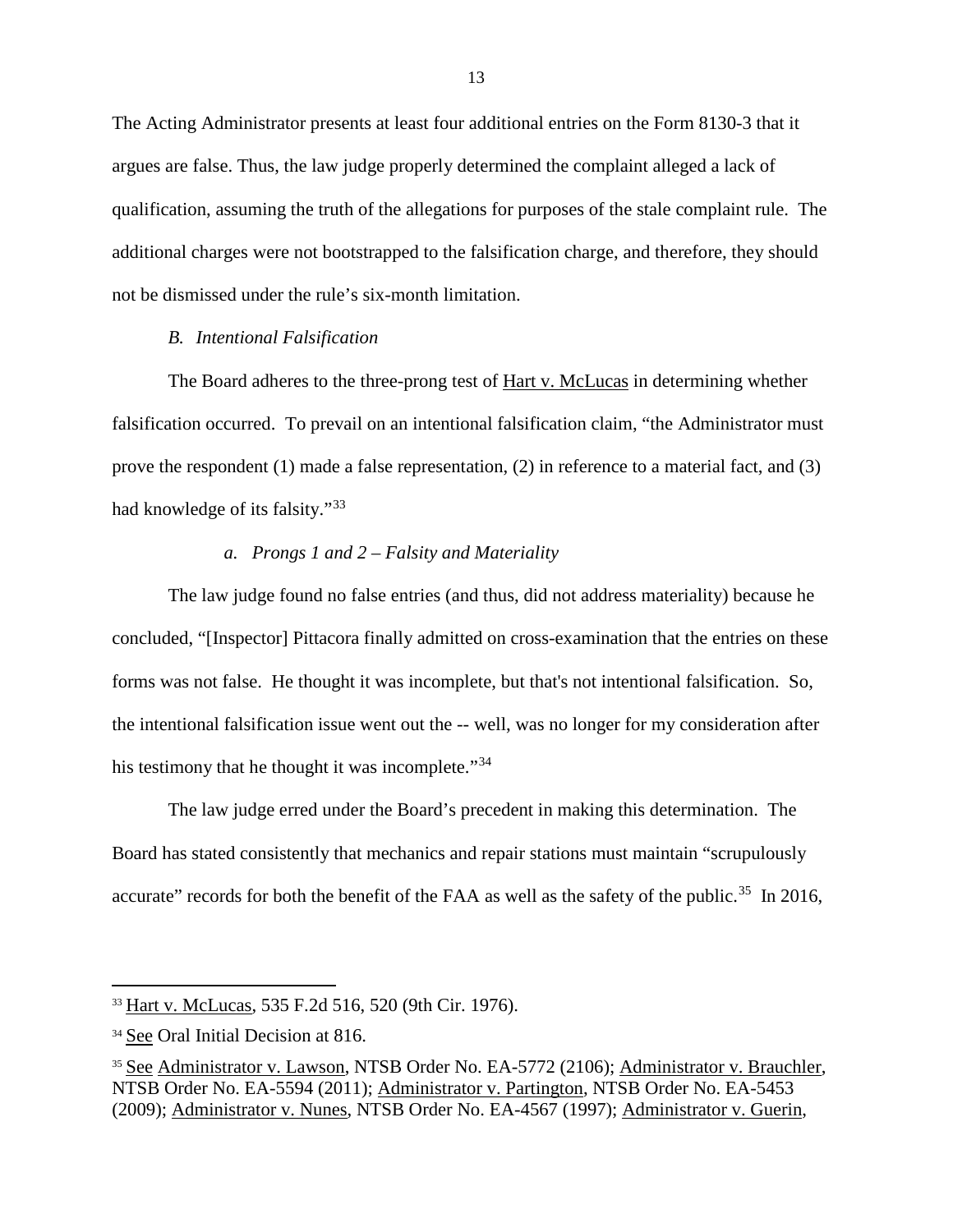this Board in Administrator v. Lawson expressly held that incomplete records were material under Hart v. McLucas – "[t]his erroneous, incomplete entry was material, because it would undoubtedly affect decisions inspectors, mechanics, or operators might make concerning work on the aircraft."<sup>[36](#page-13-0)</sup> In Lawson, this Board rejected an argument like the one the present respondent makes that it was unnecessary to describe all deviations in the logbook so long as certain ones were included.

It is important to highlight the entire exchange on cross-examination between

respondent's counsel and Inspector Pittacora.[37](#page-13-1)

**Respondent's Counsel:** And if they did an inspection in accordance with the inspection section of the manual, then it's appropriate to make that entry that appears in the first sentence of block 12, isn't it?

**Inspector Pittacora:** It is, but it's inappropriate to omit the work that you did in addition to that inspection.

**Respondent's Counsel:** Okay. So in your opinion, there was things omitted from block 12.

**Inspector Pittacora:** Correct.

**Respondent's Counsel:** Okay. But that first sentence is not false, is it?

**Inspector Pittacora:** No. It's not false.

**Respondent's Counsel:** Okay. And, in fact, the rest of block 12 isn't false, is it? We went through it sentence by sentence earlier.

**Inspector Pittacora:** I understand that. (Perusing document.) No.

**Respondent's Counsel:** Okay. Now, is it your position that block 14(a) is a false statement?

 $\overline{\phantom{a}}$ 

NTSB Order No. EA-3827 (1993); and Administrator v. Morse, NTSB Order No. EA-3766 (1992).

<span id="page-13-0"></span><sup>36</sup> NTSB Order No. EA-5772 (2106).

<span id="page-13-1"></span> $37$  Tr. 419-20.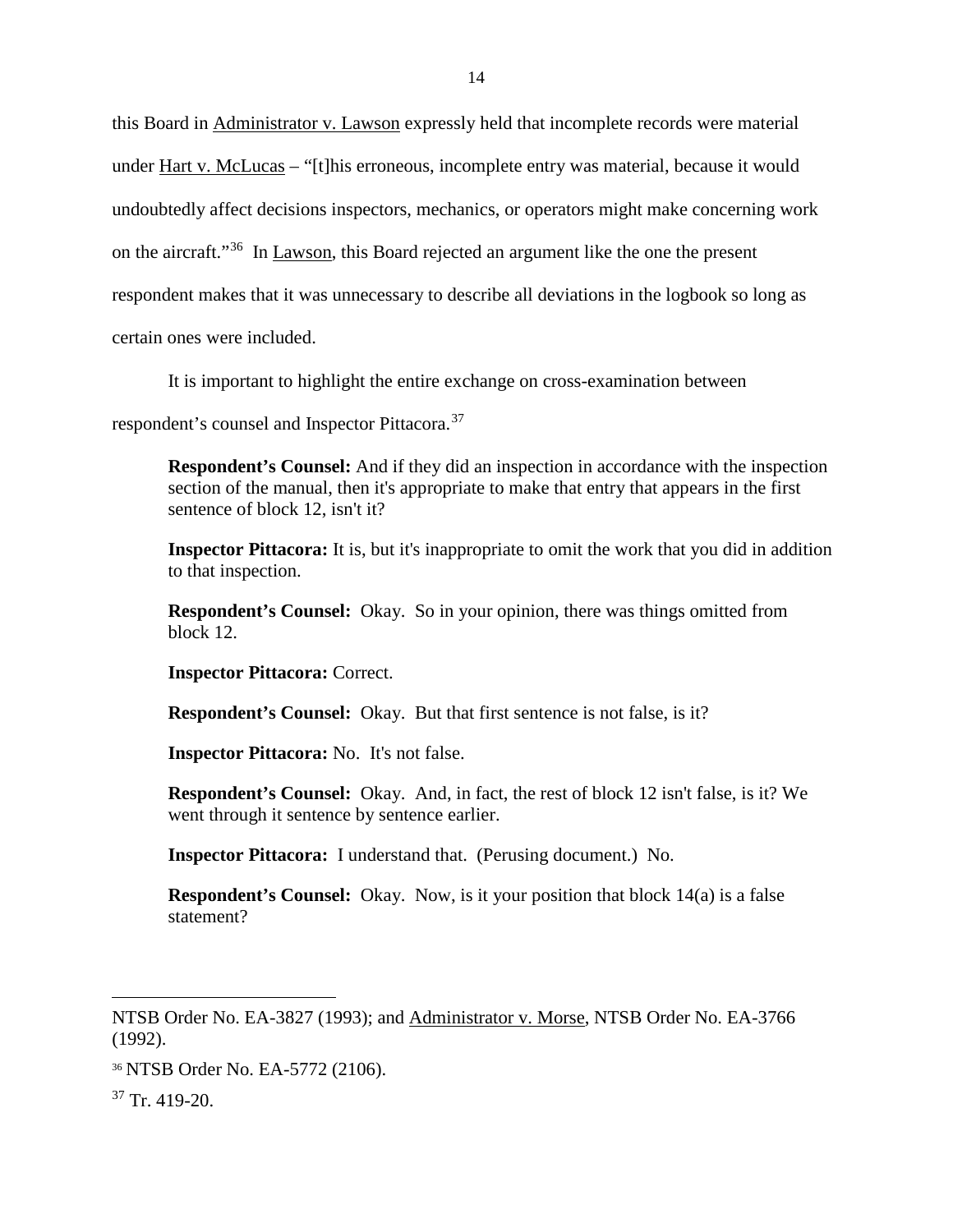**Inspector Pittacora:** Yes.

**Respondent's Counsel:** And what is false about 14(a)?

**Inspector Pittacora:** Because it's not -- not all the information is there.

**Respondent's Counsel:** Because there's omitted information.

**Inspector Pittacora:** Yes.

**Respondent's Counsel:** So the falsity of A-3A, A-3B, A-3C, and A-3D all lies in the fact that there's certain information that you feel was omitted and should be added to this to make it 100 percent accurate.

**Inspector Pittacora:** Yes.

### **Respondent's Counsel:** Okay.

**Inspector Pittacora:** *And the reason I think it's false and intentional is because all four documents omit more than just the inspection. The rest of it is where -- they say, the devil lies in the details. That's -- there's a lot of work that gets done there that's not documented on there, that the end user should be made aware of to make a reasonable assumption of airworthiness prior to installing it in a large turbo engine.* (emphasis added).

**Respondent's Counsel:** Okay. So with regard to these four 8130 return-to-service documents, you feel that there's multiple omissions on each of these documents.

### **Inspector Pittacora:** Yes, sir.

Additionally, respondent admits there were omissions from the records and that it would

provide further details to an end user if those details were requested. The Federal Aviation

Regulations (FARs) require the records to be clear on their face. It should not be up to the end

user to have to request whether the maintenance records they possess are the *complete* set of

records – that is the reason for maintaining scrupulously accurate records.

We find the omission of important maintenance information can be as serious a threat to safety as inclusion of incorrect information. In fact, because the information provided, though incomplete, is verifiable, it can provide a false sense of confidence in the maintenance work performed. It is important that future mechanics and owners understand all actual work that has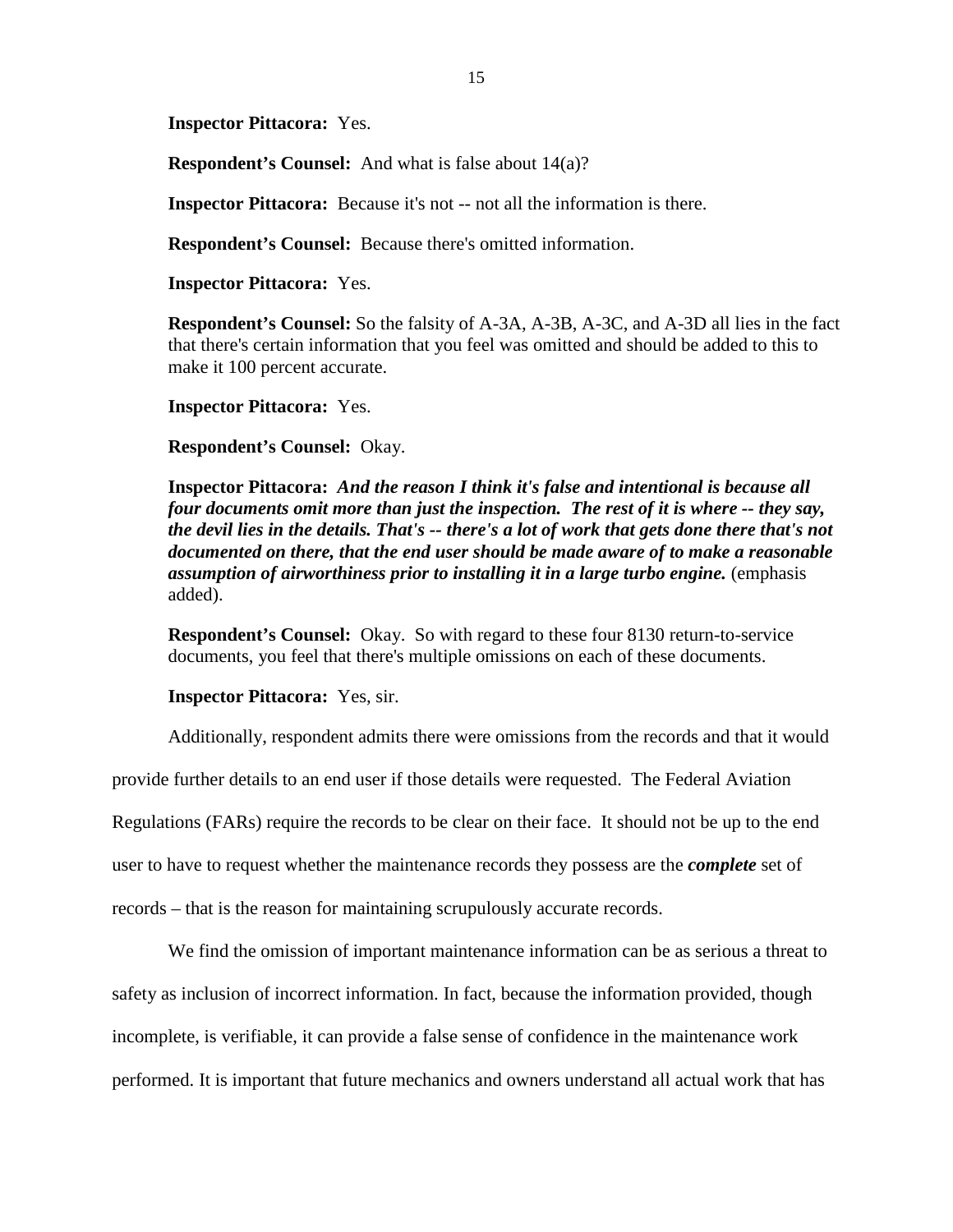been conducted. Particularly when a manufacturer's recommendation has been disregarded, it should not be incumbent on a consumer to request an accurate description be recorded. Therefore, we disagree with the law judge and find that omission of material facts can be equivalent to falsified facts.

Based upon the evidence adduced at hearing, we conclude that the Acting Administrator, met his burden under prongs one and two of the <u>Hart v. McLucas</u> test – the incomplete records were false and the need for the FAA and end user to rely on that missing information in the records was material. This conclusion is consistent with the Board's precedent in Lawson.

## *b. Prong 3 – Knowledge*

In intentional falsification cases, the Board has found the law judge's findings regarding credibility of the witnesses are essential to the case. In Administrator v. Dillmon, the Board explicitly instructed law judges to make specific factual findings—especially with regard to credibility—when a respondent asserts, as a defense, he or she believed the answer or information provided on a document was correct.<sup>38</sup> The District of Columbia Circuit's opinion remanding Dillmon stated the Board must complete such an analysis, in light of the three-part Hart v. McLucas test.<sup>[39](#page-15-1)</sup> As a result, and as the Board emphasized in Dillmon post-remand, credibility findings from the law judges are necessary in intentional falsification cases. Similarly, in Administrator v. Reynolds, the Board found that credibility determinations are necessary in a mechanic logbook falsification case as well.<sup>[40](#page-15-2)</sup>

 $\overline{\phantom{a}}$ 

<span id="page-15-0"></span><sup>38</sup> NTSB Order No. EA-5528 (2010).

<span id="page-15-1"></span><sup>39</sup> See Dillmon v. NTSB, 588 F.3d 1085, 1094 (D.C. Cir. 2009).

<span id="page-15-2"></span><sup>40</sup> NTSB Order No. EA-5641 (2012).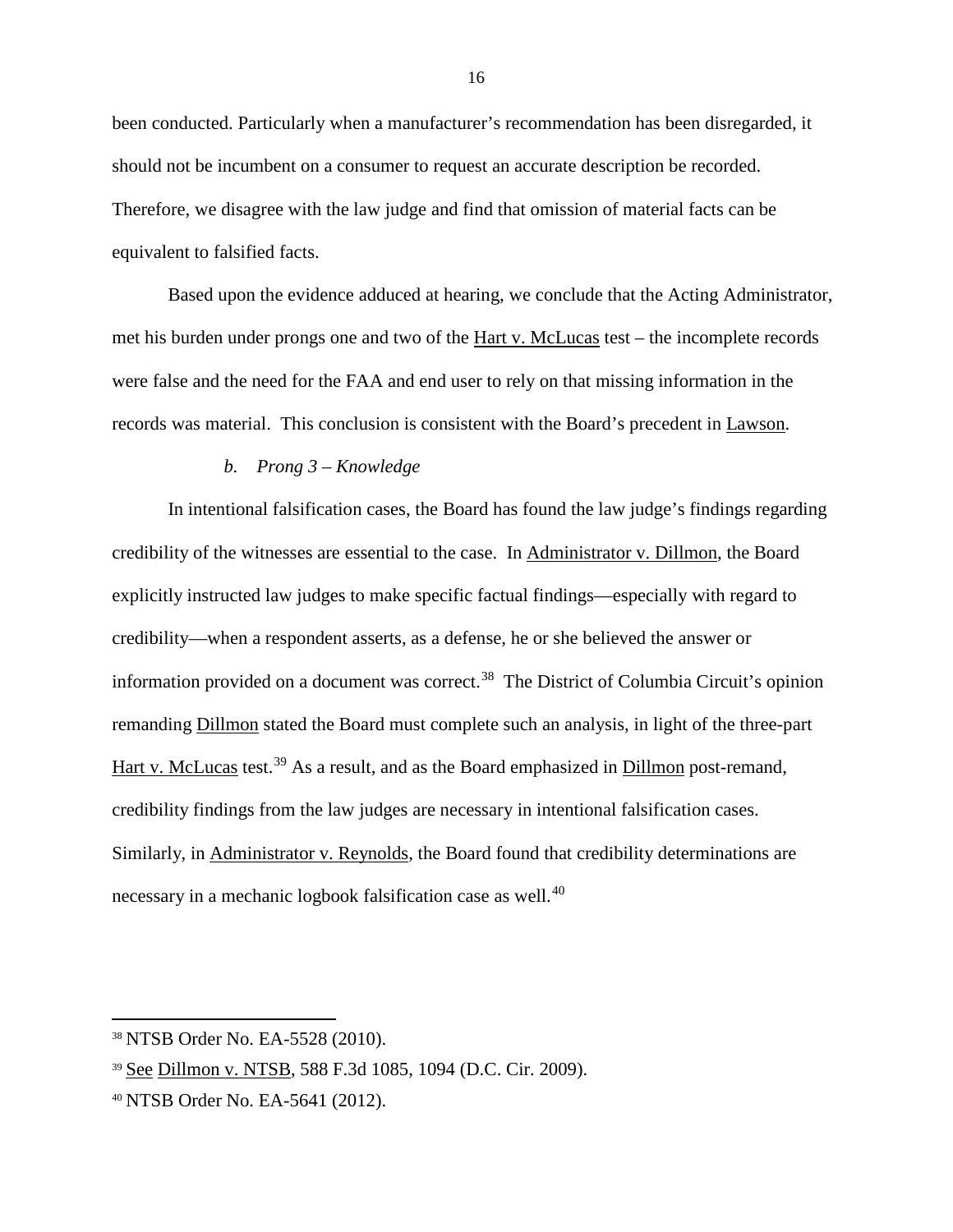## *i. Credibility Determinations*

In this case, the law judge's credibility determinations regarding all witnesses were arbitrary and capricious under the carefully enumerated and consistently followed standard in Administrator v. Porco.<sup>[41](#page-16-0)</sup> In Porco, the Board held that to determine whether knowledge was established by a preponderance of the evidence, the law just must make credibility determinations of the witnesses. The Board will not overturn a law judge's credibility determination unless a party can establish the credibility determination was arbitrary and capricious.[42](#page-16-1) The Board has held that a law judge's credibility determinations should be based explicitly on factual findings in the record.<sup>43</sup>

In this case, the law judge did not tie his determinations to evidence in the record. The law judge found the FAA's witnesses to be not credible because the witnesses did not discuss a prior inspection from several years earlier, and the law judge speculates that the FAA inspectors re-inspected with revocation in mind. The law judge's erroneous reliance on a prior inspection conducted by other inspectors overlooks the fact that 49 U.S.C. § 44709 permits the FAA to conduct a reinspection of an air agency "at any time" regardless of whether the air agency has passed prior inspections or whether the inspectors are going with revocation in mind.<sup>[44](#page-16-3)</sup> To the extent the law judge found the FAA witnesses to be less than credible based on the FAA's 1) appropriate and entirely permissible option to re-inspect, 2) reliance on multiple complaints as a

 $\overline{\phantom{a}}$ 

<span id="page-16-0"></span><sup>41</sup> NTSB Order No. EA-5591 (2011).

<span id="page-16-1"></span><sup>42</sup> See Porco at 20-21.

<span id="page-16-2"></span><sup>43</sup> Id. at 11, 23.

<span id="page-16-3"></span><sup>44</sup> Although the law judge expressed displeasure that one FAA inspector viewed the situation at the repair facility differently than a prior investigator and took action without consulting him, this is not relevant to the outcome. Investigative consistency and efficient response to potential violations is desirable; however, the FAA is not and should not be prevented from taking action to address any unsafe condition an inspector discovers.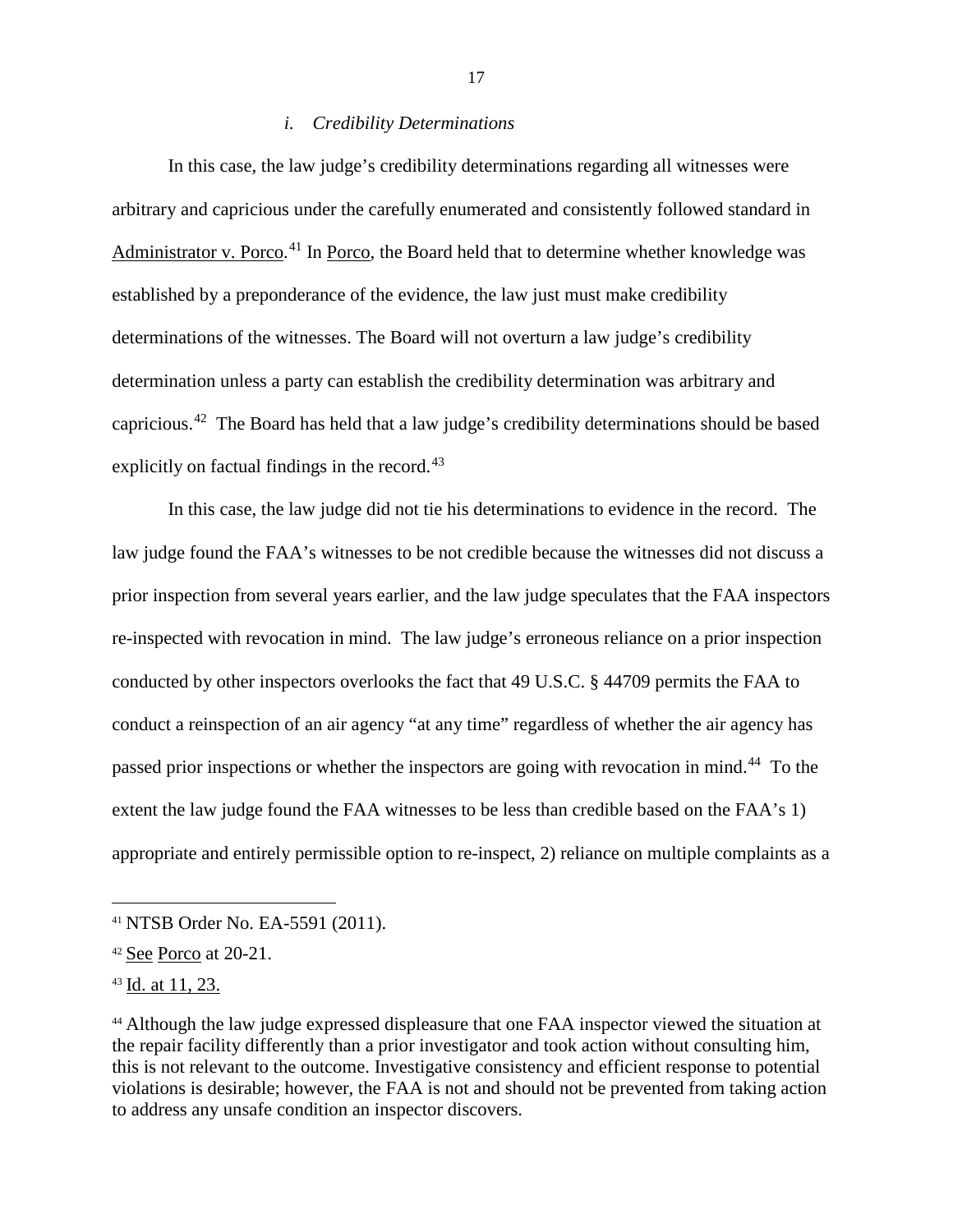catalyst for re-inspection, or 3) decision to proceed with a legal enforcement action as opposed to a compliance or other measure, the law judge's credibility findings were arbitrary and capricious. Moreover, the law judge's speculation as to the source of the anonymous complaints is irrelevant and inappropriate in this context. The only requirement under 49 USC § 44709(c) is that the FAA give the certificate holder an opportunity to answer the charges and be heard prior to revocation – which procedurally is exactly what the FAA did in the instant case. To find the FAA inspectors not credible for following FAA procedures is arbitrary and capricious.

Likewise, the law judge's statement that he questioned the credibility of the FAA inspectors because he thought they conducted the reinspection with revocation in mind is not based upon record evidence but rather is speculation in the mind of the law judge.<sup>45</sup> This is also arbitrary and capricious because it is not evidence based.

Furthermore, the law judge's determinations that respondent (Mr. Galel) was a credible witness is arbitrary and capricious and not based on record evidence as required by the jurisprudence under Porco. The law judge simply made the statement that he found Mr. Galel to be knowledgeable and credible without tying this determination to any specific findings in the record. Mr. Galel's story that the computer was locked (and later donated to charity) so he could not obtain the requested data is clearly self-serving. His testimony throughout the record is contradictory and defies credulity. He fails to explain how, if the data has been lost, respondent can conduct the periodic confirmations to ensure the equipment was functioning as it was supposed to.

<span id="page-17-0"></span> <sup>45</sup> Tr. 817.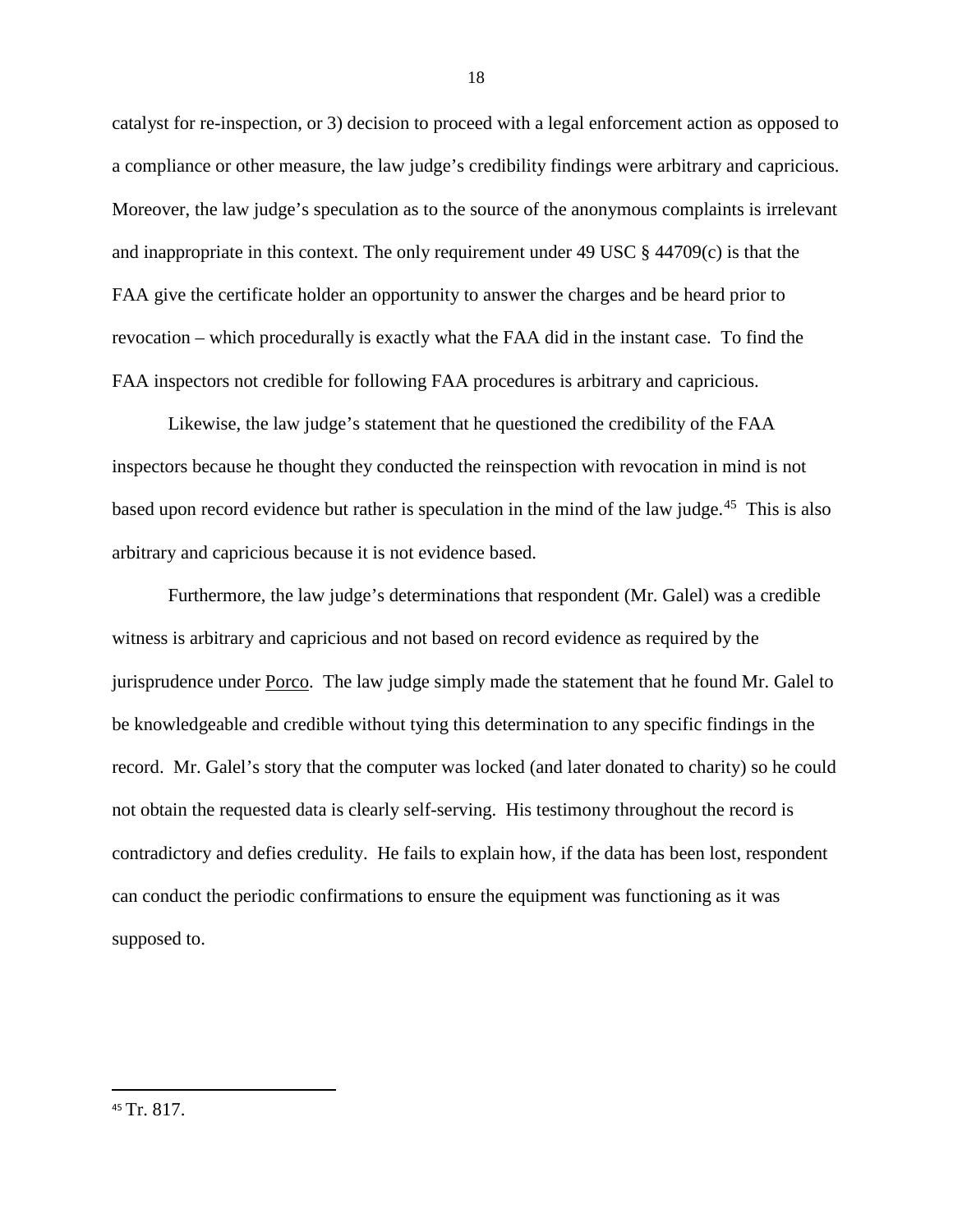## ii. *Knowledge of the falsity*

We also believe respondent had knowledge of the falsity. This case provides the Board with an opportunity to expressly expand the Board's "willful disregard" standard from Administrator v. Boardman,<sup>[46](#page-18-0)</sup> Administrator v. Cooper,<sup>[47](#page-18-1)</sup> and Administrator v. Taylor,<sup>[48](#page-18-2)</sup> to mechanic intentional falsification cases. In medical certificate falsification cases, Boardman stands for the proposition that an airman must read a question carefully before answering it. The same is true in this case. When a repair shop does maintenance work, under the Board's jurisprudence, it must be scrupulously accurate in its records. This respondent, by admittingly picking and choosing what to include in its records and leaving it up to the FAA and end user to guess as to whether the records contained the *full and complete* record of maintenance done on the aircraft, exhibited a willful disregard for the FARs which were established to promote aviation safety.

Similarly, Hart v. McLucas does not require a finding of intent to defraud, only the proof of the lesser conduct of knowing falsity. This is a higher standard than simply asking the FAA to show the information was incomplete. Instead, the FAA must prove by a preponderance of the evidence that the respondent knew that the information was incomplete, or said another way, that the respondent chose to provide only partial information. The FAA proved that the respondent failed to provide full and complete answers to material questions. There is no evidence in the record to suggest the omissions were by mistake. Clearly respondent could, and sometimes did, provide complete maintenance information, and doing so remained that respondent's

 $\overline{\phantom{a}}$ 

<span id="page-18-0"></span><sup>46</sup> NTSB Order No. EA-4515 (1996).

<span id="page-18-1"></span><sup>47</sup> NTSB Order No. EA-5538 (2010).

<span id="page-18-2"></span><sup>48</sup> NTSB Order No. EA-5611 (2012).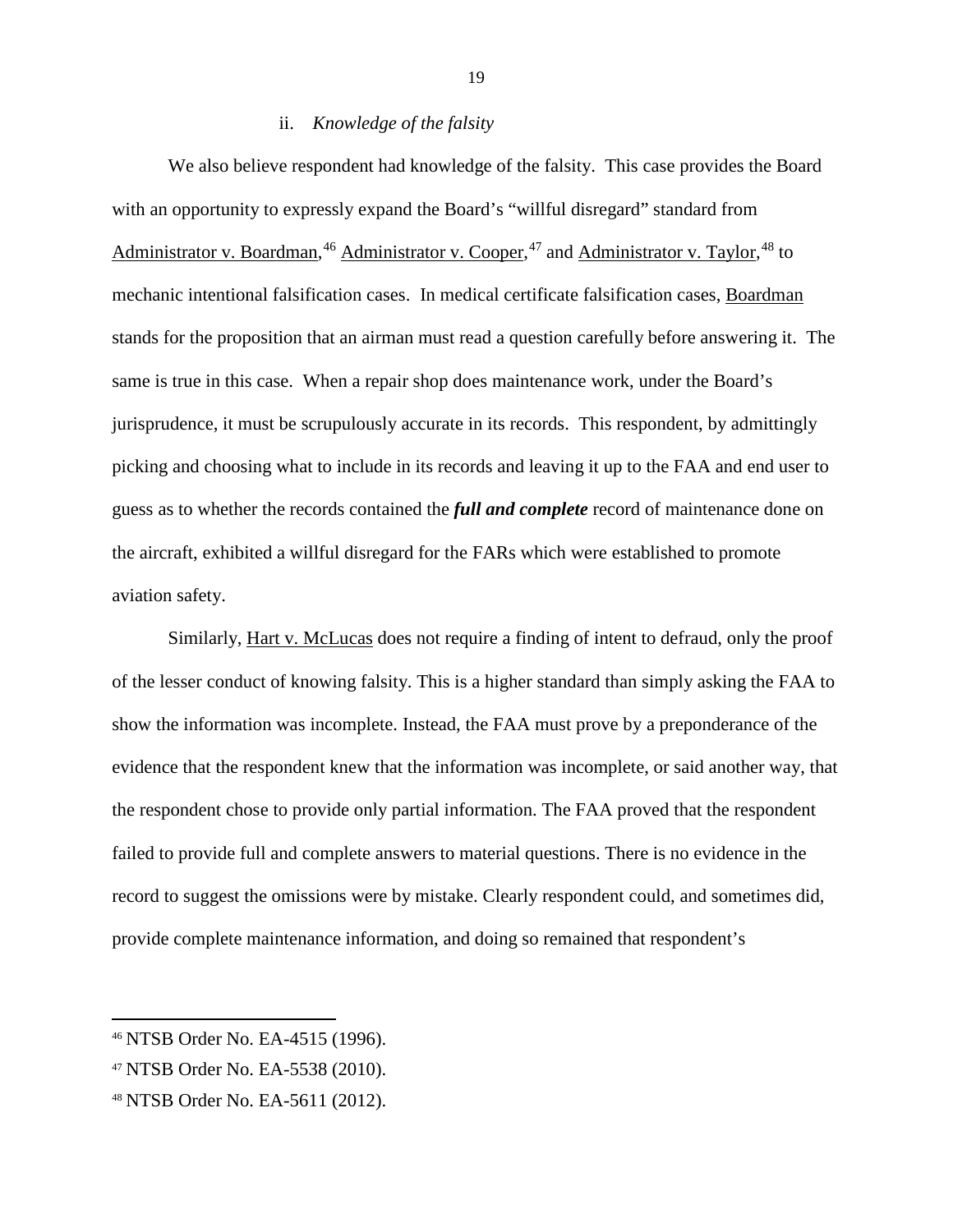responsibility. No evidence suggests that respondent was compelled or required to omit information. Whether the respondent's motivation was simply a desire to save time or part of a larger scheme to intentionally misinform is irrelevant. Knowledge, not motivation, is the question before this Board. Respondent admitted the choice to omit material information unless a client specifically requested it. The evidence taken together suggests that respondent knew the information provided on the forms in question was not complete. We find this willful and knowing omission rises to the level to meet the third prong – knowledge – under the Hart v. McLucas test.

#### C. *Other Charges*

Respondent argues that the law judge erred when he found a lack of compliance with 14 C.F.R. § 43.13(a) because the Acting Administrator raised questions about the procedures used by the repair station that respondent could not answer, and respondent could not make available or show that repair work was done in accordance with approved technical data, as required by 14 C.F.R. § 145.201(b), §§ 145.201(c)(1) and (c)(2). Respondent received its initial repair station certificate in August 2011, which allowed it to inspect and clean turbine engine bearings. During the next year, respondent developed technical data and specialized equipment in support of issuance of additional ratings which authorized advanced work, to include disassembling and reassembling bearings after cleaning and polishing the rolling elements.<sup>[49](#page-19-0)</sup> It worked with the PMIs to obtain the additional ratings, which were issued in 2011 and 2012. Respondent continued this work through March 2018.

In late 2016, Inspector Pittacora was assigned to respondent's facility. On March 24, 2017, Inspector Pittacora sent a letter to respondent stating that the FAA should not have issued

l

<span id="page-19-0"></span> $49$  Tr. 526, 743.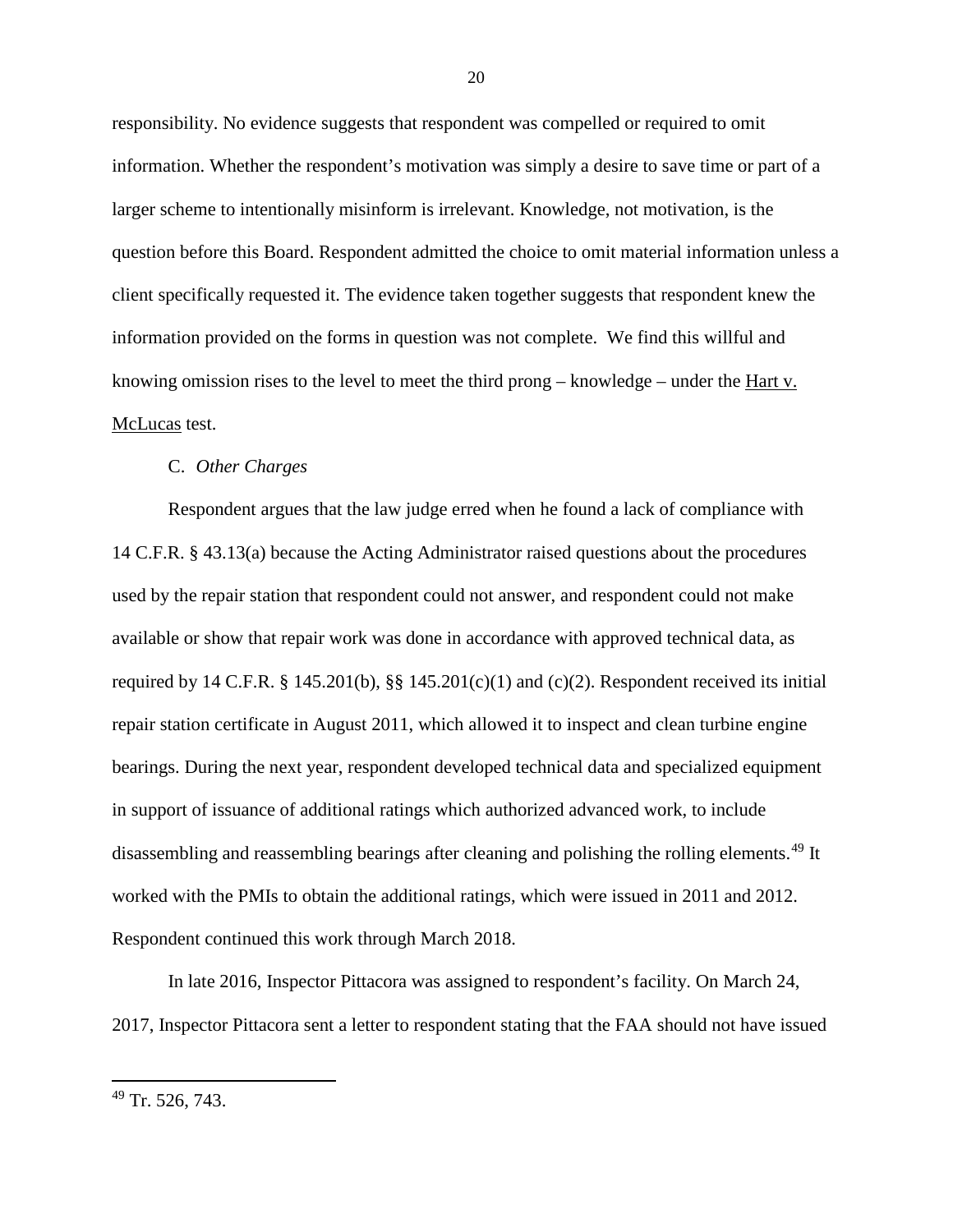the 2012 rating that allowed respondent to repair turbine engine bearings because its data did not provide the level of specificity that was needed to assess its procedures. This letter advised that the repair station must be reinspected within ten days.<sup>[50](#page-20-0)</sup> The inspection occurred on May 9-10, 2017. During this inspection, respondent was unable to produce the technical data that supported its additional ratings. That data was stored on a computer owned by one of respondent's original owners, Mike Kornitzky, but when he passed away in 2016, the data was locked in password-protected files.<sup>[51](#page-20-1)</sup> Eventually, Mr. Kornitzky's sister donated the computer to charity.<sup>52</sup>

Respondent asserts that it could reproduce the data, but it hasn't needed to because the machines were working as designed, and the quality control performed on the bearings, and lack of complaints from customers, demonstrated that the work was acceptable. Nonetheless, respondent agreed that the technical data was needed to demonstrate that the procedures were performed in accordance with the data, and it must be shown to the Acting Administrator when requested. [53](#page-20-3)

Based on the testimony and lack of proffered technical data, respondent does not present any reason that compels us to reverse the law judge's decision in any regard. The argument that the machines are working as designed because the bearings are repaired and inspected within acceptable ranges, is not persuasive. Respondent understood the value of the technical data locked in the computer because he attempted to unlock the computer and was greatly disappointed when the attempts were unsuccessful.<sup>[54](#page-20-4)</sup> Further, respondent does not refute that he

- <span id="page-20-1"></span> $51$  Tr. 554.
- <span id="page-20-2"></span><sup>52</sup> Tr. 621.
- <span id="page-20-3"></span> $53$  Tr. 554-555.
- <span id="page-20-4"></span><sup>54</sup> Id.

 $\overline{a}$ 

<span id="page-20-0"></span><sup>50</sup> Exh. R-12.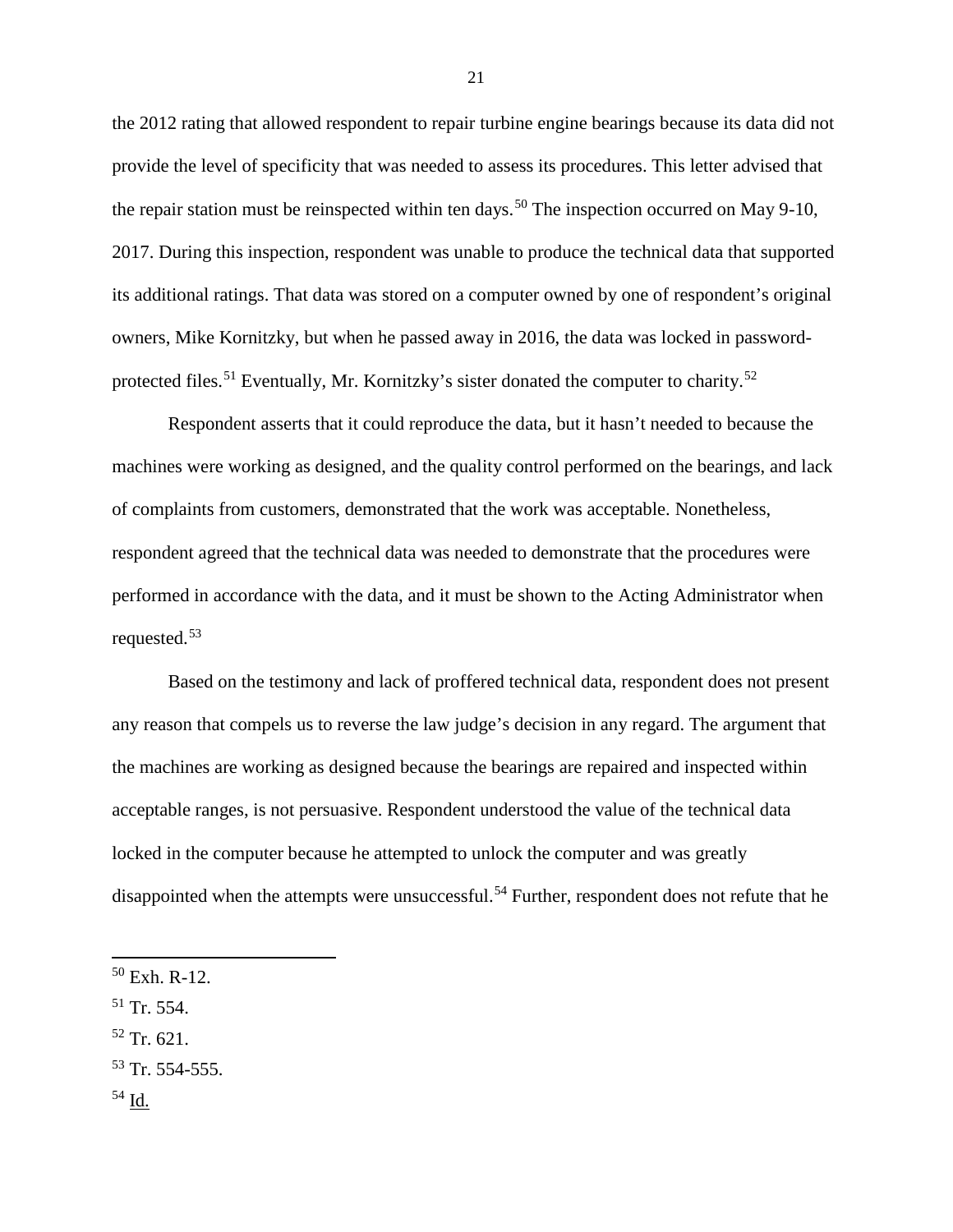did not satisfactorily maintain the technical data, or that it could not be produced when the Acting Administrator requested it. Given the unequivocal language of sections 14 C.F.R. § 43.13(a), 14 C.F.R. § 145.201(b), and 14 C.F.R. §§ 145.201(c)(1) and (c)(2) requiring a repair station to have access to its technical data and demonstrate that it is operating its facility in accordance with the technical data and procedures acceptable to the Acting Administrator, we hold that respondent's failure to comply with these requirements constitutes sanctionable violations.

## *D. Sanction Determination*

l

In this case, curiously the Acting Administrator and respondent both agree indefinite

suspension is the inappropriate sanction and cross-appeal on this issue.

Applying our standard of *de novo* review to the case before us, because we find that respondent committed intentional falsification, we also reinstate the revocation. Under the Board's jurisprudence we have long-stated that:

[Intentional falsification] warrants revocation, because "an individual who does not ensure the scrupulous accuracy of his representations in records on which air safety critically depends cannot be said to possess the necessary care, judgment, and responsibility required of a mechanic. " In this regard, the Administrator relies on the accuracy of maintenance records, because the FAA cannot fulfill its responsibility in promoting aviation safety unless "logbooks are free of knowing misrepresentations of fact."[55](#page-21-0)

In addition to the finding of intentional falsification, revocation is appropriate for the remaining violations.

Under the FAA Sanction Guidance Table, the FAA can order an indefinite suspension

pending completion of a reexamination or proof of qualification; however, we are uncertain that

<span id="page-21-0"></span><sup>55</sup> See Administrator v. Lawson, NTSB Order No. EA-5772 (2016) (internal citations omitted).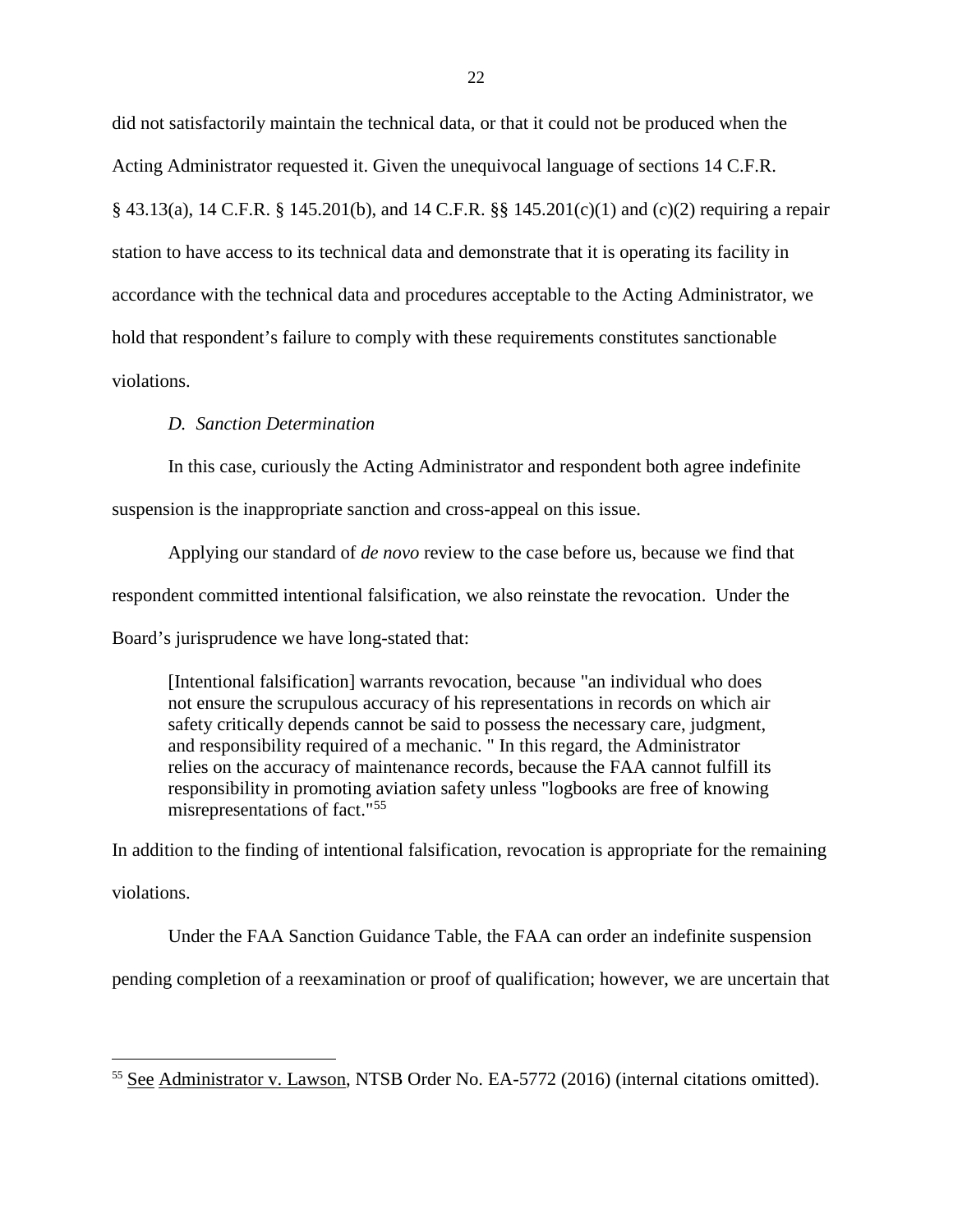the sanction of "indefinite suspension" is one the Board can assess under the law as we cannot order a reexamination or proof of qualification – those are actions for the enforcement agency. FAA rules specify situations when it may be appropriate to work with parties to help them come into compliance. Indeed, this Board agrees that is generally a desirable outcome. However, the FAA's rules also consider this only one option. The FAA is not required, particularly when pursuing falsification complaints, to allow a respondent an opportunity to come into compliance. Moreover, there is no proof in the record that this respondent was able to do so.

In the Air Trek case, the Board affirmed a law judge's reduction of revocation to an indefinite suspension.<sup>[56](#page-22-0)</sup> Air Trek is factually distinguishable from the case at hand because it involved operational violations and the Board expressly noted that the suspension would remain in effect until the company instituted "operating and maintenance procedures and training with adequate oversight and safeguards acceptable to the Administrator." Therefore, Air Trek could complete those set tasks and get its certificate back from the Administrator. A very certain compliance criteria was established.

In the case at hand, there is no clear answer as to what the respondent or the FAA would need to do to comply with the law judge's proposed sanction. The law judge's analysis does not support his choice of sanction.  $57$  Respondent correctly notes that the indefinite suspension is a *de facto* revocation. Even if we accept the records, as described by the respondent, once existed, the originals are irrevocably lost. Respondent cannot produce the records; the FAA already asked for them and respondent failed to produce them – that is the very reason for the enforcement

 $\overline{\phantom{a}}$ 

<span id="page-22-0"></span><sup>&</sup>lt;sup>56</sup> See Administrator v. Air Trek, NTSB Order No. EA-5440 (2009).

<span id="page-22-1"></span><sup>&</sup>lt;sup>57</sup> When explaining his decision to reduce the sanction to suspension pending compliance with the Acting Administrator's instructions, the law judge expressed concern for the employees of AeroBearings. The sanction, however, must be determined based upon the relevant regulations and established precedent.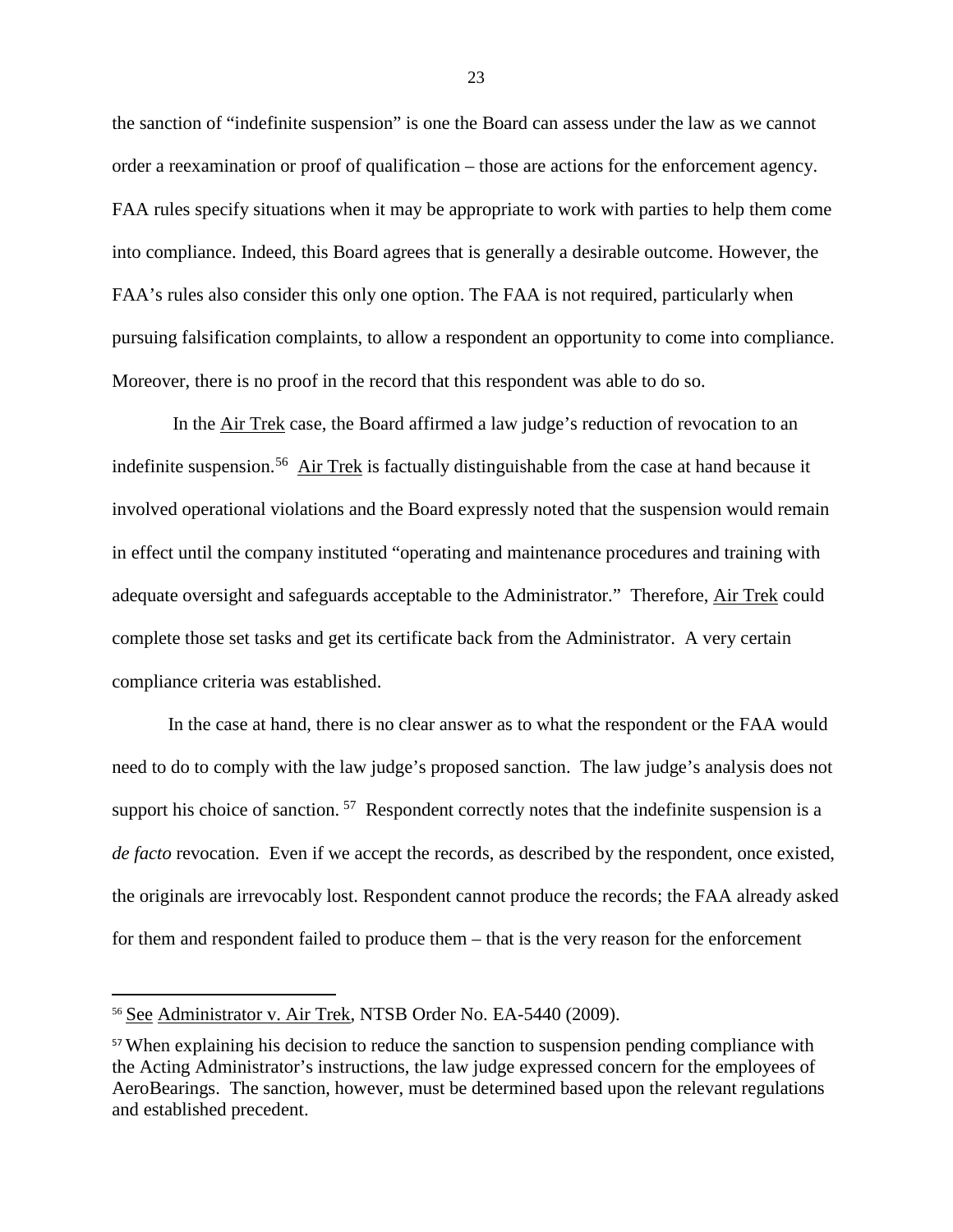action. The only logical sanction is revocation. Respondent did not produce the data on which it purportedly relied at the time of FAA's inspection or during any subsequent hearing of this matter. There is simply no precedent that allows an indefinite, unspecified time for a respondent to finally produce data which it has said on the record cannot be retrieved. Neither the law judge nor the Board should speculate that the records or data may be recreated. If the Board affirmed the indefinite suspension, the Board would be creating a sanction that seems to put both parties in an endless, repeating loop. That is not the intent of an enforcement action. Thus, the Board reinstates the revocation as the appropriate sanction under its long-standing jurisprudence.

### **ACCORDINGLY, IT IS ORDERED THAT:**

- 1. Respondent's appeal is denied;
- 2. The Acting Administrator's appeal is granted; and
- 3. The law judge's oral initial decision is reversed, in part. The Acting Administrator's emergency revocation of respondent's repair certificate is affirmed.

DINH-ZARR AND WEENER, Members of the Board, concurred in the above opinion and order, SUMWALT, Chairman, approved the original opinion and order. SUMWALT, Chairman, submitted the following statement concurring in part and dissenting in part.

Chairman Robert L. Sumwalt, III, Concurring in Part and Dissenting in Part

In the case before us, I concur with the majority that the Acting Administrator proved, by a preponderance of the reliable evidence, violations of 14 C.F.R §§ 43.13(a), 145.201(b), (c)(1) and (2), and that those charges should not have been dismissed for violation of the Board's stale complaint rule, as alleged by respondent. For the reasons noted herein, however, I dissent from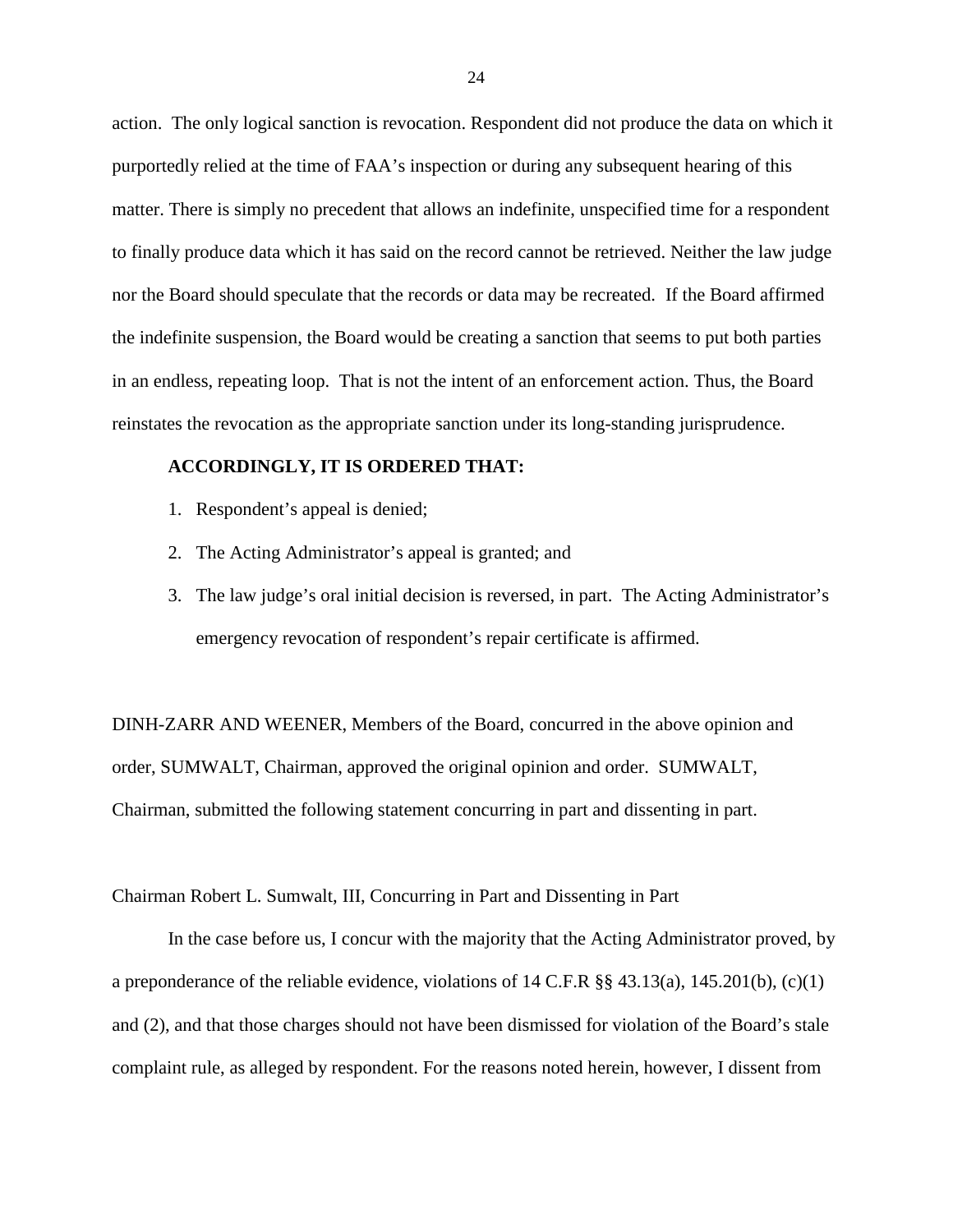the majority's finding of intentional falsification under 14 C.F.R § 145.12(a), and its reversal of the law judge's choice of sanction.

In reversing the law judge's holding that respondent in this case had not violated 14 C.F.R § 145.12(a), the majority analyzes the facts of this case using the three-prong standard set forth in Hart v. McLucas.<sup>[58](#page-24-0)</sup> Focusing on the third prong of this standard – knowledge of the falsity of the fact – the majority rightly notes that our precedent demands our law judges undertake an assessment of the credibility of a respondent when he or she asserts a belief that information provided on a document was correct.<sup>[59](#page-24-1)</sup> The majority further notes that we will not overturn a law judge's credibility determination unless a party can establish that the credibility determination was arbitrary and capricious.<sup>[60](#page-24-2)</sup>

In the case before us, however, the law judge failed to make express credibility determinations relative to the third prong of the Hart v. McLucas standard. The issue of intentional falsification was instead summarily dispensed with when the law judge stated:

There was no proof of the intentional falsification. Mr. Pittacora finally admitted on cross-examination that the entries on these forms was not false. He thought it was incomplete, but that's not intentional falsification. So the intentional falsification issue went out the -- well, was no longer for my consideration after his testimony that he thought it was incomplete. $61$ 

Only twice in the entirety of his decision did the law judge approach a credibility determination; respectively, those efforts were oblique ("But from a credibility standpoint, I think that Mr. Pittacora and Dr. Queitzsch went out there with revocation in mind rather than to help this repair

 $\overline{\phantom{a}}$ 

<span id="page-24-0"></span><sup>58</sup> 535 F.2d 516, 520 (9th Cir. 1976).

<span id="page-24-1"></span><sup>59</sup> See, e.g., Administrator v. Dillmon, NTSB Order No. EA-5528 (2010).

<span id="page-24-2"></span><sup>60</sup> Administrator v. Porco, NTSB Order No. EA-5591, at 20-21 (2011).

<span id="page-24-3"></span> $61$  Tr. 816.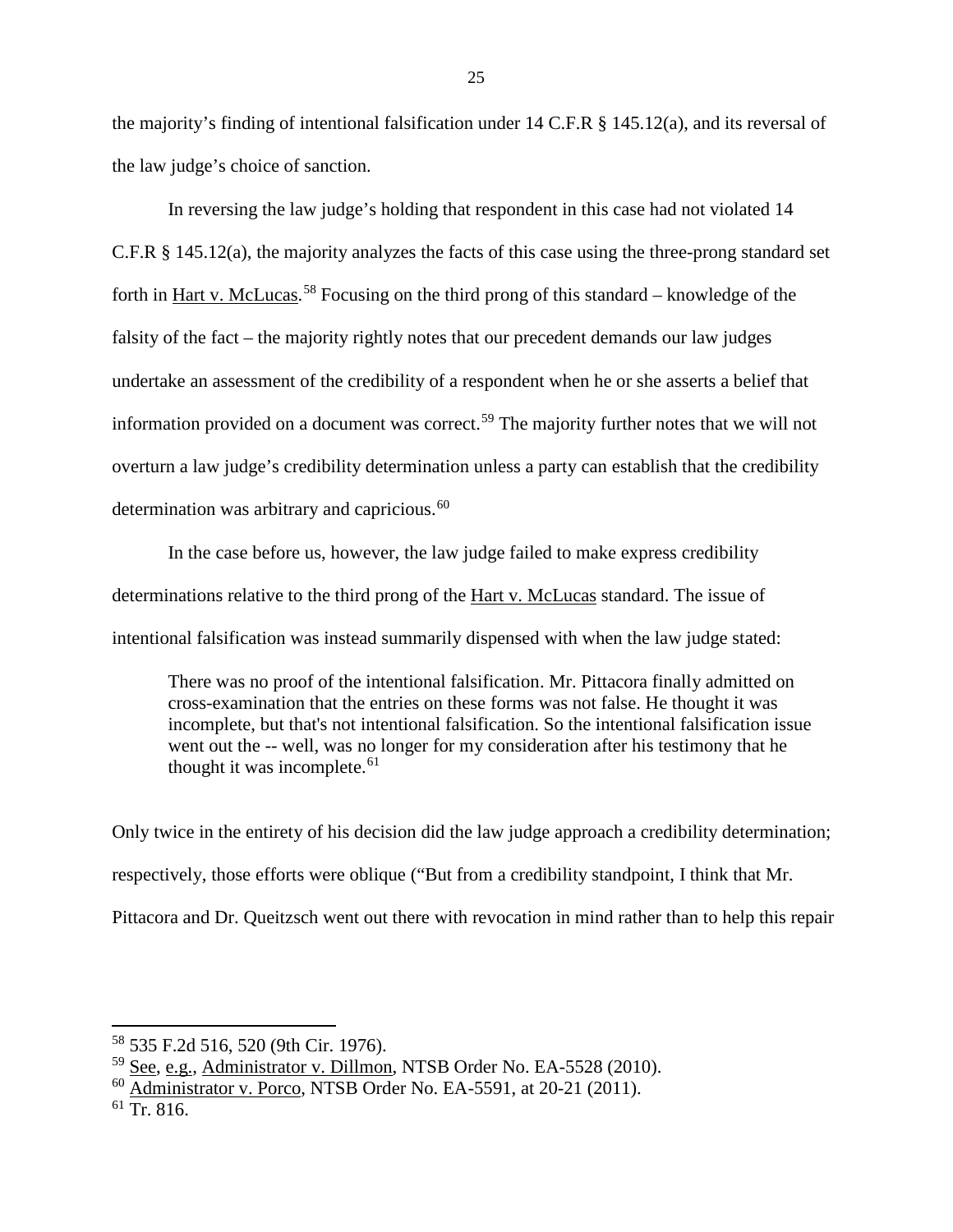station.") $^{62}$  $^{62}$  $^{62}$  and negligible ("I think Mr. Galel was a very knowledgeable witness, and credible about his procedures that he was using…."). [63](#page-25-1)

Though the majority spends much time striking as arbitrary and capricious the law judge's credibility determinations, I would instead posit that no express credibility determinations exist. The proper procedure therefore would have been to remand the case to the law judge with instructions to render such credibility determinations as to each witness, and to tie those determinations to specific factual findings in the voluminous record before us. This, the Board did not do.

Instead, the majority holds that this case provides "an excellent opportunity to expressly expand the Board's 'willful disregard' standard… to mechanic intentional falsification cases." The majority would apparently find that any failure to be "scrupulously accurate" in a mechanic's logbook would foreclose the ability of a respondent to subsequently argue that he or she did not knowingly make a false entry, for the respondent's own actions here clearly demonstrate "a willful disregard for the FARs which were established to promote aviation safety." I do not share the majority's enthusiasm for such expansion of this jurisprudence, when doing so – practically, if not intentionally – absolves the Board of its responsibility to undertake the very analysis of a respondent's subjective intent and understanding called for in Acting

# Administrator v. Reynolds:<sup>[64](#page-25-2)</sup>

As a result, and as we emphasized in Dillmon and Singleton, credibility findings from our law judges are necessary in intentional falsification cases, because the Board must consider a respondent's subjective understanding of questions on medical certificate applications. Similarly, we find this subjective intent element enumerated in Dillmon and Singleton, as it relates to knowledge under the third prong of the Hart v. McLucas test, applicable in a mechanic logbook falsification case as well. Therefore, in this case, **the** 

<span id="page-25-0"></span> <sup>62</sup> Tr. 821.

<span id="page-25-1"></span><sup>63</sup> Tr. 822.

<span id="page-25-2"></span><sup>64</sup> NTSB Order No. EA-5641 (2012).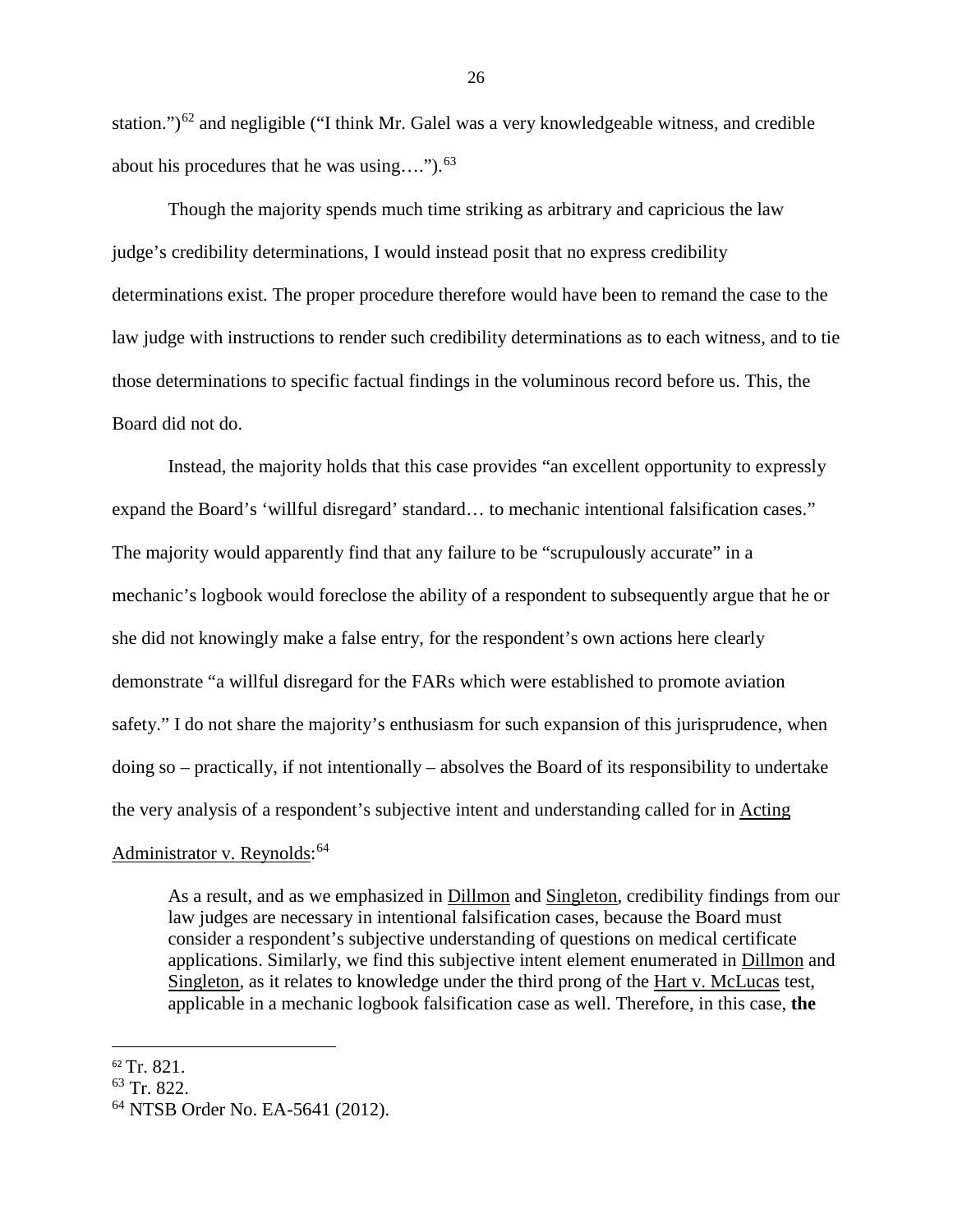**three-prong Hart standard required the law judge to determine whether respondent's testimony that he lacked the intent to insert a false entry in the helicopter's logbook was credible**. [65](#page-26-0)

The majority argues that "Hart v. McLucas does not require a finding of intent to defraud" – a curious statement, since no such argument was raised by either respondent or the Acting Administrator in their briefs to the Board. It then continues by stating, "[T]he FAA must prove by a preponderance of the evidence that the respondent knew that the information was incomplete, or said another way, that the respondent chose to provide only partial information." I respectfully submit that this is a misapplication of the Hart v. McLucas standard: the FAA must prove by a preponderance of the evidence that respondent knew that the information on the Authorized Release Certificates (FAA Form 8130-3) was *false*, not simply that it was incomplete. This analytical shortcut, combined with the application of the "willful disregard" theory, places the Board back into a pre-Dillmon posture, in which the majority fails to accord respondent's subjective intent in issuing the certificates the consideration it deserves.

I do not agree with my colleagues that the record before us demonstrates that the testimony of Mr. Galel on respondent's behalf is "self-serving…contradictory and defies credulity." In the absence of remanding the case back to the law judge for express credibility determinations in light of the third prong of the Hart v. McLucas standard, I would instead suggest the Board should rightly have held that the Acting Administrator failed to carry the burden of proving, by a preponderance of the evidence, that respondent made false, material statements with knowledge of the falsity of the fact. I therefore dissent from the majority's finding of a violation of 14 C.F.R  $\S$  145.12(a).

<span id="page-26-0"></span> <sup>65</sup> Id. at 8-9 (emphasis added) (internal citations omitted).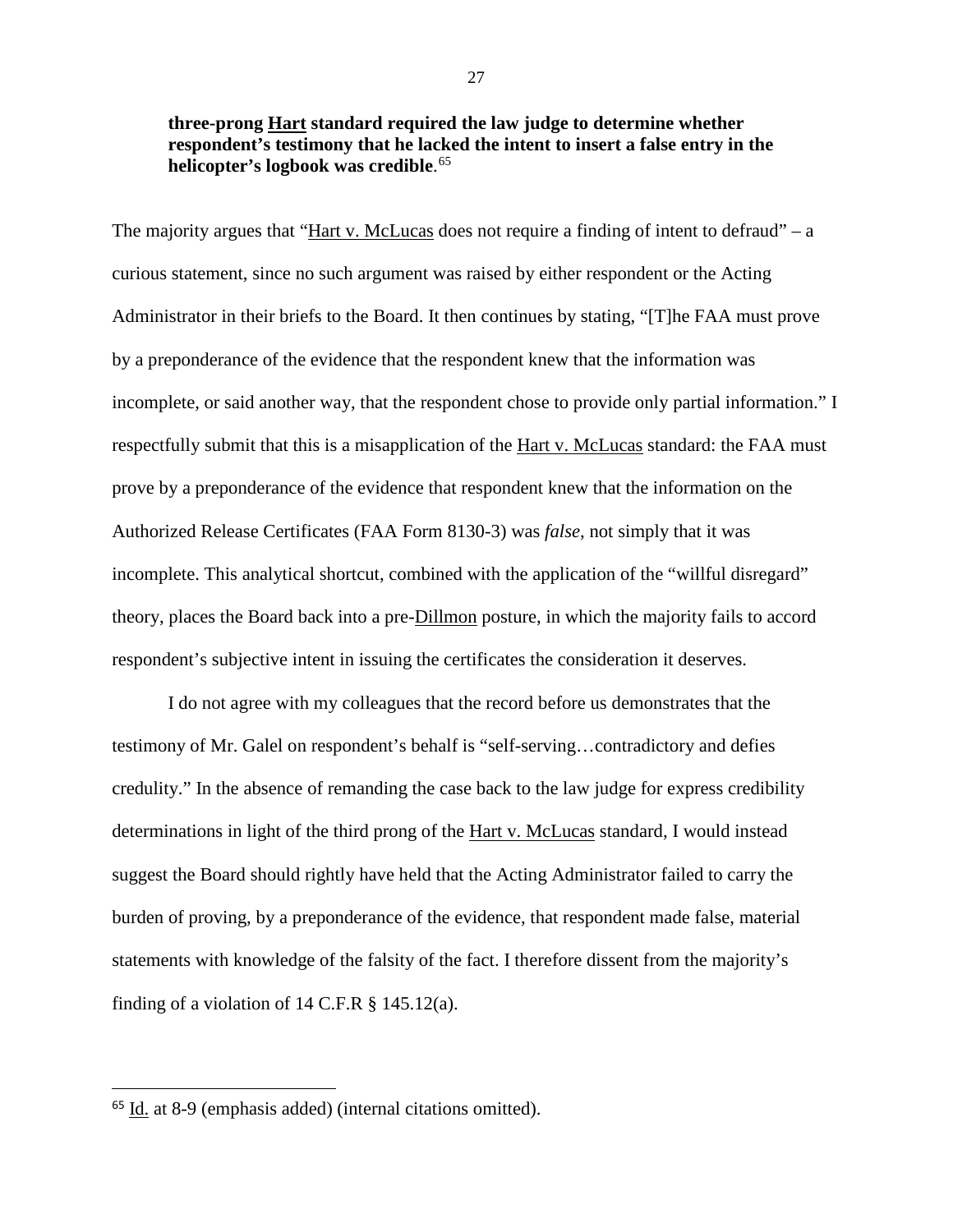As I disagree with the majority in its finding of intentional falsification, so also do I disagree with its reinstatement of the sanction of revocation. The majority questions the Board's underlying authority to approve the law judge's chosen sanction of indefinite suspension pending compliance, for respondent's violation of the FARs requiring maintenance to be performed "in accordance with the applicable approved technical data or data acceptable to the FAA."[66](#page-27-0) This speculation is based upon the majority's argument that the Board "cannot order a reexamination or proof of qualification – those are actions for the enforcement agency." As a primary matter, the law judge sought to order no such actions in his decision; rather, he intended for respondent to recreate the special technical data supporting respondent's inspections and maintenance – data which respondent testified was lost when the deceased partner's computer was donated to charity – to the satisfaction of the Acting Administrator.<sup>[67](#page-27-1)</sup> Moreover, the law judge's choice of sanction was not an overreach: as the majority notes, the Board affirmed a law judge's reduction of sanction from revocation to indefinite suspension in Administrator v. Air Trek.<sup>[68](#page-27-2)</sup> Inexplicably, the majority seeks to distinguish Air Trek from the case now before us under the theory that the former involved operational violations, and the curing action by that respondent amounted to instituting "operating and maintenance procedures and training with adequate oversight and safeguards acceptable to the Administrator."<sup>[69](#page-27-3)</sup> It defies logic that the respondent in Air Trek was somehow better situated to earn the Administrator's satisfaction – through the wholesale creation of operating, maintenance, and training, and oversight procedures from the ground up – than is the respondent now before the Board.

<span id="page-27-0"></span> $66$  14 CFR 145.201(c)(1). Collectively, the relevant FARs found to have been violated are 14 C.F.R §§ 43.13(a), 145.201(b), (c)(1) and (2).

<span id="page-27-1"></span> $67$  Tr. 620-21.

<span id="page-27-2"></span><sup>68</sup> NTSB Order No. EA-5440 (2009).

<span id="page-27-3"></span> $69$  Id. at 13.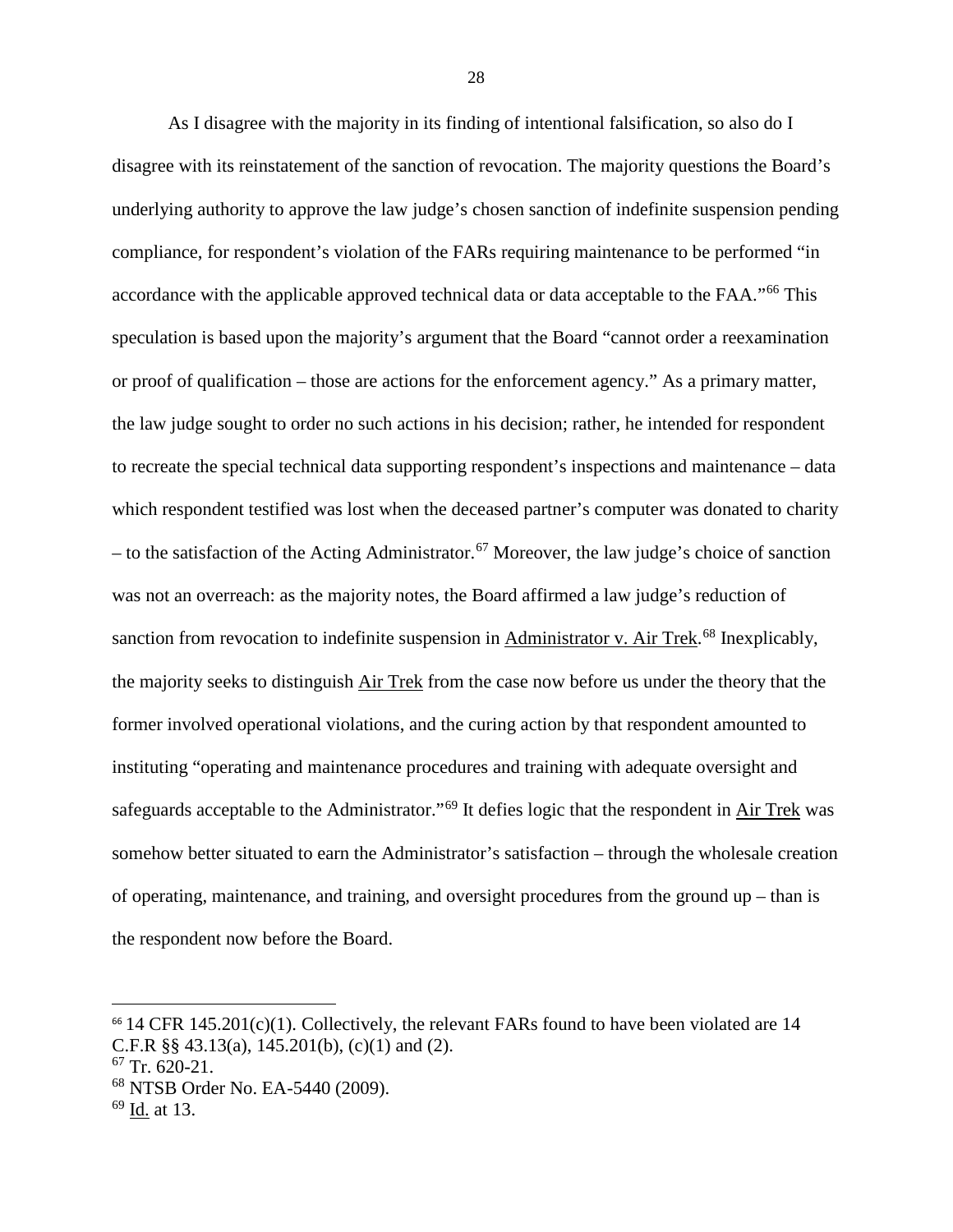In dismissing the viability of a successful showing by respondent, the majority posits that "there is no proof in the record" that respondent would even be able to come into compliance with the FARs, by producing the special technical data to the Acting Administrator's satisfaction – that data, the majority claims, is "irrevocably lost."<sup>[70](#page-28-0)</sup> Given the sheer length of the hearing transcript, the majority could easily be forgiven for overlooking this direct testimony offered by Mr. Galel:

Now, all of the data can be redone. Nothing cannot -- nothing is lost in the sense of permanent. We can recreate the data. It's not that it's not possible.<sup>[71](#page-28-1)</sup>

We need not, as the majority warns, "speculate that the records or data may be recreated," because there exists in the record testimony establishing precisely that. Just as the majority would leave up to the FAA any determinations of qualification, so also would I leave to it the determination of whether respondent here could reproduce the special technical data necessary to earn the Acting Administrator's satisfaction, rather than making such negative pronouncements ourselves.

Lastly, the majority falls into the rhetorical trap of pronouncing, "Respondent correctly notes that the indefinite suspension is a *de facto* revocation." The Board previously rejected this very line of argument in Administrator v. Darby Aviation.<sup>[72](#page-28-2)</sup>

Finally, we wish to emphasize that we do not view this indefinite suspension of Darby's certificate (until such time as it demonstrates to the satisfaction of the FAA that it has not surrendered operational control of its certificate) as a de facto revocation action, and we

<span id="page-28-0"></span><sup>&</sup>lt;sup>70</sup> The majority inserts into its sanctions analysis the phrase, "Even if we accept the records, as described by the respondent, once existed…." I decline to take such an inexplicably suspicious view of the special technical data's existence, given that the December 14, 2015, letter provided to respondent by FAA PMI Watson noted that Mr. Watson's three-day inspection of respondent included, "[Detail] review of the acceptable / approved data by which your repair station performs work." Exh. R-11.

<span id="page-28-1"></span> $71$  Tr. 555.

<span id="page-28-2"></span><sup>72</sup> NTSB Order No. EA-5159 (2005).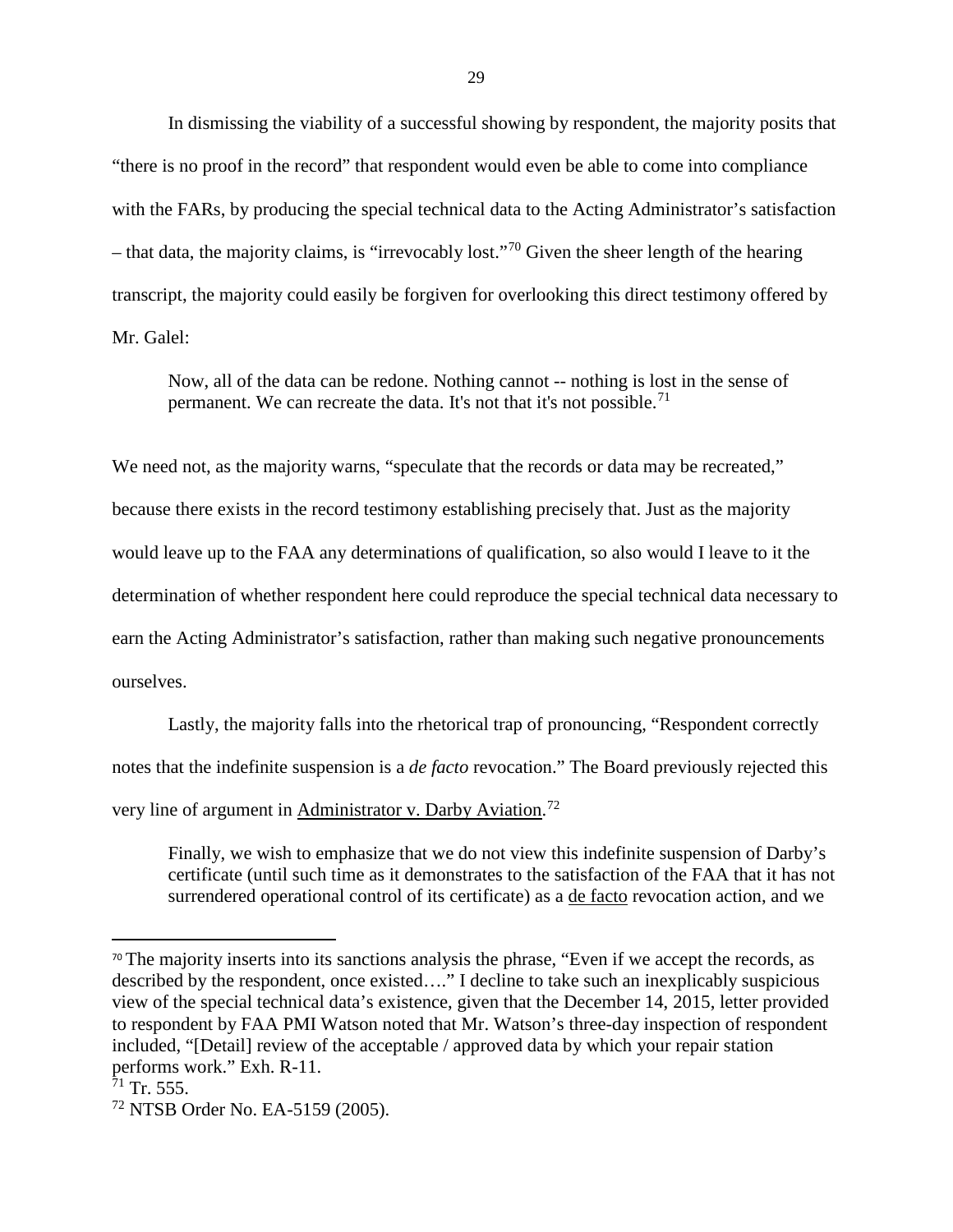trust the FAA is not treating it as such. The FAA's emergency suspension is seemingly based on the premise that more information is needed to properly evaluate and consider whether Darby can continue to operate without impermissibly relinquishing operational control. Despite our agreement with the FAA that sufficient evidence exists on this record to conclude that Darby has done so, we assume that the FAA will nonetheless provide Darby with an opportunity to demonstrate that it can operate future Part 135 flights without impermissibly giving up operational control. Further, in light of the Birmingham FSDO's acquiescence in Darby's current operational profile, we think that the FAA has a heightened obligation to co-operate with Darby in attempting to restructure its operations so as to satisfy the FAA that it can maintain operational control.<sup>[73](#page-29-0)</sup>

Here, as in Darby Aviation, more information is needed to properly evaluate whether respondent was performing inspections and maintenance using the methods, techniques, practices and special technical data acceptable to the Administrator, and also whether it may do so again in the future. Given the testimony noted above that the data can be recreated, it appears to me eminently sensible – as it did to the law judge – to provide that opportunity to the respondent. And, as we further stated in Darby Aviation, I would fully expect both the FAA and respondent to engage in good faith efforts to reach such a result.<sup>[74](#page-29-1)</sup> I therefore dissent from the majority's reversal of the law judge's choice of sanction, and would instead affirm his order as to the indefinite suspension of respondent's repair station certificate pending compliance with the FARs.

 $\overline{\phantom{a}}$ 

<span id="page-29-0"></span> $^{73}$  Id. at 25-26.

<span id="page-29-1"></span> $74$  "In sum, we assume the FAA will engage in, and Darby will cooperate with, a good faith effort to make a final determination of Darby's qualifications to continue operating." Id. at 26.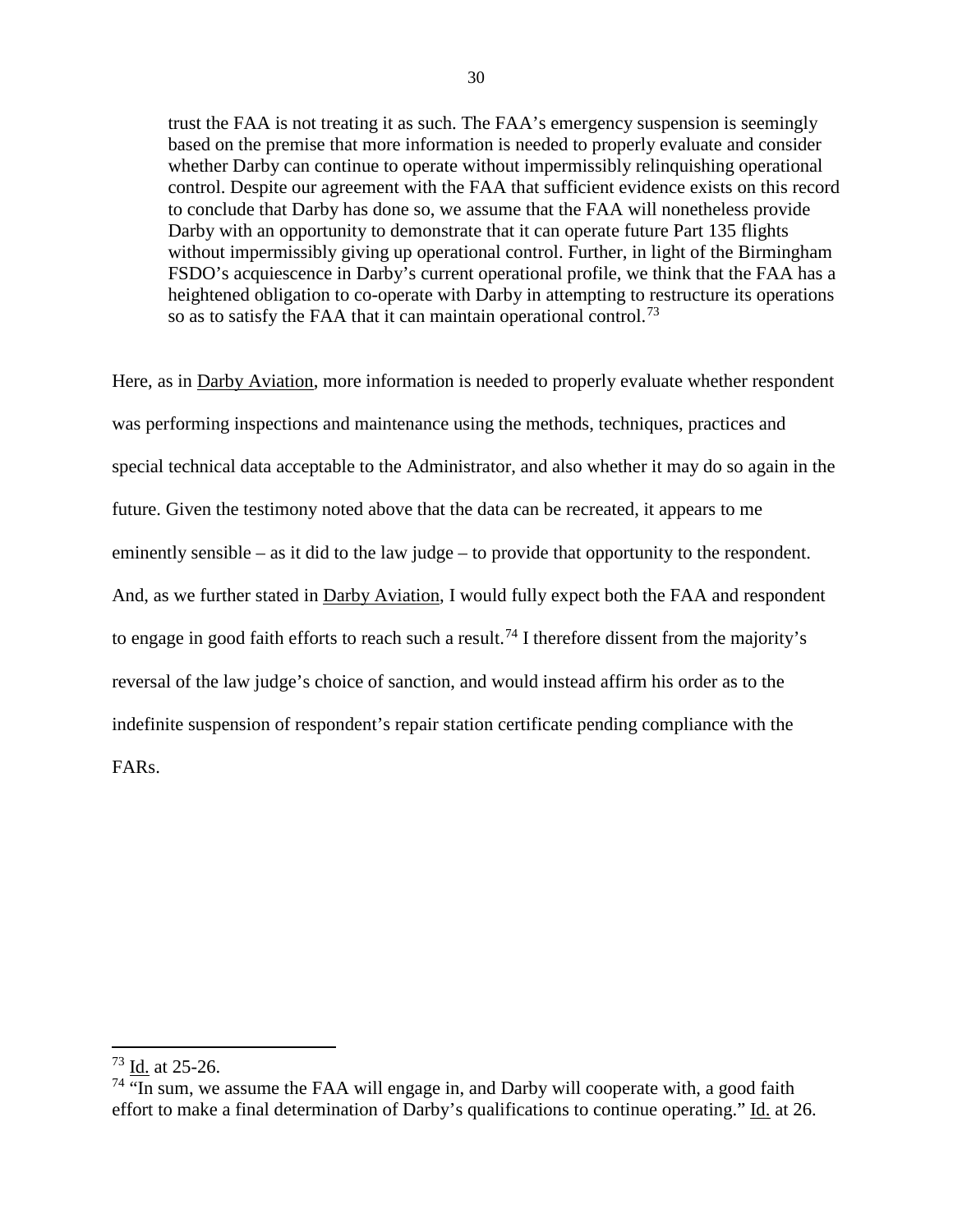Free State Reporting, Inc. (410) 974-0947 UNITED STATES OF AMERICA NATIONAL TRANSPORTATION SAFETY BOARD OFFICE OF ADMINISTRATIVE LAW JUDGES \* \* \* \* \* \* \* \* \* \* \* \* \* \* \* \* \* \* \* DANIEL K. ELWELL, \* ACTING ADMINISTRATOR,  $*$ FEDERAL AVIATION ADMINISTRATION,  $*$ vs.  $\begin{array}{cccc}\n\text{Complainant,} & * & \text{Docket No.:} & \text{SE-30476} \\
\text{vs.} & * & \text{JUDGE MULLINS}\n\end{array}$ vers. \* XORNITZKY GROUP, LLC, \* \* d/b/a Aerobearings, LLC, \* \* \* \* \* Respondent. \* \* \* \* \* \* \* \* \* \* \* \* \* \* \* \* \* \* \* Charles Murray Courtroom 2nd Floor Tom Vandergriff Civil Courts Building 100 North Calhoun Fort Worth, Texas Monday, April 9, 2018 The above-entitled matter came on for hearing, pursuant to notice, at 9:00 a.m. BEFORE: WILLIAM R. MULLINS Administrative Law Judge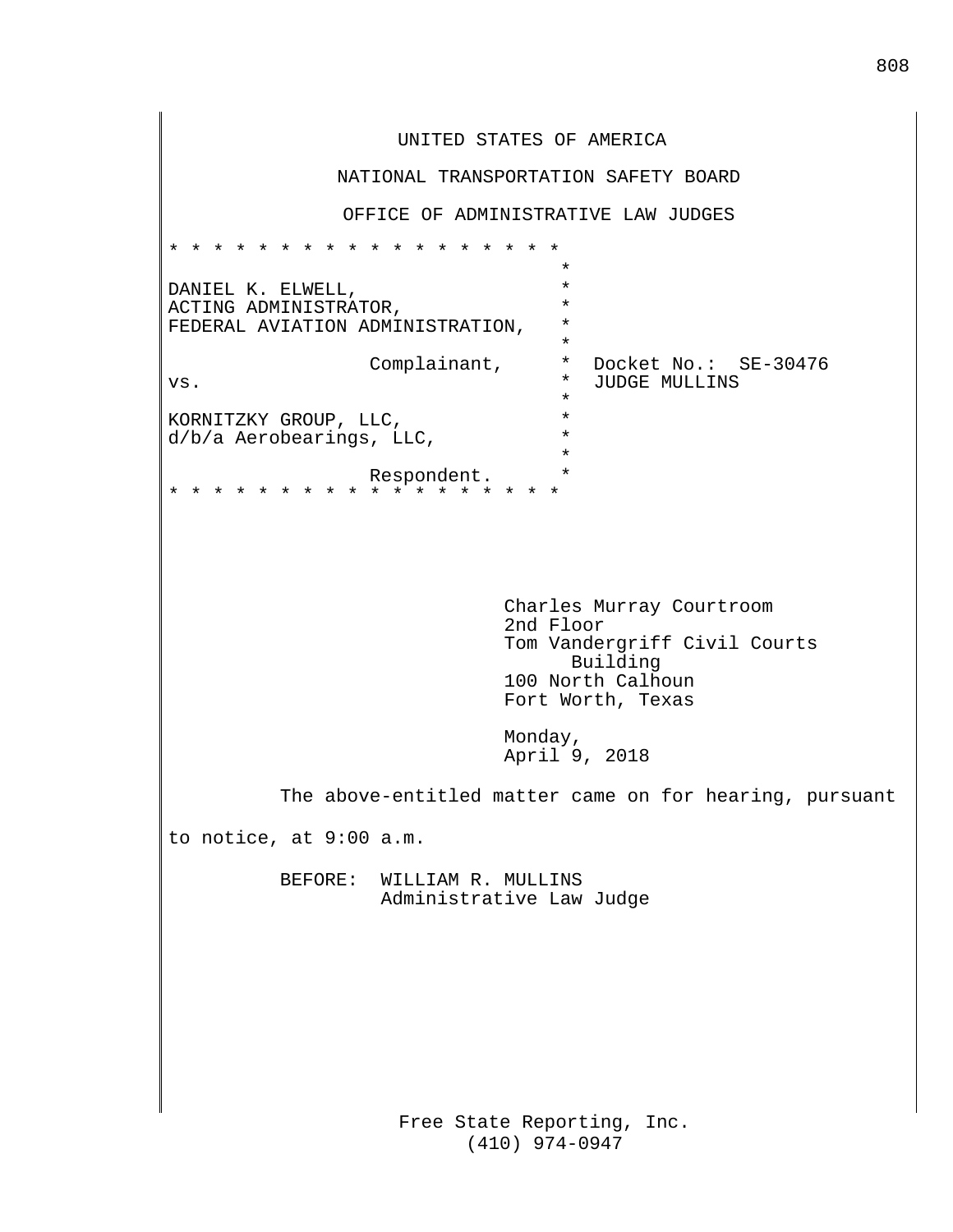## APPEARANCES:

#### On behalf of the Complainant:

YOLANDA A. BERNAL, ESQ. THERESA D. DUNN, ESQ. Federal Aviation Administration Enforcement Division-Southwest Team 10101 Hillwood Parkway Fort Worth, Texas 76177 682-772-9922 817-222-5061 yolanda.a.bernal@faa.gov theresa.dunn@faa.gov

On behalf of the Respondent:

DERRICK J. HAHN, ESQ. 900 Jackson Street, Suite 180 Dallas, Texas 75202 214-744-3200 dhahn@hahnlawfirm.com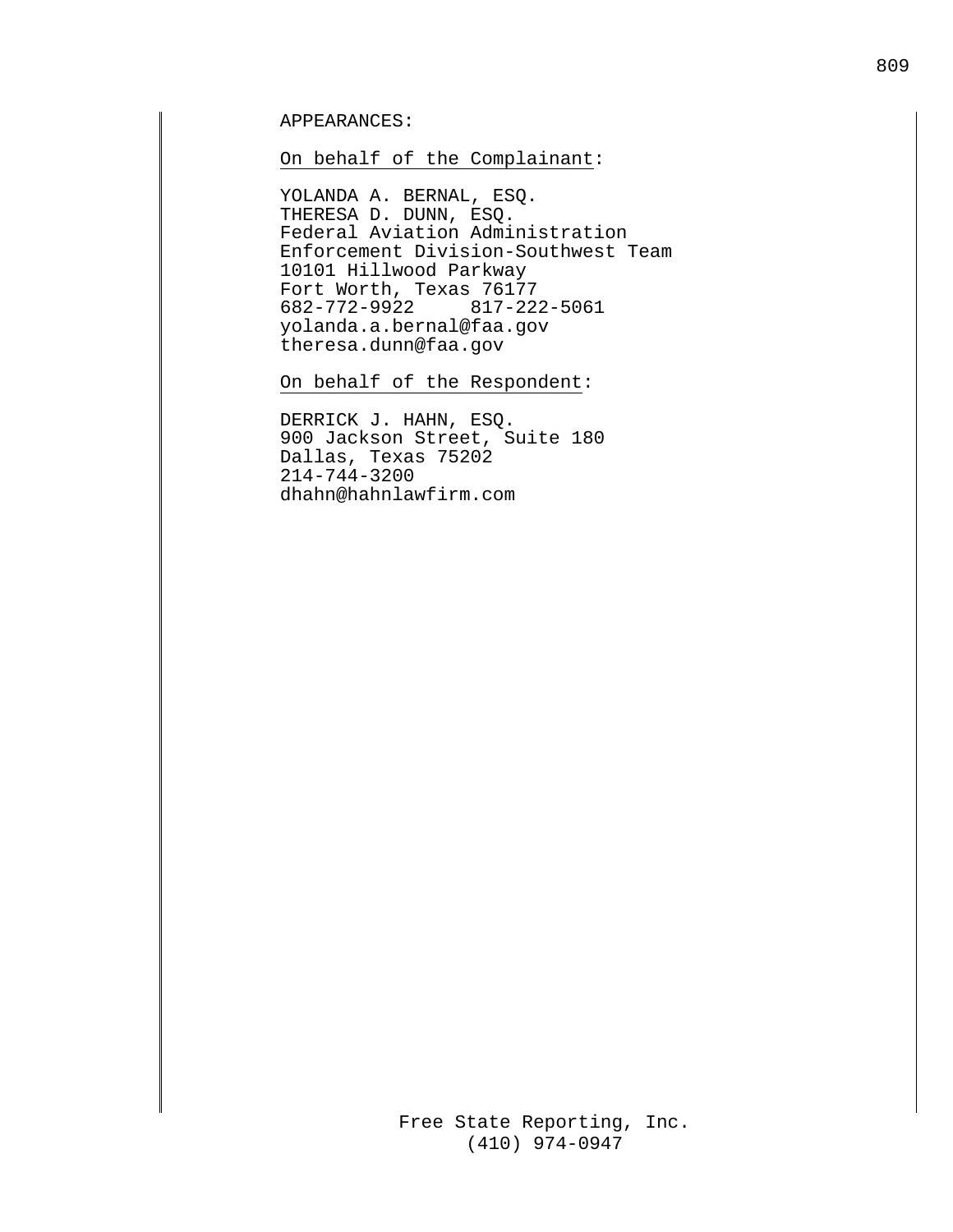Free State Reporting, Inc. 1 2 3 ORAL INITIAL DECISION AND ORDER 4 JUDGE MULLINS: We started this hearing Tuesday, April 3, and 5 we proceeded through -- Tuesday through Friday. Each day we went 6  $\vert$ till 4:30 or 5 o'clock, and now we're back here on the 9th, a 7 | Monday.  $8$  | And I think today is probably the first day that I have --9 well, let me back up. In our emergency hearings the Board has 10  $\parallel$  specified to the judges that in this 60-day window to resolve 11 issues in an emergency case, that the judges would have 30 days to 12 get completed and then the Board would have the other 30 days to 13  $|$  review this matter. 14 Well, I'm past the 30 days. I'm into the Board's time today, 15 | but there was no way we could finish Friday, and so, to that, I 16 just need to make a note of that for the record. 17 But anyway, those are the dates that the matter was on for 18 hearing on an Emergency Order of Revocation that has revoked the 19 | repair station certificate for Kornitzky Group, LLC, doing 20 business as AeroBearings, LLC, and the Board Docket Number is  $21$  SE-30476. 22 The order of revocation was served on behalf of the 23 Administrator through the Enforcement Division of the Southwest 24 Region. The matter has been heard before me, William R. Mullins. 25 I'm an administrative law judge for the Safety Board, and as

(410) 974-0947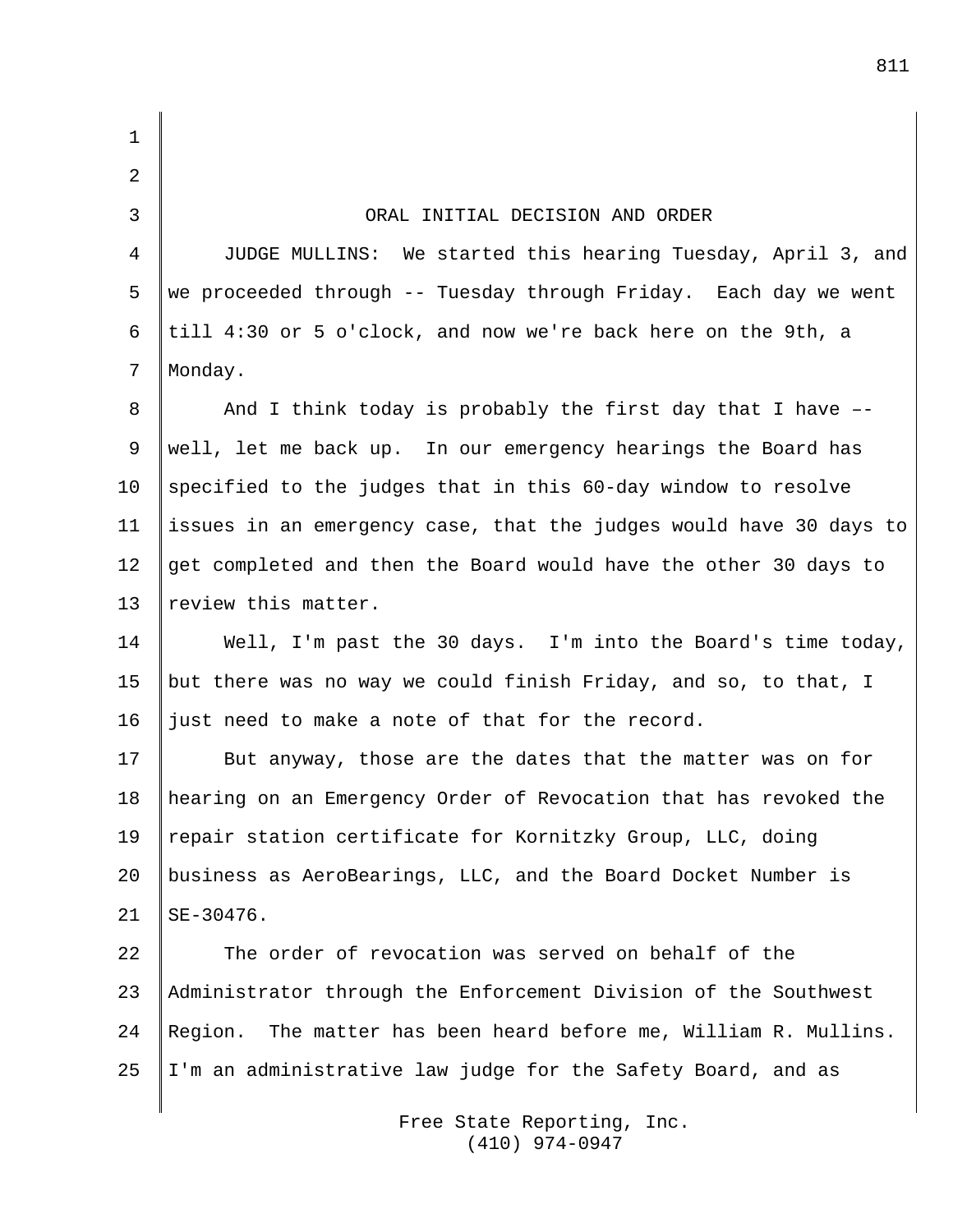1 required in our emergency hearings, I will issue a decision at 2 Ithis time. 3 As I said, the matter came on for hearing pursuant to notice 4 of the parties last week on Tuesday, whatever date that was; that 5 Was April 10, I quess. In any event  $-$  sir? 6 MR. HAHN: I think it was the 3rd. 7 JUDGE MULLINS: I can't hear you. What did you say? 8 MR. HAHN: I think it was the 3rd, Your Honor. 9 JUDGE MULLINS: Oh, yes. We started on April 3 -- excuse 10 | me -- and went through the 3rd, 4th, 5th, and 6th, and we're back 11 | here on Monday, the 9th. 12 The Administrator was present throughout these proceedings 13 || and was represented by counsel, Ms. Yolanda Bernal, Esquire, and 14 Ms. Theresa Dunn, Esquire, of the Enforcement Division, Southwest 15 Region. The Respondent was throughout these proceedings 16 represented by Mr. Derrick Hahn, Esquire, of the Dallas, Texas,  $17$  area. 18 The parties were afforded a full opportunity to offer 19 | evidence, to call, examine, and cross-examine witnesses. In 20 addition, the parties were afforded an opportunity to make 21 argument in support of their respective positions. 22 Generally -- and as I said, my decision I will announce at 23 | this time is going to be general in nature because I don't have 24 daily copy, and we have any number of exhibits. 25 But the Administrator revoked the repair station certificate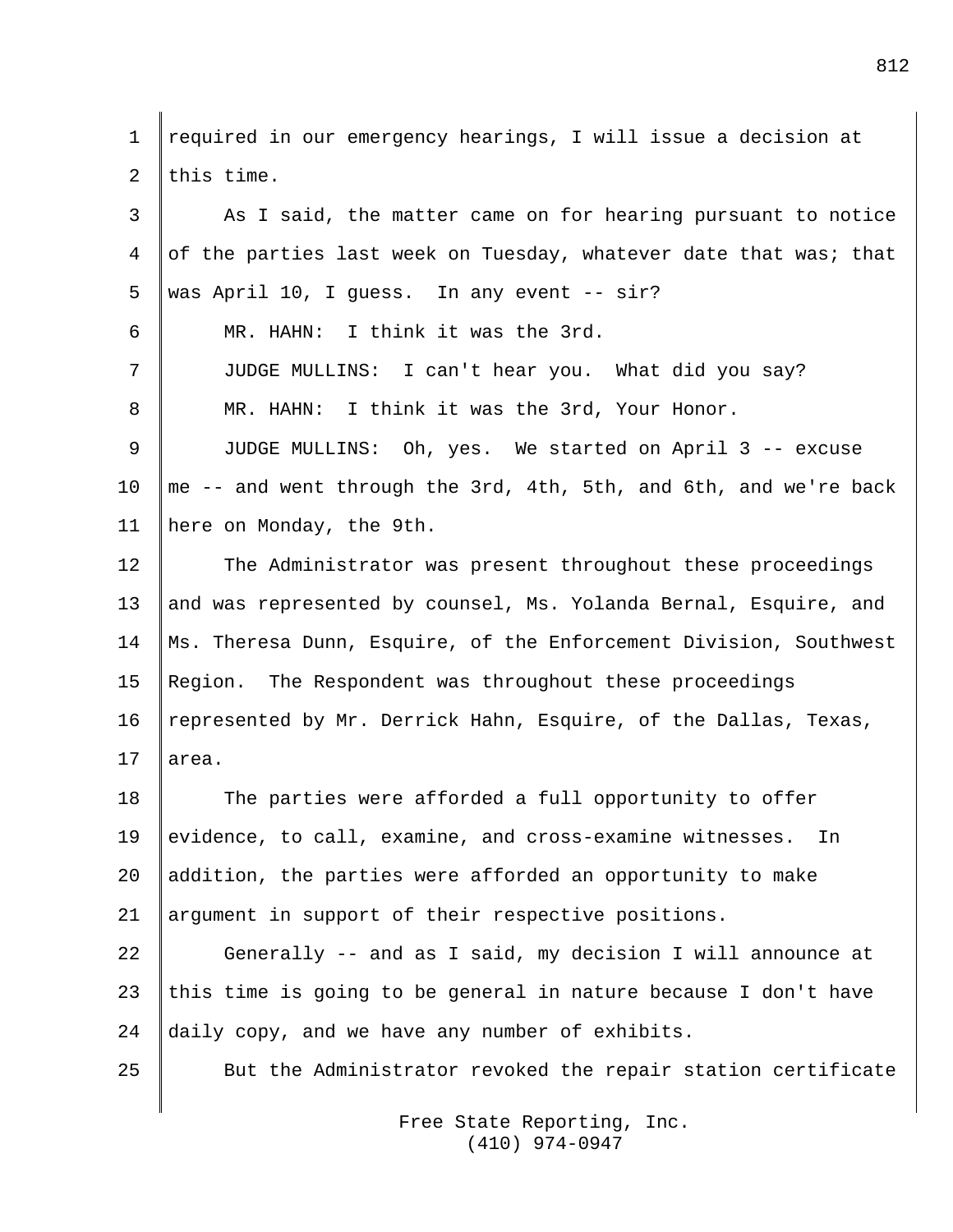based on allegations that they were intentionally falsifying documents and that they were doing work that was not authorized by the Administrator or the available data that was available through 4 I the different manufacturers.

5 This repair station is a ball bearing inspection and repair 6  $\vert$  station, and based on those general allegations -- and there were 7 Ifour different work orders that were sort of the basis for these 8  $|$  complaints, although there was a lot going on beforehand. These 9 | were the ones that were alleged to be intentionally falsified and 10 also work that was not in accordance with acceptable data by the 11 Administrator.

12 The Administrator had -- actually the Administrator had two witnesses initially listed -- well, three, but one, the third one, 14 wasn't called. But then there were two other witnesses who were previous principal maintenance inspectors for this repair station who had been listed on the Respondent's witness list, and the Administrator initially filed an objection to those witnesses because of some regulation that says that they can't offer 19 | opinions in cases that they've been involved in.

20 However, Respondent responded -- Mr. Hahn responded and said, no, they're going to be fact witnesses. And so after that, the Administrator then called them and they testified. The witnesses were Mr. Darren Pittacora, who's the current principal maintenance inspector for this Respondent; Dr. Queitzsch -- and Dr. Queitzsch 25 is and was qualified as an expert, because he has a  $-$ - Dr. G.K.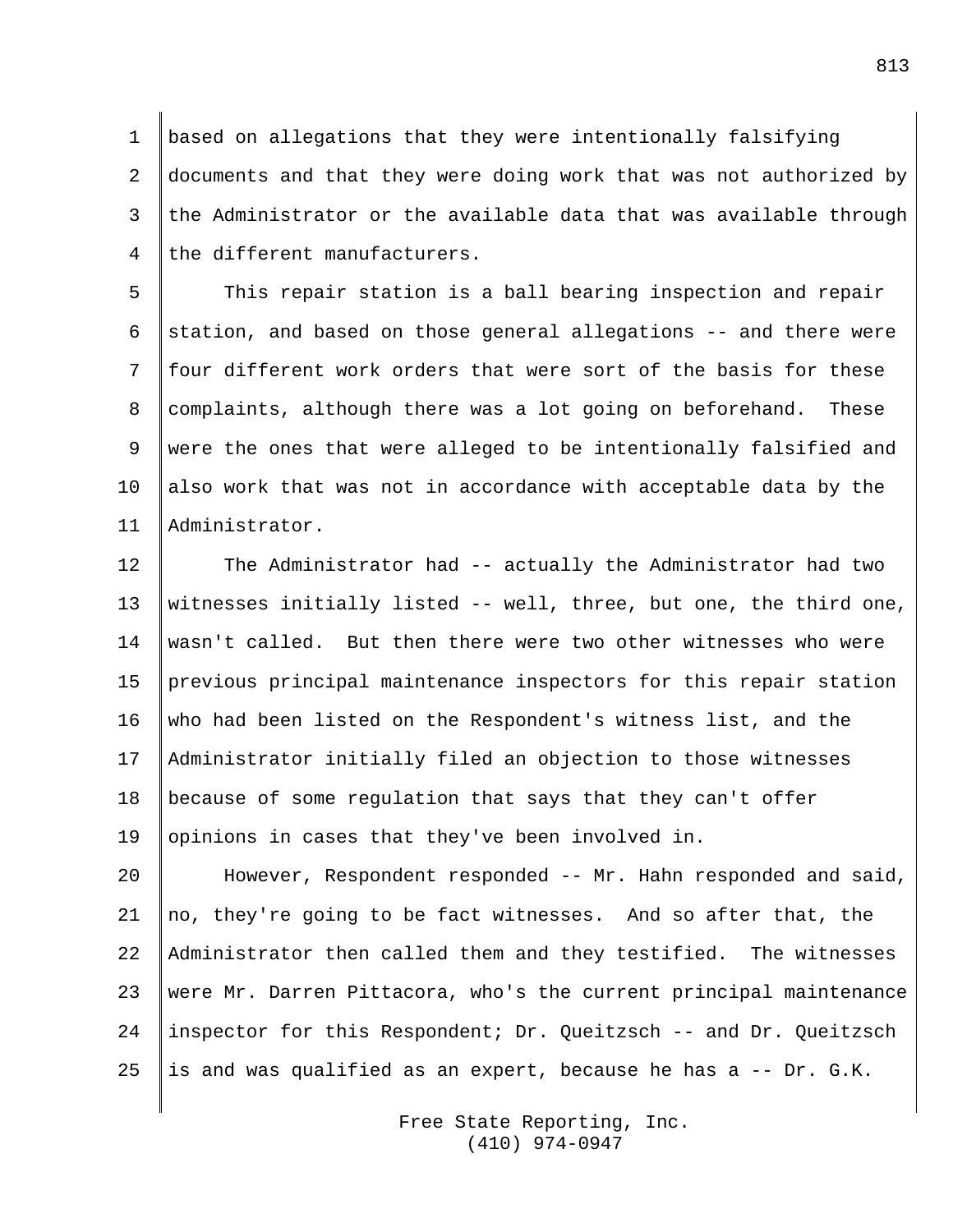1 Queitzsch, he has a doctor's degree in engineering, and he went 2 | out on this "reinspection" that occurred in May of last year, May  $3 \parallel 9$  and 10 or sometime around there. Those dates are in the record. 4 And it was testimony and Mr. Pittacora's testimony that this 5 Work -- it certainly was Mr. Pittacora's testimony that this work 6 was being falsified and that there wasn't sufficient data to 7 support the work that was being done.

8 The previous principal maintenance inspector was 9 Mr. Kuykendall, who was called, and Mr. Gary Watson. Their 10 | testimony was fairly brief.

11 Mr. Pittacora's testimony and Dr. Queitzsch's testimony and 12 Mr. Galel, who's I guess the principal for AeroBearings or 13 Kornitzky Group, his testimony was quite lengthy. And then there 14 was Dr. Branzai, who's an expert in this field and who's written 15  $\parallel$  some documents that were admitted, who also testified for the 16 Respondent.

17 There was a letter in one of these exhibits, or it was one of 18 the exhibits, or it's numbered, from Mr. Pittacora to the Kornitzky Group, and in that letter he -- I think this letter was in March of 2017, and in that letter he said that the Administrator had inadvertently wrongfully approved this op specs 22 | that they were operating on, and I think probably that's  $-$  that was certainly critical for anybody trying to evaluate this evidence.

25 Why are we here? Well, it's because there was an op specs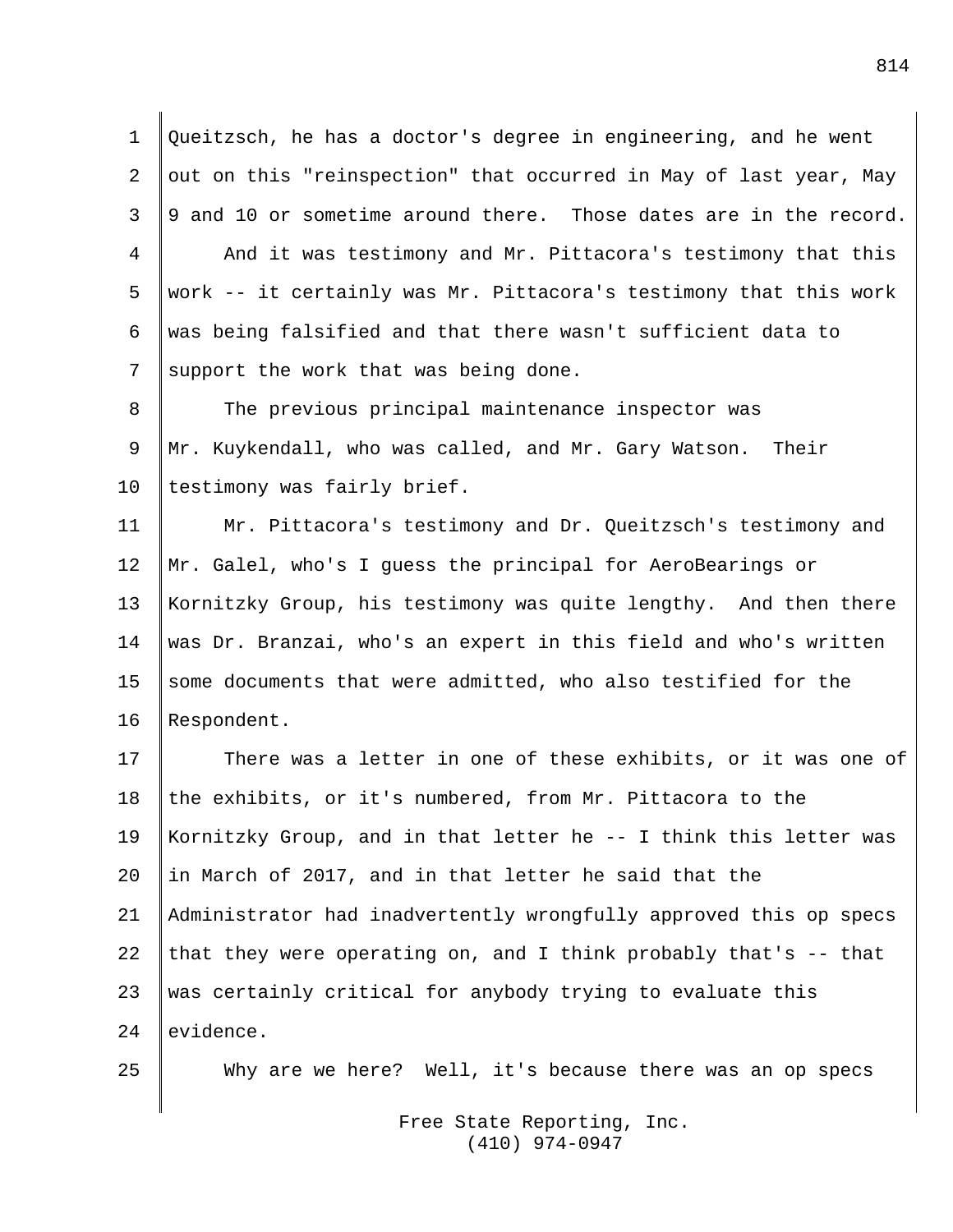1 that was, according to Mr. Pittacora in that letter, inadvertently 2 issued to them. So there was a suggestion from that, that they 3 were operating under their op specs but that the FAA had somehow 4 | erred in approving that, and this approval had been clear back in 5 2012. So they've been operating for at least 5 years under this 6  $r$  revised op specs, and then the thrust of the testimony was that 7 they weren't doing it according even to the revised op specs or to 8 their authority under all of these documents that I received.

9 There was -- and, again, I'm generally commenting on the 10 evidence. There was some testimony about machinery that was being 11 used to do this operation that had not been approved by the 12 Administrator. Respondent's testimony was that he didn't need 13 approval, that the OEMs from the equipment manufacturer said that 14 he could come up with his own design, but there needs to be 15 documentation.

16 And the testimony was from Mr. Galel that they didn't have 17  $\|$  that documentation because it was in a mystery computer that 18 belonged to a deceased individual who apparently was a partner in 19 this group or this business. And when he died, they didn't have 20 the password and they couldn't retrieve this data, and so it 21 wasn't available. But he said they could replicate it. But they 22  $\parallel$  didn't and they haven't.

23 He said he uses the end result to compare with what they've 24 done in the past, and it's always been successful, but the problem 25 | with that, based on some of these documents that I've seen, is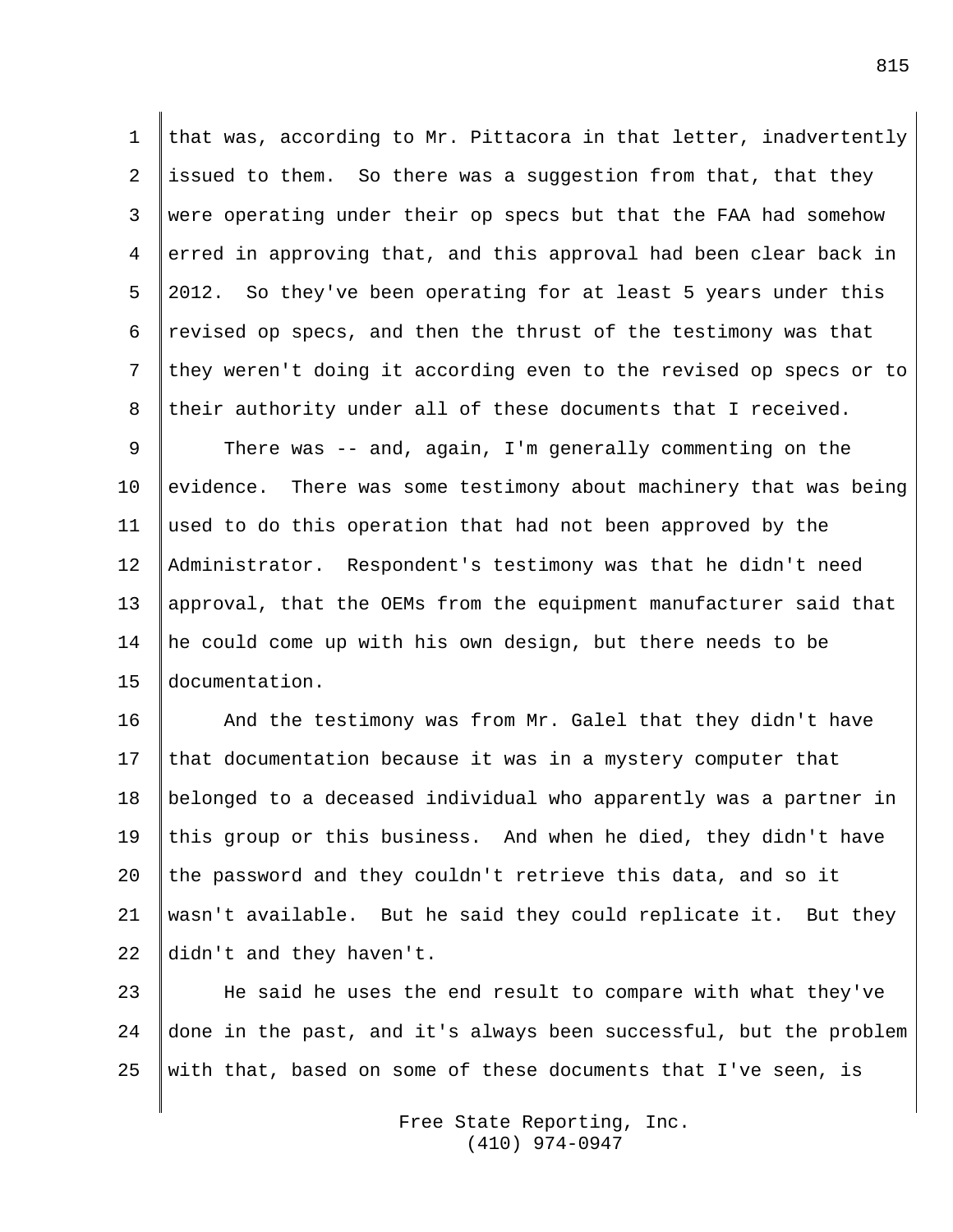1 that it says it has to be available. And certainly you'd think 2  $\vert$ it'd have to be available to the operator of those machines to 3 make sure they were using them correctly.

4 Again, there's a problem there, but the thrust of my comments 5 today and for the parties, I will tell you that I don't believe 6 the evidence -- certainly the evidence doesn't justify revocation. 7 There was no proof of the intentional falsification.

8 Mr. Pittacora finally admitted on cross-examination that the 9 entries on these forms was not false. He thought it was 10 incomplete, but that's not intentional falsification. So the 11 intentional falsification issue went out the -- well, was no 12 longer for my consideration after his testimony that he thought it 13 was incomplete.

14 He thought that was intentional falsification, not putting 15 sufficient data in there, but that's not what the Board precedent 16 is on intentional falsification. So I'll try not to talk about 17 | that anymore.

18 And the two concerns that I have: One is the credibility of witnesses that I'll talk about a little bit, but the other is, the bottom line for Mr. Galel and for Kornitzky Group and AeroBearings, is that the work has to be done according to the people that gave you the certificate, and they obviously don't believe the work's being done in accordance with the requirements 24 under the manuals and the op specs.

25  $\parallel$  A concern that I've had throughout this case -- and I've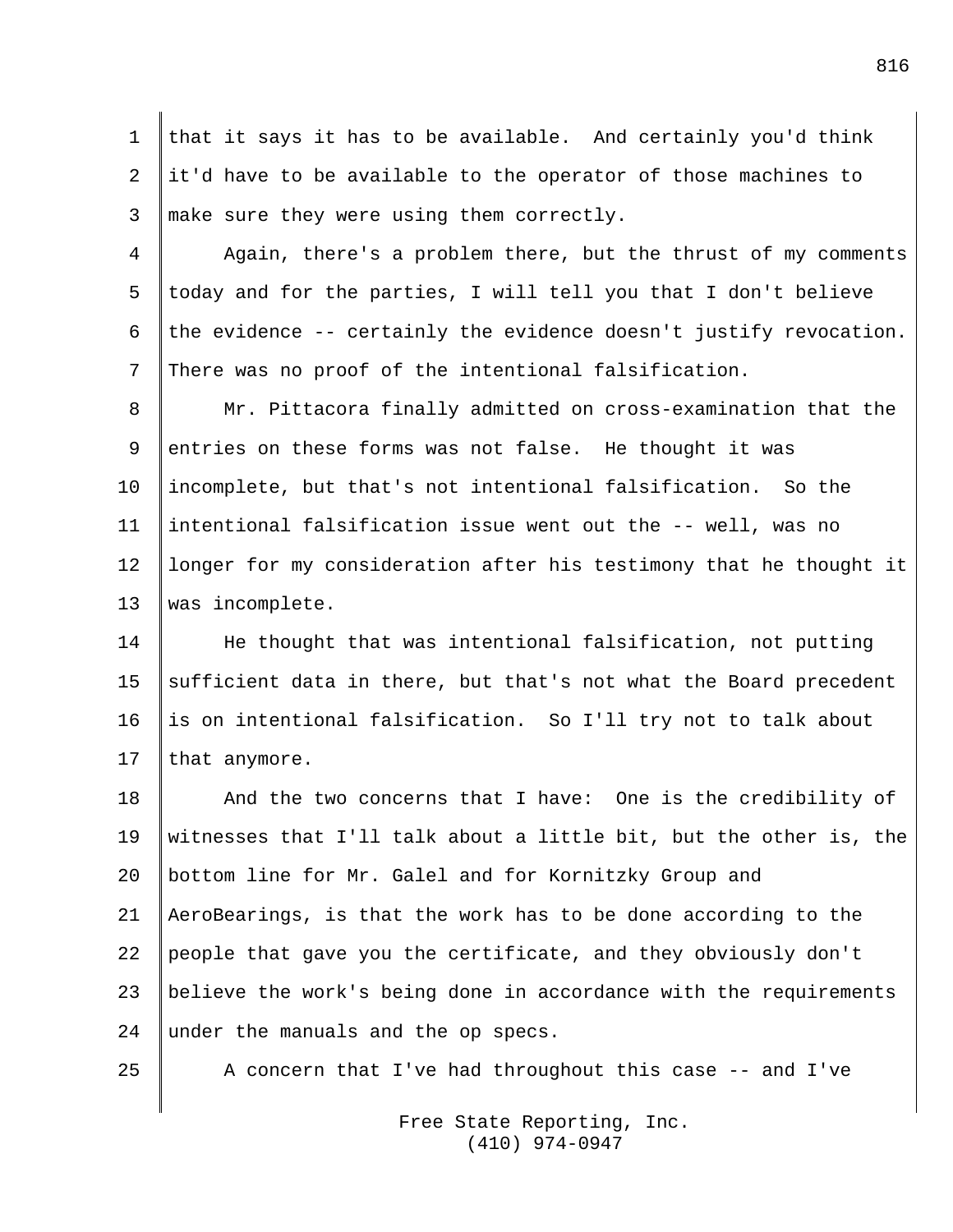1 tried to  $-$ - or I've not tried to; I have shared that with counsel 2  $\parallel$  in attempts to get this matter settled, because I think it should 3 have been settled -- is that it is clear under the evidence here 4 that Mr. Pittacora and Dr. Oueitzsch went out on this 5 "reinspection" with revocation in mind.

 $6 \parallel$  To go out -- well, first of all, I have a military 7 background, but the only time you have a reinspection is when 8 Somebody failed the inspection. Well, the report of  $-$ - I think 9  $\parallel$ it's December of '15 from the previous PMIs, an investigation that 10 | had two or three people out there from the FAA, the testimony was, 11 is everything was fine; everything was being operated according to 12 all of their op specs and the manuals and so forth.

13 And then later there's some hotline complaint, and I thought 14 it was interesting that it was  $-$  Mr. Pittacora was very sensitive 15 about relating what the hotline complaint was about because of its 16 supposed anonymity. And then it occurred to me as I'm going 17 through this over the weekend, probably the only reason you'd 18 worry about that is that it would have to have been a complaint 19 | filed by somebody who worked at Kornitzky Group and AeroBearings, 20 and to reveal the content would probably reveal the fact that it 21 was somebody in house. But I don't know. That's just a 22 Speculation I made, and it's really not a factor for the decision. 23 But in any event, based on this hotline complaint, they 24 scheduled a "reinspection," but the previous inspection had found 25 everything just fine. So we have a reinspection that went on, and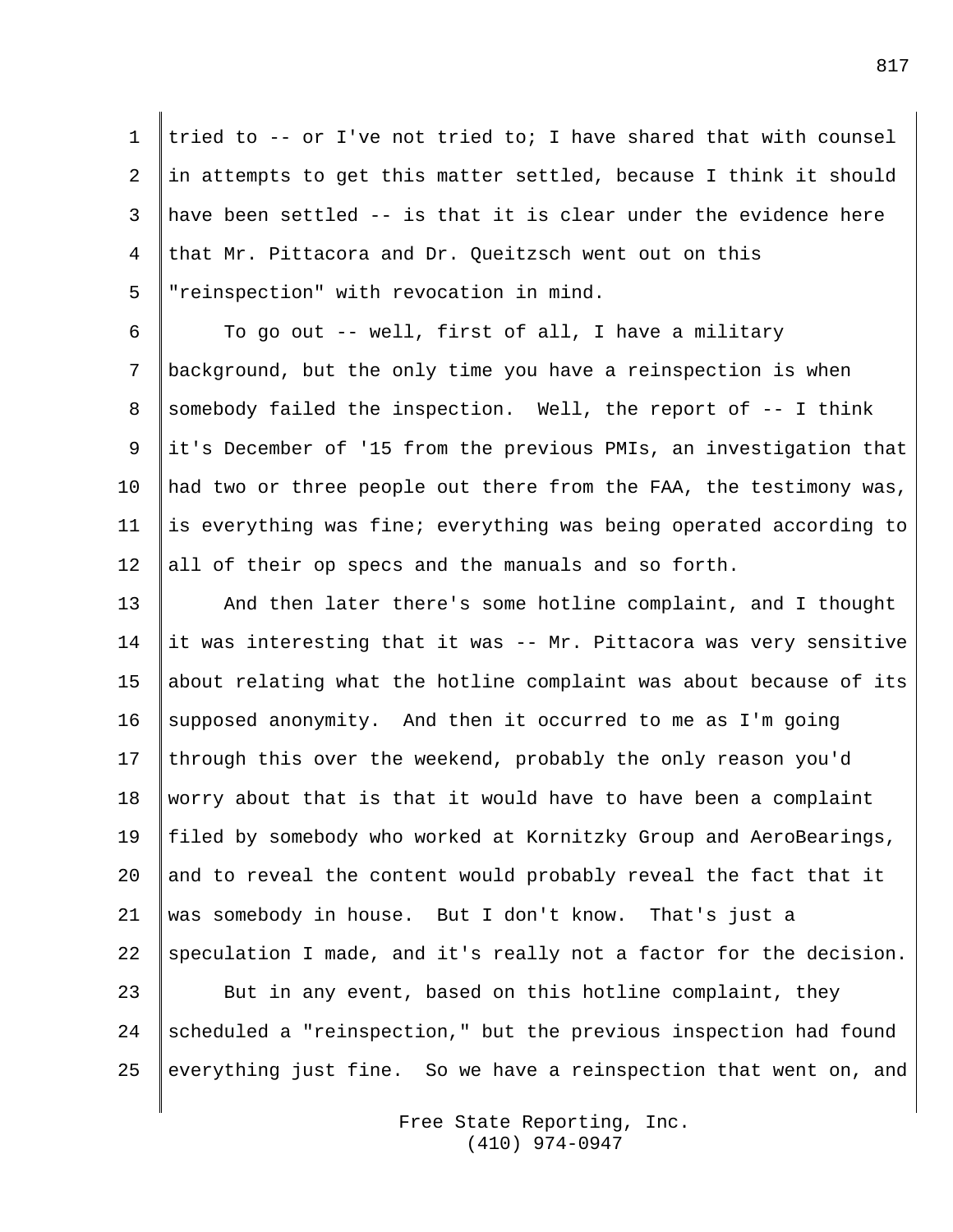1 then at the time of this hotline complaint, at the time of this 2 reinspection and at no time up until the issuance of the Emergency 3 Order of Revocation did Mr. Pittacora or Dr. Queitzsch ever 4 consult with the previous principal maintenance inspectors, 5 Mr. Kuykendall and Mr. Watson, and they were the folks that issued 6 the original inspection data that said everything was just fine 7 with the way they operated.

8 So the Respondent's been operating 5 years. They come out on 9 this reinspection, and they finally find  $-$  or not finally, but as 10  $\parallel$  a result of this reinspection, the Administrator proceeded with an 11 | Emergency Order of Revocation.

12 But amazingly, to me, to this judge, the report of that 13 reinspection was issued the same day or the day before the 14 Emergency Order of Revocation went out. There was never an 15 opportunity to correct whatever the Respondent was doing wrong in 16 the eyes of the Administrator.

17 As I said, Dr. Queitzsch made his report. There was a letter 18 he'd written to one of the manufacturers trying to find out 19 something about a hotline complaint. And the manufacturer said, 20 well, we've never had one of these bearings fail. We've had some 21 | reports that they were doing  $-$ - they were calling it overhaul. 22 And I still don't know what, in terms of what this shop was doing, 23 whether that was a major overhaul or minor overhaul or whether it 24 was a repair or an overhaul. Those are all descriptions, I quess, 25 | that are certainly beyond my pay grade, but I'm not satisfied that

> Free State Reporting, Inc. (410) 974-0947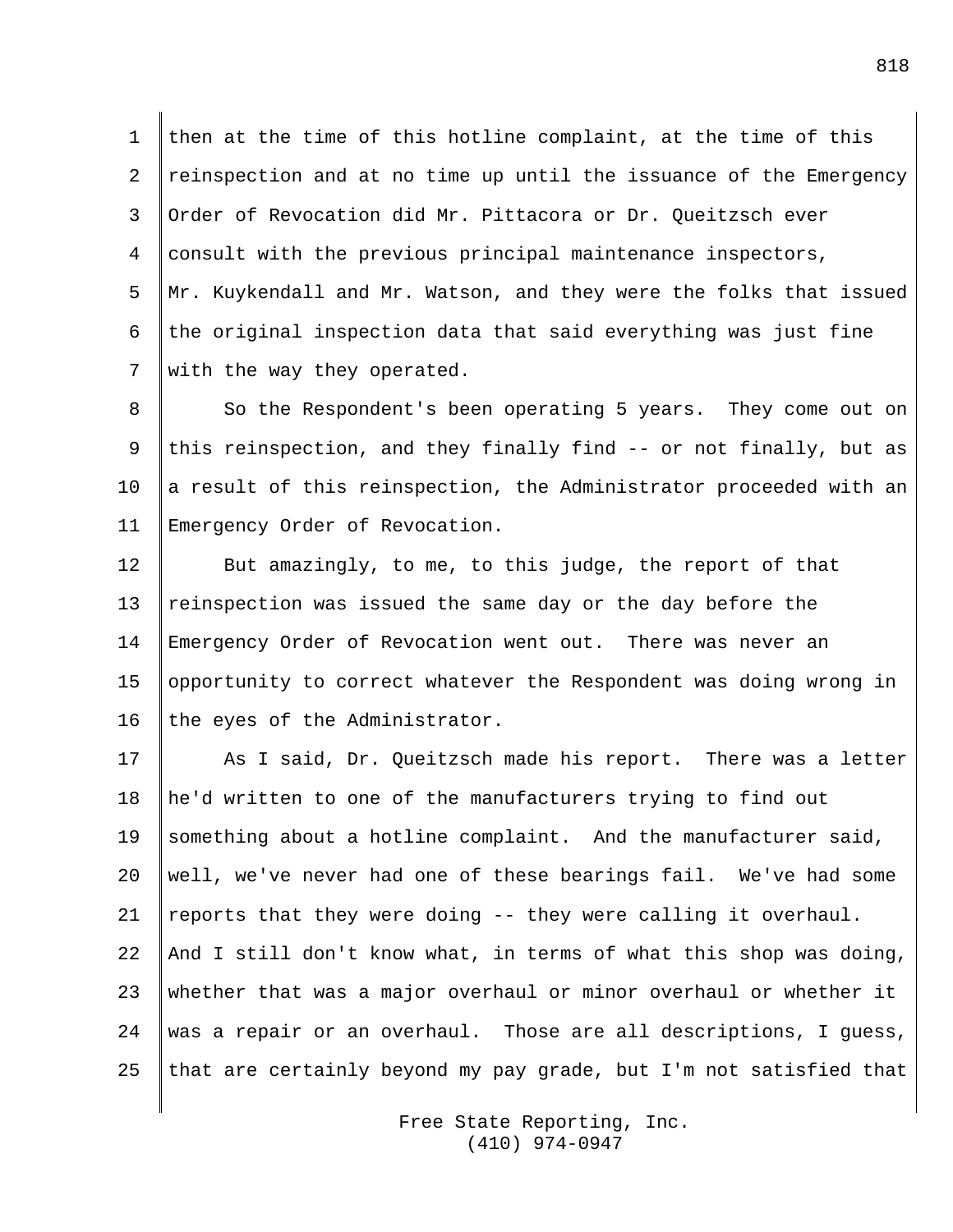1 that was approximately answered in all of this documentation that  $2 \parallel I$  have seen.

 $3 \parallel$  But in any event, there was never a report, even, of any 4 bearing that failed. Now, in this same email between 5 Dr. Queitzsch and, I don't know, one of the bearing manufacturers, 6 Dr. Queitzsch specifically asked about removal of so much material 7 that it rendered the bearing unairworthy and/or outside of its 8 specification. And there was  $-$  and the guy reported back, no, we 9 have never had any complaints like that, and he apparently did a 10 study of all of their reports.

11 So Dr. Queitzsch and Mr. Pittacora went out on this 12 reinspection, and based on that reinspection, the Administrator 13 proceeded with a revocation. And, again, that revocation came the 14 day or the day after the reports from Mr. Pittacora and 15 | Dr. Queitzsch were submitted to the Respondent.

16 So, again, those two items plus the fact that  $-$  those two 17 reports coming at the same time as the revocation, and the 18 characterization of this being a reinspection and the failure on 19 the part of Mr. Pittacora and Dr. Queitzsch to even talk to the 20 previous maintenance inspectors during this 5 years of apparent 21 operation out there that seemed very appropriate and just, in my 22 opinion, in this case  $-1$  don't want to say destroyed their 23 credibility, but certainly it raises question about what they were 24  $\parallel$  talking about, because there was no intent, from the record, that 25 they were ever out there to try to get these folks into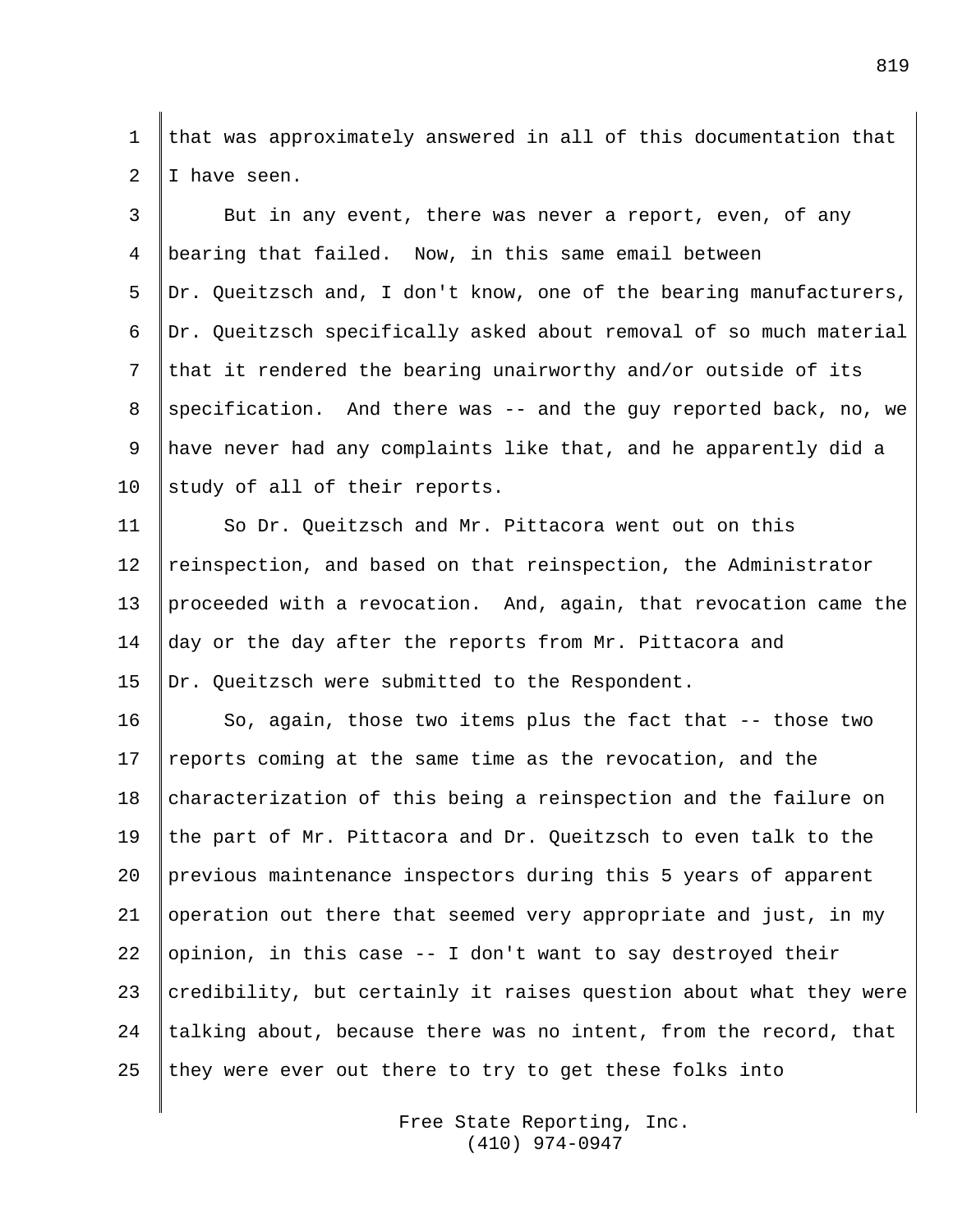1 compliance. And I think it's also very critical factors, there 2 was 10 employees at this company that got shut down overnight. 3 And the only way that I felt, under this evidence they could 4 ever get it corrected is for some agreement to come between the 5 Administrator and the Respondent how to do that. And I'm 6 satisfied there has been some effort to make those corrections or  $7$  to try to get it settled, but no settlement announcement has been 8 I made to me.

 I think Dr. Branzai was out there on short notice, and he didn't get to see their procedure because they couldn't -- they were shut down; they couldn't process the bearings all the way 12 | through.

13 | I thought it was interesting, Mr. Kuykendall's testimony was 14 that they had to get approval from the Administrator to use these 15 machines. Well, that's sort of what each of the manufacturers 16 suggested. Each manufacturer said, well, you can do a machine; 17 | you can make it yourself; it just has to work right. And then the 18 manual for this repair station seemed to say, you know, it's 19 approved by their quality manager, not by the FAA.

20 And Mr. Kuykendall said, no, it has to be approved by the 21  $\parallel$  FAA. Well, I didn't see anything in all this evidence that those 22  $\parallel$  machines had to be approved by the FAA, but I think the design and 23 the function of the machine has to be recorded and available to 24 the FAA, and it wasn't, because it went away in this computer that 25 || nobody knows.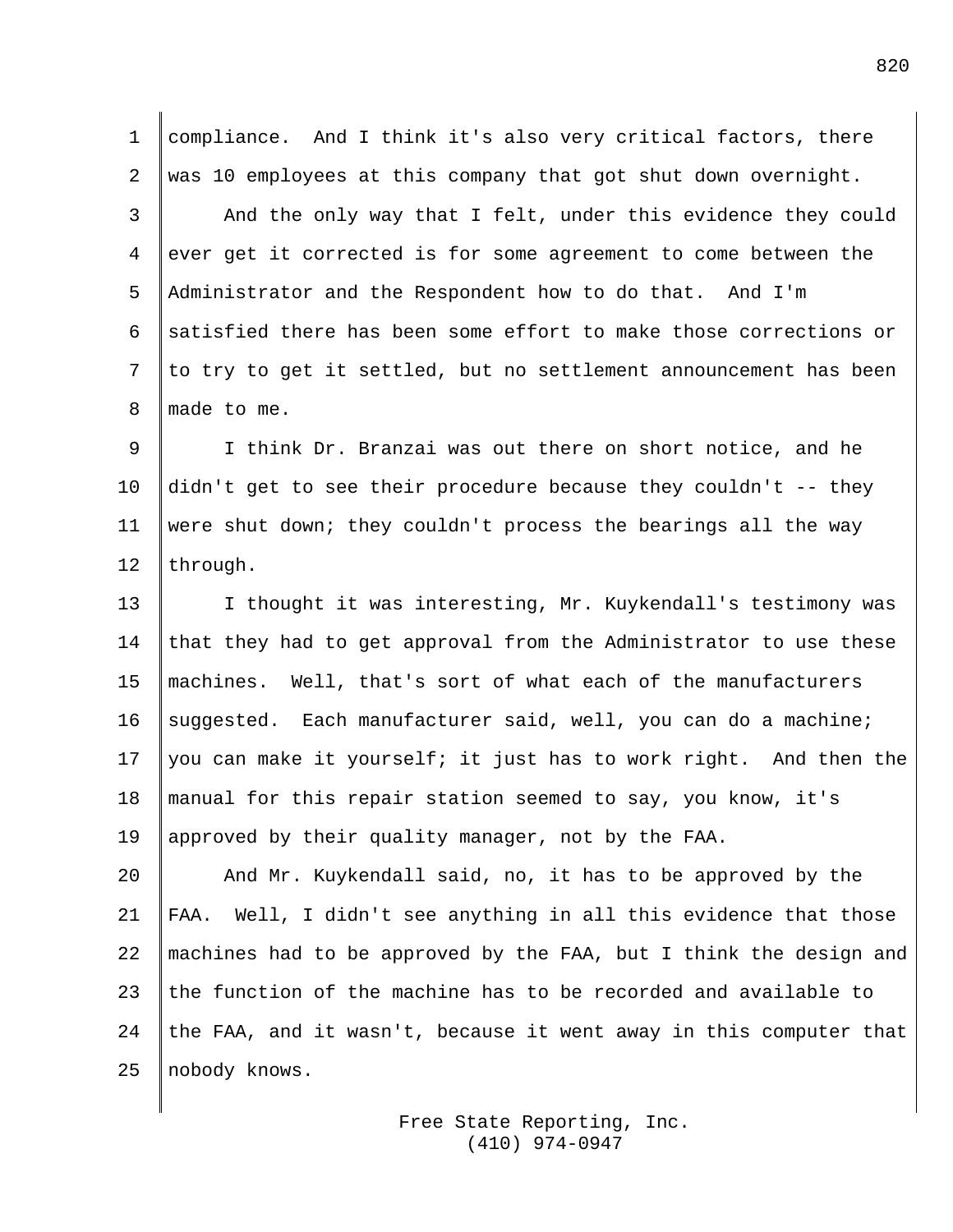1 And back to that, I'll just simply say, based on the 2 television shows and the information I get from my grade-school 3 grandchildren, is that you can hack those machines. I mean, there 4 was professional hackers that could get past that password block, 5 but I don't know.

6  $\parallel$  But that's the testimony, and it is -- it was presented here 7 | today; the Administrator certainly didn't take issue with the fact 8 that it was in a computer somewhere that no one can get into 9 anymore.

10 But as soon as the Respondent was aware of that, they should 11 have reconstructed that data and have it available in case the 12 Administrator wants to look at it, and also have it available so 13  $\parallel$  that the folks working on the machine would have the data to see 14 how it functioned and what was the specific purpose of that 15 machine.

16 Those are just general comments that I have about the 17 evidence. And, again, to the parties and anybody that might be 18  $\parallel$  reviewing this, if there was more time and daily copy and all of 19 | this, and if there is an appeal  $-$  and there probably will be an 20 appeal -- hopefully the Board will be able to have the transcript 21 and all of these exhibits to go through and evaluate.

22 But from a credibility standpoint, I think that Mr. Pittacora 23  $\parallel$  and Dr. Queitzsch went out there with revocation in mind rather 24 than to help this repair station. And they had  $-$  and 25 Mr. Pittacora had stated in this letter that they had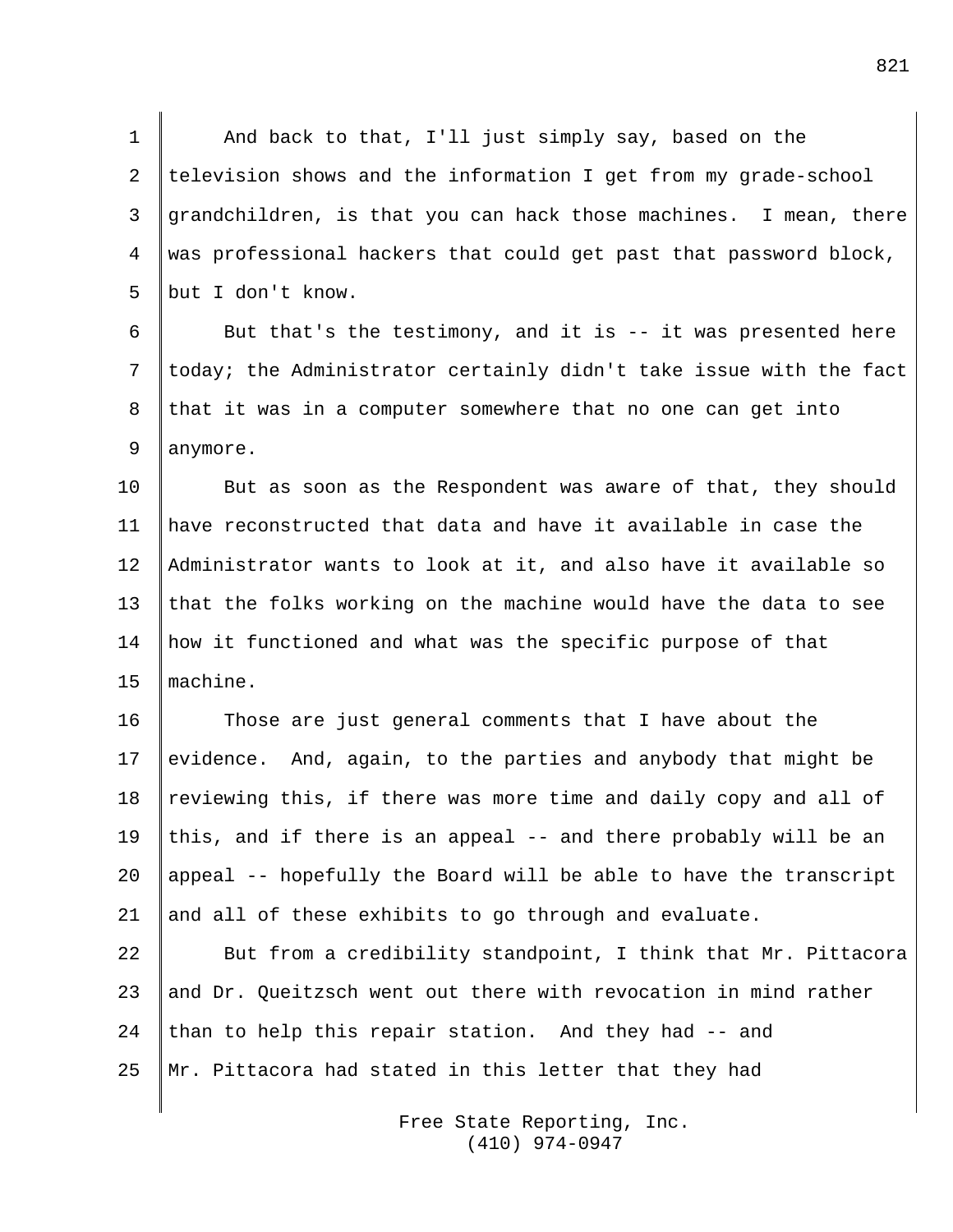1 inadvertently issued this op specs that they have been operating 2 on and the FAA had inspected and said was okay. So there's a real 3 weakness in the Administrator's case there.

4 I think Mr. Galel was a very knowledgeable witness, and 5  $|$  credible about his procedures that he was using and he seemed to 6 | be able to justify; although he couldn't justify not having this 7 data on the machines, other than it had disappeared in this 8 Computer somewhere.

9 So let me summarize, I guess, by looking on the record at the 10 | regulatory allegations that the Administrator has filed based on 11 this reinspection.

12 First of all, the Administrator alleged intentional 13 falsification. As I said, even Mr. Pittacora finally, on cross-14 examination, admitted that there wasn't -- the information wasn't 15  $\parallel$  false. I thought at the outset of this trial it was going to be 16 turned on the fact that all of this data had been approved up to 17 this time by the Administrator under these inspections and that 18 therefore although it might have been false, it certainly wasn't 19 | intentionally false.

20 But under the testimony of Mr. Pittacora on cross-21 examination, it wasn't even false. It might have been incomplete, 22 but it certainly wasn't false. And so the Administrator did not 23 establish by a preponderance of the evidence the regulatory 24 allegation of intentional falsification, which would have been FAR 25 Section  $145.12(a)$ .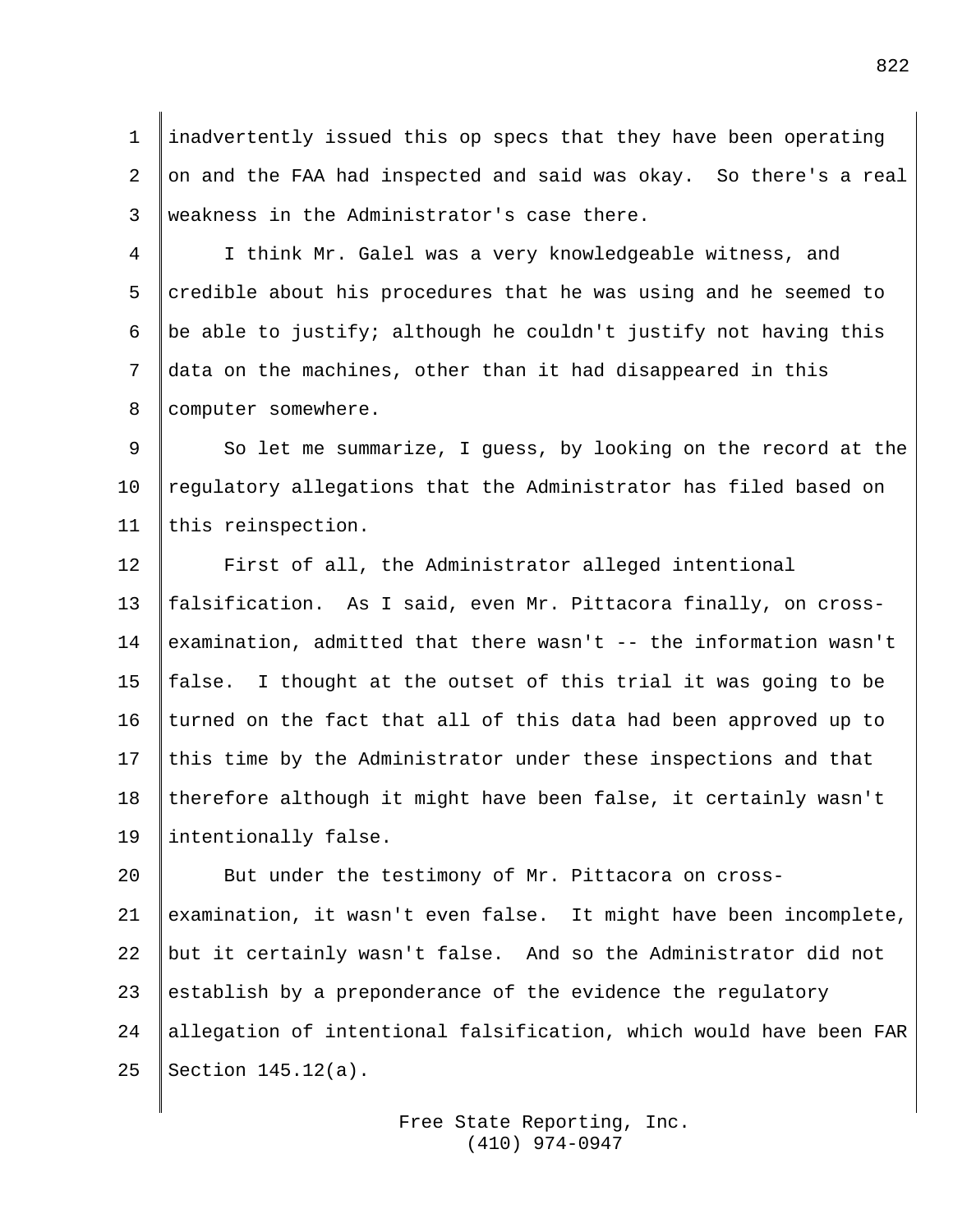1 The second, third, fourth, and fifth allegations had to do 2 with maintenance requirements and maintenance work. And, again, 3 all of that same maintenance work had been approved by the 4 Administrator just a few months before, December of '15, I think. 5 | And then to come and say that they weren't doing it according 6 to the  $-$  well, 44.13(a) says that "each performing maintenance, 7 alteration, or preventive maintenance on any aircraft engine, 8 | propeller, or appliance shall use the methods, techniques and 9 practices." Well, it was a real issue whether they were using the 10 | right practices or not. But I'll give the Administrator that, 11  $\|$  that obviously it's not acceptable to the Administrator if the 12 principal maintenance inspector, Mr. Pittacora, doesn't think it  $13$  lis.

14 Now, there's no one else really here -- the doctor came in, 15 and he testified about some  $-$  but his testimony, as argued by 16 counsel, was he went to the amount of material that was being 17 | removed by the bearings, but he didn't make any drawings or he 18 didn't make any measurements, and I -- there's an issue about 19 measurements, but that issue has to be resolved between the repair 20 Station and the Administrator.

21 And the same with the other allegations under Part 22  $\parallel$  145 -- 43.13(a), but 145.201(b) says that the repair station may 23 not maintain or alter any article which is rated if it requires 24 special technical data. Well, there's a question about that, and 25 | I'll give the Administrator that; also  $145.201(c)(1)$  and  $(c)(2)$ ,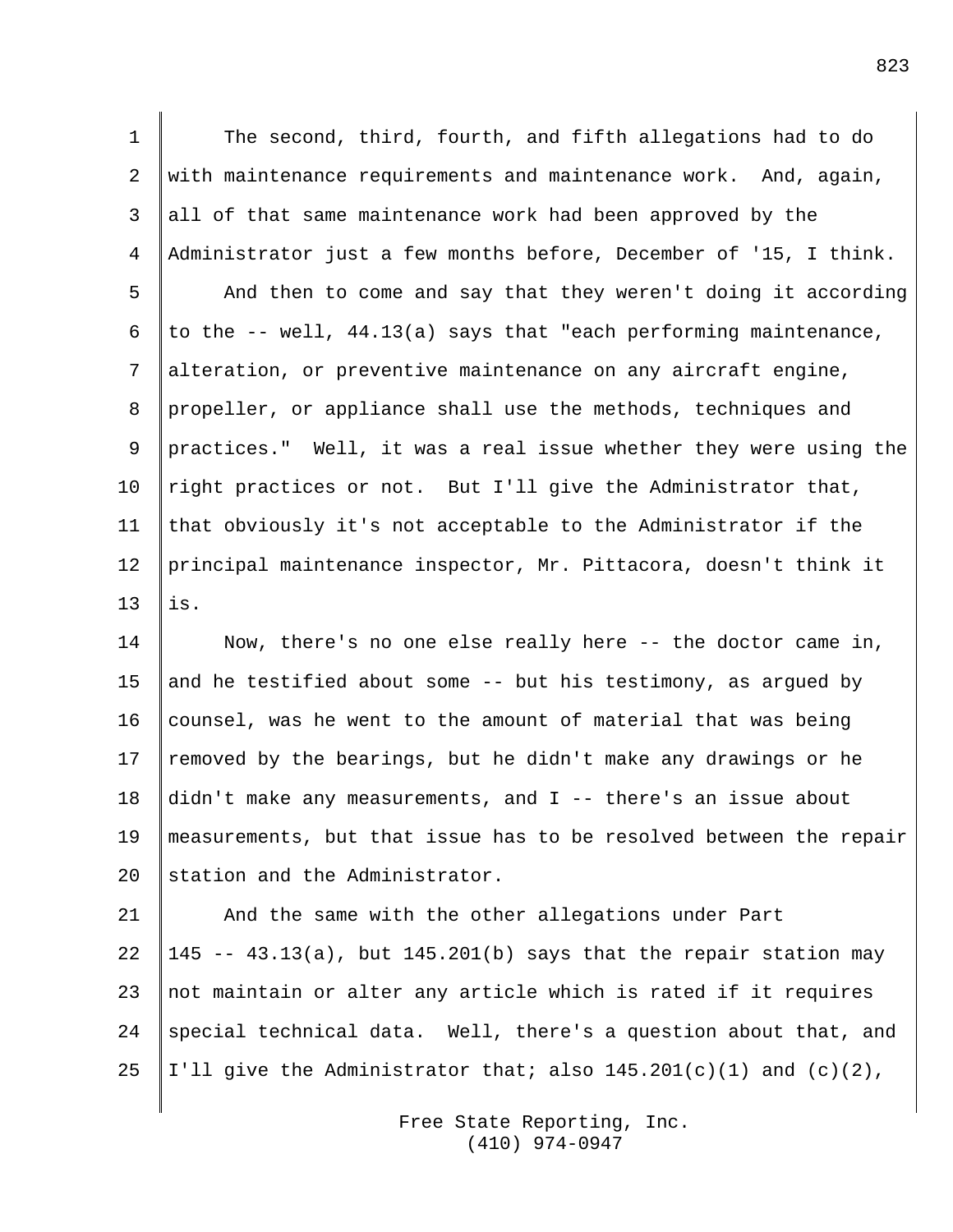| 1              | but none of those allegations would justify revocation. And so     |
|----------------|--------------------------------------------------------------------|
| 2              | what it boils down to is what would be an appropriate sanction?    |
| 3              | And the appropriate sanction in this case, which I had hoped       |
| $\overline{4}$ | would be achieved by -- the appropriate sanction would be one that |
| 5              | the parties could agree on how they were going to get these issues |
| 6              | worked out, and that wasn't forthcoming.                           |
| 7              | I kept thinking about that old quote out of the classic            |
| 8              | movie, Cool Hand Luke: "What we have here is a failure to          |
| 9              | communicate." That's the bottom line in this case. And until       |
| 10             | that -- Mr. Galel and Mr. Pittacora start communicating with each  |
| 11             | other instead of beating around the bush, this matter's not ever   |
| 12             | going to get resolved.                                             |
| 13             | But I think under those general comments that an appropriate       |
| 14             | sanction in this case would be suspension pending compliance.      |
| 15             |                                                                    |
| 16             |                                                                    |
| 17             |                                                                    |
| 18             |                                                                    |
| 19             |                                                                    |
| 20             |                                                                    |
| 21             |                                                                    |
| 22             |                                                                    |
| 23             |                                                                    |
| 24             |                                                                    |
| 25             |                                                                    |
| 26             | Free State Reporting, Inc.                                         |
|                | $(410)$ 974-0947                                                   |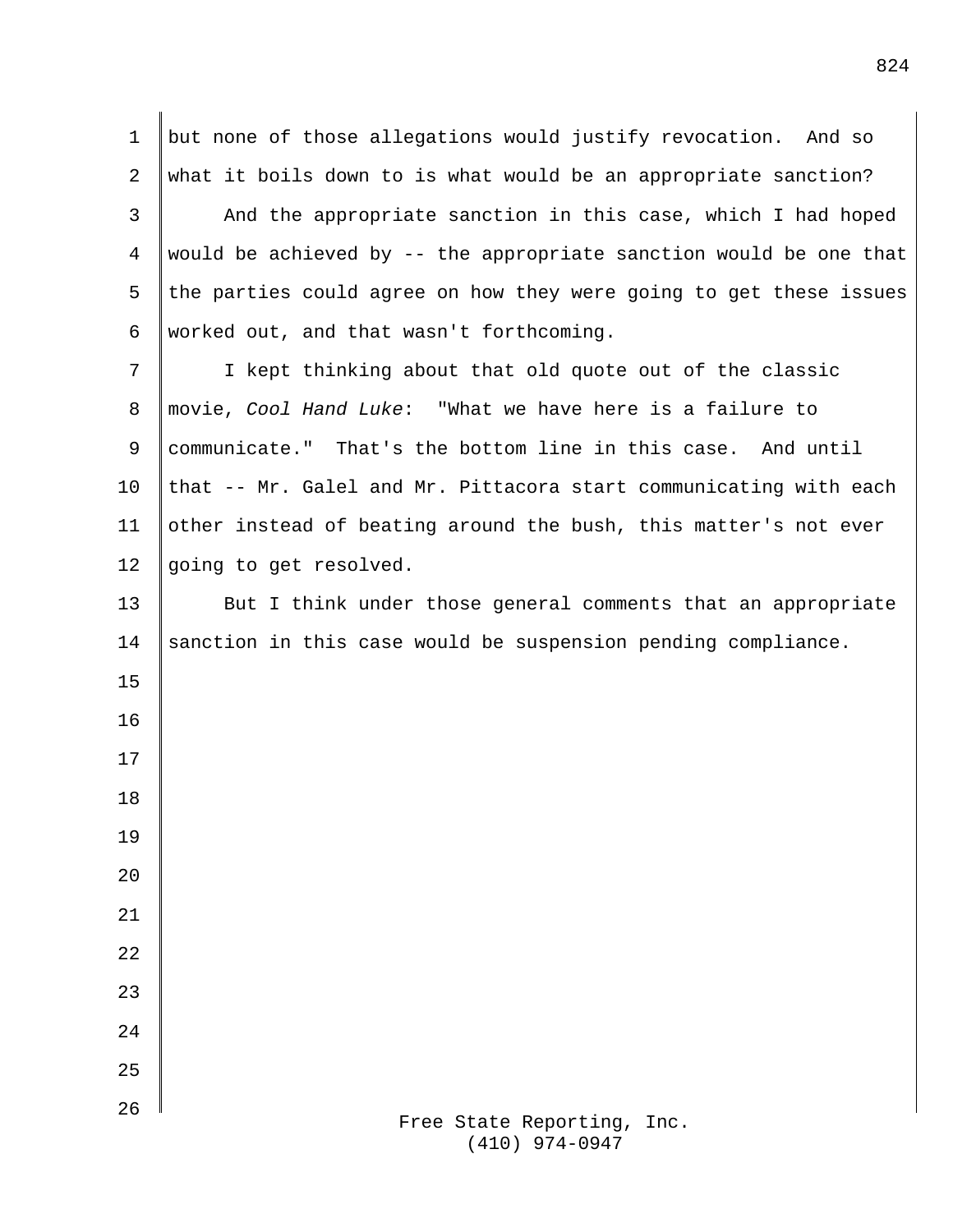| $\mathbf 1$ |                                                                | ORDER                                                             |  |
|-------------|----------------------------------------------------------------|-------------------------------------------------------------------|--|
| 2           |                                                                | IT IS THEREFORE ORDERED that safety in air commerce and           |  |
| 3           |                                                                | safety in air transportation does not require an affirmation of   |  |
| 4           | the Administrator's Emergency Order of Revocation as issued.   |                                                                   |  |
| 5           | Specifically, there was no evidence of intentional             |                                                                   |  |
| 6           | falsification of any of these four documents that were         |                                                                   |  |
| 7           | entered $--$ and those are 3A, B, C, and D $--$ but there is a |                                                                   |  |
| 8           |                                                                | question, and I think it has satisfied this judge that there are  |  |
| 9           |                                                                | questions about the procedures that are being used by this repair |  |
| 10          |                                                                | station that can only be resolved by compliance with and/or very  |  |
| 11          |                                                                | specific directions from the principal maintenance inspector, and |  |
| 12          | he represents the FAA.                                         |                                                                   |  |
| 13          | And so therefore I think that an appropriate order in this     |                                                                   |  |
| 14          | case would be suspension of this repair station certificate    |                                                                   |  |
| 15          | pending compliance with the Administrator's direction in that  |                                                                   |  |
| 16          | regard, and IT WILL BE SO ORDERED.                             |                                                                   |  |
| 17          |                                                                |                                                                   |  |
| 18          |                                                                |                                                                   |  |
| 19          | Edited on                                                      | WILLIAM R. MULLINS                                                |  |
| 20          | April 12, 2018                                                 | Administrative Law Judge                                          |  |
| 21          |                                                                |                                                                   |  |
| 22          |                                                                |                                                                   |  |
| 23          |                                                                |                                                                   |  |
| 24          |                                                                |                                                                   |  |
| 25          |                                                                |                                                                   |  |
| 26          |                                                                | Free State Reporting, Inc.                                        |  |

(410) 974-0947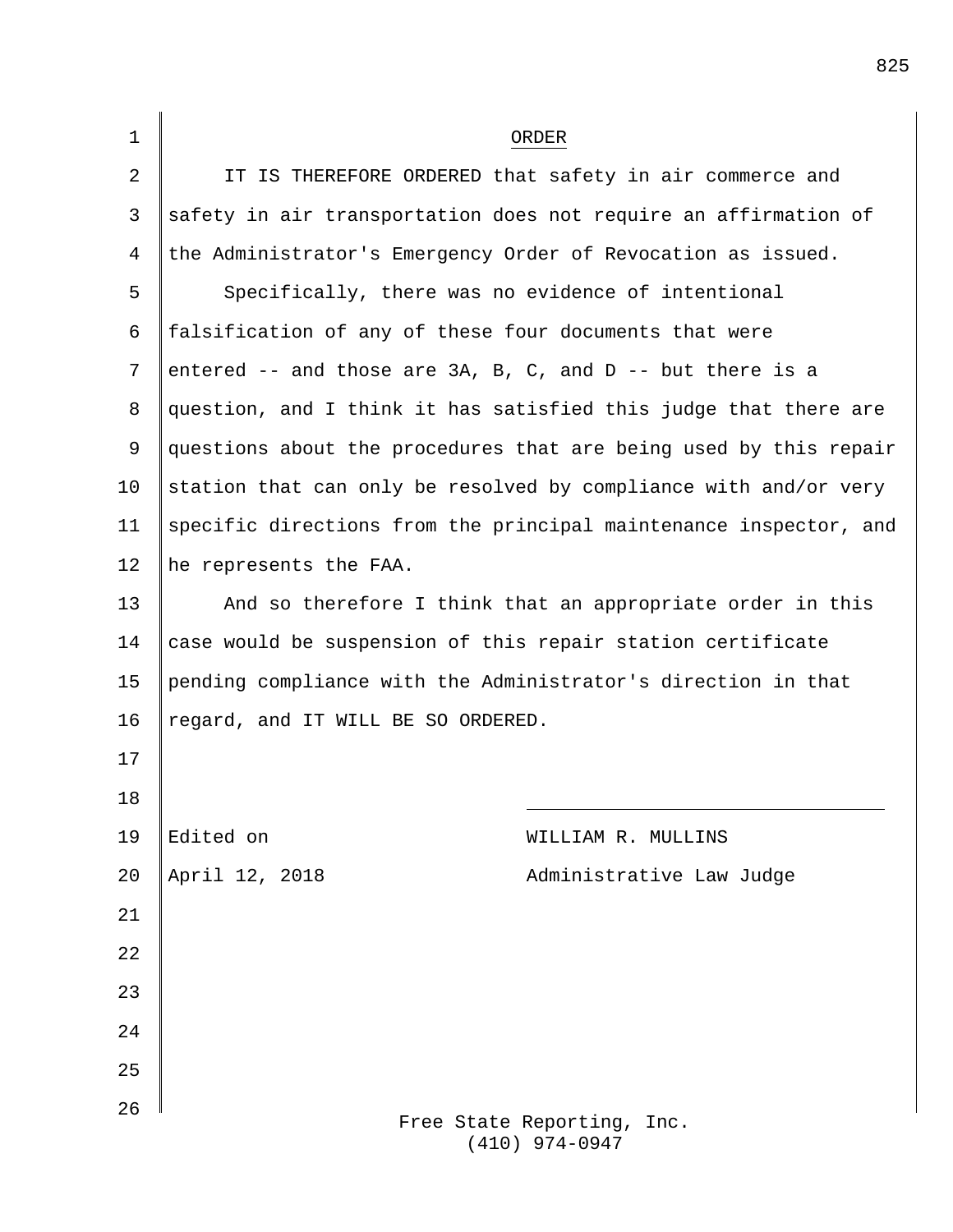| $\mathbf{1}$   | APPEAL                                                             |
|----------------|--------------------------------------------------------------------|
| $\overline{2}$ | JUDGE MULLINS: All right. Mr. Hahn, you may appeal this            |
| 3              | order, and you may do so by filing your notice of appeal.<br>The   |
| 4              | notice of appeal must be filed within 2 days of this date, and it  |
| 5              | should go to the National Transportation Safety Board Office of    |
| 6              | Administrative Law Judges at Room 4704 at 490 L'Enfant Plaza East, |
| 7              | SW, Washington, D.C. 20594.                                        |
| 8              | And if you do file a notice of appeal, within 5 days of that       |
| 9              | date, you need to file a brief in support of that appeal.          |
| 10             | The Administrator also has the right to appeal this order and      |
| 11             | may do so by filing your notice of appeal within 2 days of this    |
| 12             | date, and the brief for the Administrator has those same time      |
| 13             | limits.                                                            |
| 14             | There may not be a transcript available in that short period       |
| 15             | of time before your brief. It will be provided to you at no cost,  |
| 16             | and probably within just a few days, and I don't know; I think     |
| 17             | it's 3 or 4 days.                                                  |
| 18             | What's the time limit? Do you know, Madam Court Reporter?          |
| 19             | COURT REPORTER: Not for certain.                                   |
| 20             | JUDGE MULLINS: All right. But in any event, the transcript         |
| 21             | of these proceedings is on a fast track, and it will be available, |
| 22             | but I'm not sure it will be available in time for you to provide   |
| 23             | your briefs.                                                       |
| 24             | And I suppose certainly the Administrator has had since May        |
| 25             | of last year to get ready for this case, so I assume they'll have  |

Free State Reporting, Inc. (410) 974-0947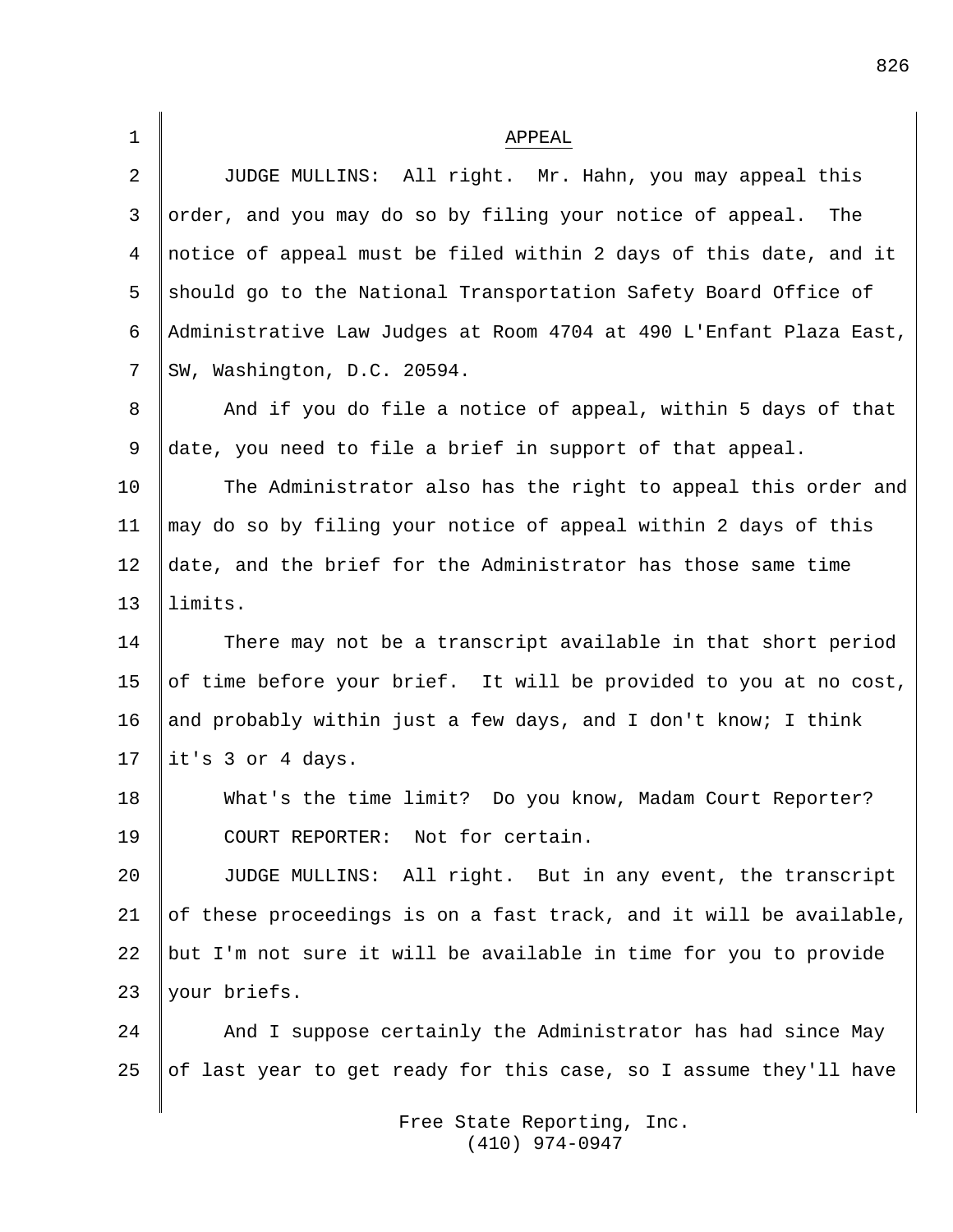| $\mathbf 1$     | their -- easy for them to get their briefs ready.                     |  |
|-----------------|-----------------------------------------------------------------------|--|
| $\overline{2}$  | Respondent, you'll have to deal with those times. But I               |  |
| 3               | would like, Mr. Hahn, if you would step up here, and I'll hand you    |  |
| 4               | a written copy of your appellate rights in an emergency case.         |  |
| 5               | I have a copy of that not in here, but I've got one in my             |  |
| 6               | briefcase, but I think the Administrator has got plenty of copies     |  |
| 7               | of that, I assume, in your file somewhere.                            |  |
| 8               | All right. Does the Respondent have any question about the            |  |
| 9               | order?                                                                |  |
| 10              | MR. HAHN: The only question I would have would be the                 |  |
| 11              | affirmative defense of stale complaint. I didn't hear the Court       |  |
| 12 <sub>2</sub> | address that.                                                         |  |
| 13              | JUDGE MULLINS: Would be -- just a minute. Would be the                |  |
| 14              | what?                                                                 |  |
| 15              | MR. HAHN: The affirmative defense of stale complaint.<br>$\mathbb{I}$ |  |
| 16              | didn't hear the Court address that issue.                             |  |
| 17              | JUDGE MULLINS: I think there is sufficient evidence here              |  |
| 18              | to -- okay. The question is about the stale complaint.<br>There was   |  |
| 19              | allegation of falsification, but the argument, Counsel -- and I       |  |
| 20              | have granted that; I think that's $-$ it's a very good argument,      |  |
| 21              | and I'm rejecting it simply because I think there is so much going    |  |
| 22              | on here that in an absolute right in looking at it from the           |  |
| 23              | Administrator's position that it might justify revocation, even       |  |
| 24              | without the intentional falsification, which I think would go to      |  |
| 25              | the issue of qualification, which would take it out of the stale      |  |
|                 |                                                                       |  |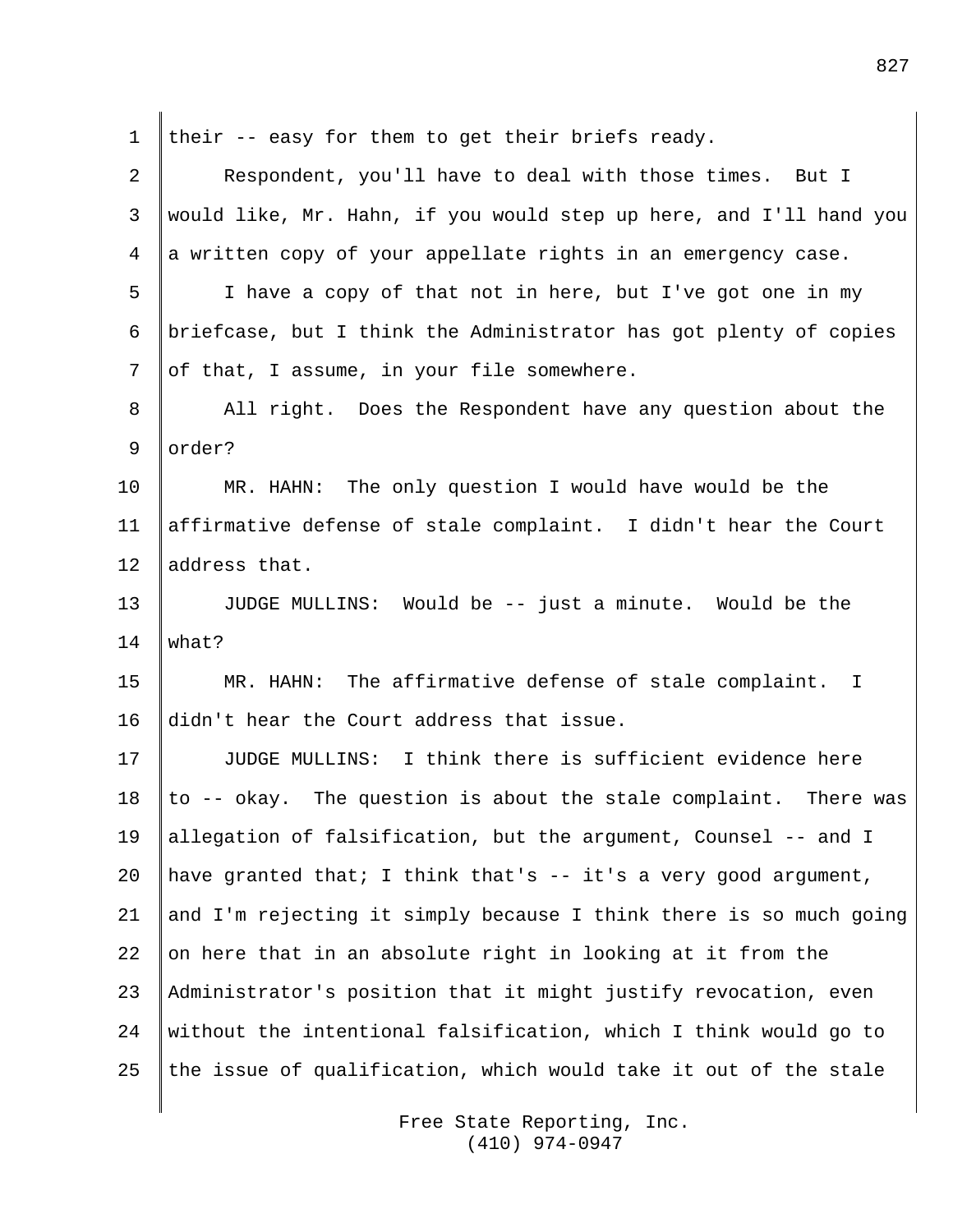1 | complaint.

2 Any other questions? 3 MR. HAHN: No, Your Honor. 4 JUDGE MULLINS: All right. Any questions from the 5 Administrator? 6 MS. BERNAL: No, Your Honor. 7 JUDGE MULLINS: All right. Thank you, folks. I think 8 certainly from the Respondent's standpoint it's an amazingly good 9  $\parallel$  job of getting ready within this short time frame, and in 10 | retrospect, I should have even given you less time, you know, 11 because of the length of the hearing. 12 And the Administrator obviously has done a good job, and 13 | there's a lot of data here that I hope if there is an appeal that 14 the Board can get through  $-$  at least they will have the 15  $\tt$  transcript, and they can review some of the testimony. 16 But I really would hope, for the 10 employees that are 17 unemployed now because of this order, that you folks could set 18 aside all your personal differences and sit down and try to work 19  $\vert$  out a solution. 20 We'll be in recess. 21 (Whereupon, at 9:53 a.m., the hearing in the above-entitled 22 | matter was concluded.) 23 24 25